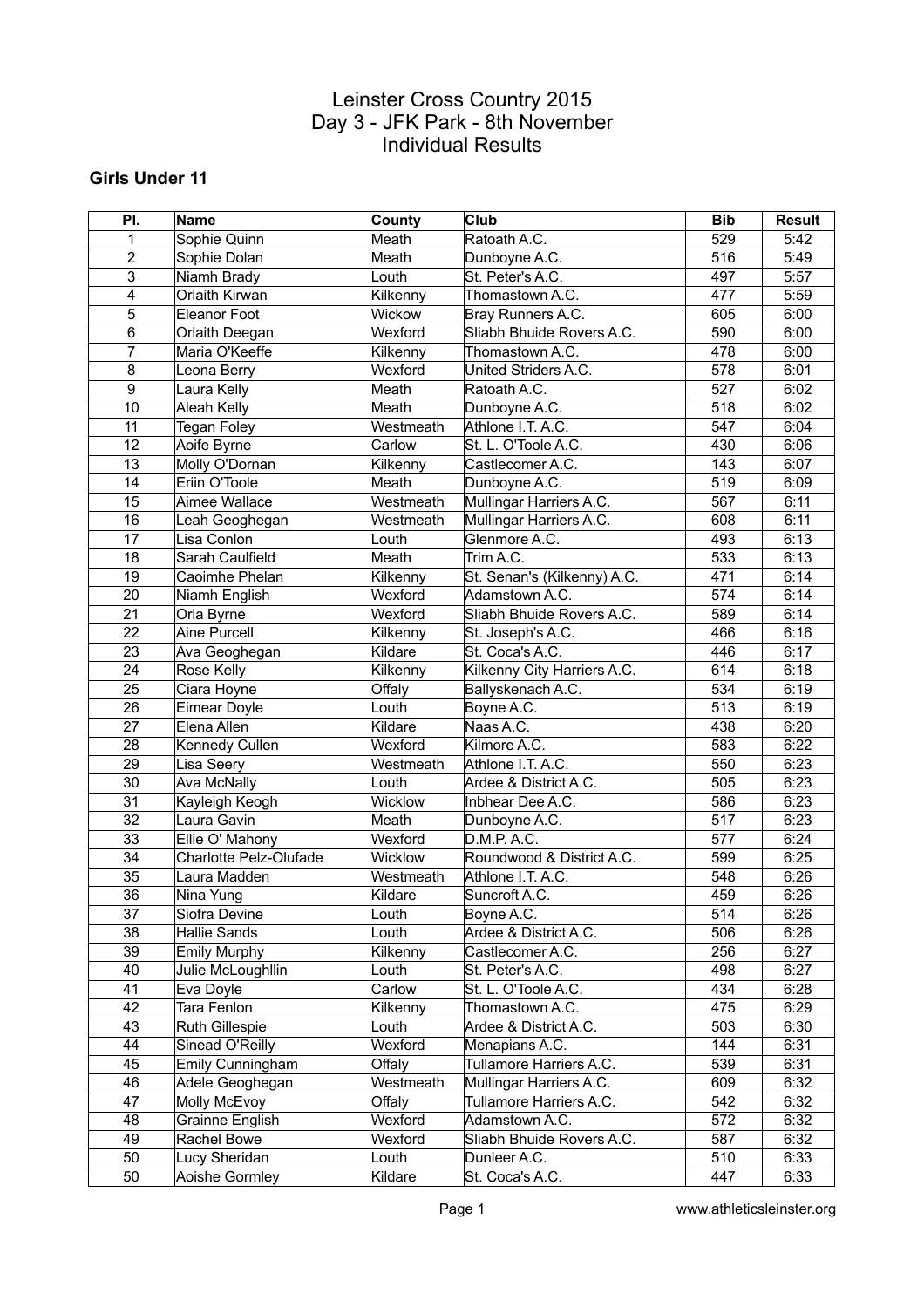| 52  | Faye McEvoy          | Laois     | Ballyroan, Abbeyleix & Dist. A.C. | 484 | 6:34 |
|-----|----------------------|-----------|-----------------------------------|-----|------|
| 53  | Ava Brady            | Louth     | Glenmore A.C.                     | 494 | 6:35 |
| 54  | Shauna Traynor       | Westmeath | Mullingar Harriers A.C.           | 566 | 6:37 |
| 55  | Ella Murphy          | Kildare   | Suncroft A.C.                     | 457 | 6:38 |
| 56  | Molly Hogan          | Kilkenny  | Castlecomer A.C.                  | 257 | 6:39 |
| 57  | Ciara O'Brien        | Louth     | Blackrock A.C. (Louth)            | 495 | 6:39 |
| 58  | Aisling Strarford    | Meath     | Ratoath A.C.                      | 530 | 6:39 |
| 59  | Maeve Bookle         | Kilkenny  | St. Joseph's A.C.                 | 465 | 6:39 |
| 60  | Lara Prendergast     | Kildare   | Suncroft A.C.                     | 460 | 6:39 |
| 61  | Libby Murphy         | Kilkenny  | St. Senan's (Kilkenny) A.C.       | 470 | 6:40 |
| 61  | Saoirse Dolan        | Wicklow   | Inbhear Dee A.C.                  | 585 | 6:40 |
| 63  | Sinead Walsh         | Offaly    | Tullamore Harriers A.C.           | 544 | 6:41 |
| 64  | Ailbhe White         | Wexford   | Menapians A.C.                    | 569 | 6:43 |
| 65  | Aisling Cotter       | Offaly    | Tullamore Harriers A.C.           | 538 | 6:43 |
| 66  | <b>Bridin Doyle</b>  | Wexford   | Craanford Harriers A.C.           | 570 | 6:44 |
| 67  | Aine Mc Auley        | Meath     | Na Fianna A.C.                    | 524 | 6:44 |
| 68  | Orla Kenny           | Kilkenny  | Kilkenny City Harriers A.C.       | 612 | 6:44 |
| 69  | Aoife Kelly          | Carlow    | St. L. O'Toole A.C.               | 435 | 6:46 |
| 70  | Caoimhe Kilmurray    | Westmeath | Mullingar Harriers A.C.           | 556 | 6:47 |
| 71  | Mairead Mullally     |           | Castlecomer A.C.                  | 142 | 6:48 |
| 71  | Amy Forde            | Meath     | Ratoath A.C.                      | 526 | 6:48 |
| 73  | <b>Grace Farrell</b> | Kildare   | Suncroft A.C.                     | 456 | 6:49 |
| 74  | Ava Foley            | Wicklow   | Greystones & District A.C.        | 601 | 6:49 |
| 75  | <b>Juliet Evans</b>  | Kilkenny  | St. Senan's (Kilkenny) A.C.       | 468 | 6:49 |
| 75  | Roisin Carroll       | Carlow    | Ardattin A.C.                     | 432 | 6:49 |
| 77  | Katie Boyle          | Westmeath | Athlone I.T. A.C.                 | 545 | 6:50 |
| 78  | Sarah Fitzgerald     | Westmeath | Athlone I.T. A.C.                 | 549 | 6:50 |
| 79  | Grace Bowden         | Kildare   | Naas A.C.                         | 443 | 6:51 |
| 80  | Grace Byrne          | Westmeath | Mullingar Harriers A.C.           | 557 | 6:51 |
| 81  | Aoibhin McDonald     | Laois     | St. Abban's A.C.                  | 488 | 6:51 |
| 82  | Molly McCann         | Laois     | Rosenallis Kilcavan A.C.          | 483 | 6:51 |
| 83  | Rachel Dowling       | Kilkenny  | Kilkenny City Harriers A.C.       | 616 | 6:52 |
| 83  | Sophie Williams      | Kilkenny  | St. Senan's (Kilkenny) A.C.       | 473 | 6:52 |
| 85  | Grace Ramasawmy      | Kilkenny  | St. Senan's (Kilkenny) A.C.       | 472 | 6:53 |
| 86  | Justine Cronin       | Wicklow   | Inbhear Dee A.C.                  | 584 | 6:53 |
| 87  | Molly Long           | Kilkenny  | St. Senan's (Kilkenny) A.C.       | 469 | 6:54 |
| 88  | Sadbh Crean          | Wexford   | Adamstown A.C.                    | 571 | 6:54 |
| 89  | Ellie Smyth          | Louth     | St. Peter's A.C.                  | 500 | 6:54 |
| 90  | Aoibhin McDonagh     | Offaly    | Tullamore Harriers A.C.           | 541 | 6:55 |
| 91  | Aisling Ryan         | Wexford   | United Striders A.C.              | 580 | 6:55 |
| 92  | Lily Sheehy          | Wicklow   | Ashford A.C.                      | 595 | 6:56 |
| 93  | Aoife Byrne          | Wexford   | Sliabh Bhuide Rovers A.C.         | 588 | 6:56 |
| 94  | Isobel English       | Wexford   | Adamstown A.C.                    | 573 | 6:57 |
| 95  | Ruth Langtry         | Westmeath | Mullingar Harriers A.C.           | 562 | 6:58 |
| 96  | Aislinn Ryan         | Offaly    | Ballyskenach A.C.                 | 535 | 6:58 |
| 97  | Aideen Reilly        | Meath     | Dunboyne A.C.                     | 520 | 6:59 |
| 97  | Caitlin Troy         | Kildare   | Suncroft A.C.                     | 458 | 6:59 |
| 99  | Lucy Jones           | Wicklow   | Greystones & District A.C.        | 604 | 6:59 |
| 100 | Isobel Lynch         | Wicklow   | Kilcoole A.C.                     | 451 | 7:00 |
| 101 | Judith Bell          | Louth     | St. Peter's A.C.                  | 496 | 7:00 |
| 102 | Ella Cusack          | Kilkenny  | Gowran A.C.                       | 619 | 7:00 |
| 103 | Marie Cranny         | Carlow    | St. L. O'Toole A.C.               | 433 | 7:00 |
| 104 | Aoife Carey          | Kildare   | St. Coca's A.C.                   | 445 | 7:01 |
| 105 | Isabel Bawden        | Wexford   | United Striders A.C.              | 579 | 7:02 |
|     |                      |           |                                   |     |      |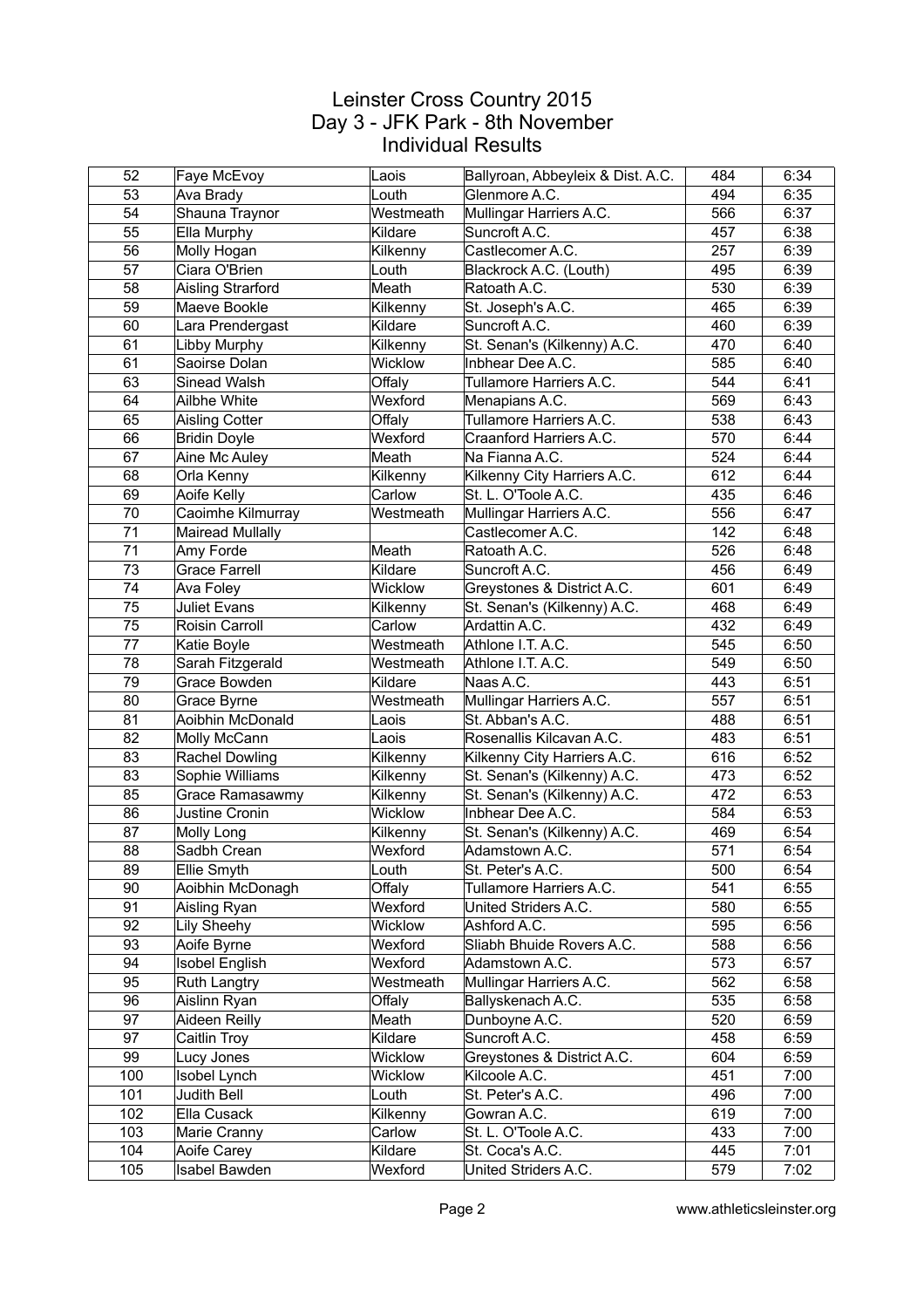| 106              | Maria Connolly             | Kilkenny  | Gowran A.C.                 | 618              | 7:02 |
|------------------|----------------------------|-----------|-----------------------------|------------------|------|
| 107              | Zara McDonald              | Kildare   | Naas A.C.                   | 441              | 7:02 |
| 107              | Lucy Willoughby            | Wicklow   | Greystones & District A.C.  | 603              | 7:02 |
| 109              | Ruby Murphy                | Wexford   | United Striders A.C.        | 581              | 7:02 |
| 110              | Niamh Galway               | Kilkenny  | Thomastown A.C.             | 476              | 7:03 |
| 111              | <b>Isabel Roberts</b>      | Kilkenny  | Kilkenny City Harriers A.C. | 617              | 7:03 |
| 112              | Rachel Foley               | Kilkenny  | St. Joseph's A.C.           | 462              | 7:04 |
| 113              | Ella Delahunty             | Kilkenny  | Kilkenny City Harriers A.C. | 613              | 7:07 |
| 114              | Katja Weinforth            | Kildare   | Naas A.C.                   | 439              | 7:07 |
| 115              | Lucy Smyth                 | Louth     | St. Peter's A.C.            | 499              | 7:09 |
| 116              | Katie Brennan              | Laois     | St. Abban's A.C.            | 487              | 7:10 |
| $\overline{117}$ | Smantha McCarron           | Louth     | Ardee & District A.C.       | 504              | 7:10 |
| 118              | Lucia Walsh                | Westmeath | Mullingar Harriers A.C.     | 568              | 7:11 |
| 119              | Jessica Cunningham         | Westmeath | Mullingar Harriers A.C.     | 558              | 7:12 |
| 120              | Orlaith Carolan            | Louth     | Ardee & District A.C.       | 502              | 7:13 |
| 121              | Aimee Byrne                | Wicklow   | Roundwood & District A.C.   | 596              | 7:13 |
| 122              | Libby O'Sullivan           | Kildare   | Naas A.C.                   | 442              | 7:14 |
| 123              | Bronagh Doolan             | Kilkenny  | St. Joseph's A.C.           | 464              | 7:14 |
| 124              | Leah Landy                 | Offaly    | Ballyskenach A.C.           | 537              | 7:16 |
| 125              | Kate Stewart               | Meath     | Dunboyne A.C.               | 521              | 7:17 |
| 126              | Georgia Nolan              | Kildare   | St. Coca's A.C.             | 448              | 7:18 |
| 127              | Amy O'Donoghue             | Westmeath | Mullingar Harriers A.C.     | 564              | 7:19 |
| 128              | Phoebe Hennessy            | Kildare   | Naas A.C.                   | 440              | 7:19 |
| 129              | Ella MacKey                | Wicklow   | Kilcoole A.C.               | 452              | 7:21 |
| 130              | Caoimhe Byrne              | Carlow    | Ardattin A.C.               | 431              | 7:22 |
| 131              | <b>Isibeal Fitzpatrick</b> | Louth     | St. Peter's A.C.            | 501              | 7:23 |
| 132              | Ava Spollen                | Offaly    | Tullamore Harriers A.C.     | 543              | 7:24 |
| $\overline{133}$ | Imelda Lambe               | Offaly    | Tullamore Harriers A.C.     | $\overline{540}$ | 7:26 |
| 134              | Allanah May Phibbs         | Kildare   | Naas A.C.                   | 444              | 7:27 |
| 135              | Serena Gavin               | Meath     | Dunboyne A.C.               | 607              | 7:29 |
| 136              | Abbie O'Brien              | Kilkenny  | Kilkenny City Harriers A.C. | 615              | 7:30 |
| 137              | <b>Lily Nannery</b>        | Meath     | Ratoath A.C.                | 528              | 7:31 |
| 138              | Jessica Early              | Offaly    | Ballyskenach A.C.           | 536              | 7:31 |
| 139              | Camille Madden             | Wicklow   | Greystones & District A.C.  | 602              | 7:34 |
| 140              | Eilish Lauder              | Wicklow   | Kilcoole A.C.               | 450              | 7:36 |
| 141              | Aisling Harte              | Westmeath | Mullingar Harriers A.C.     | 611              | 7:40 |
| 142              | Ciara Mooney               | Wexford   | Adamstown A.C.              | 575              | 7:42 |
| 143              | Grace Drumgoole            | Wicklow   | Kilcoole A.C.               | 454              | 8:15 |
| 144              | Abbie Murphy               | Kilkenny  | Gowran A.C.                 | 141              | 8:20 |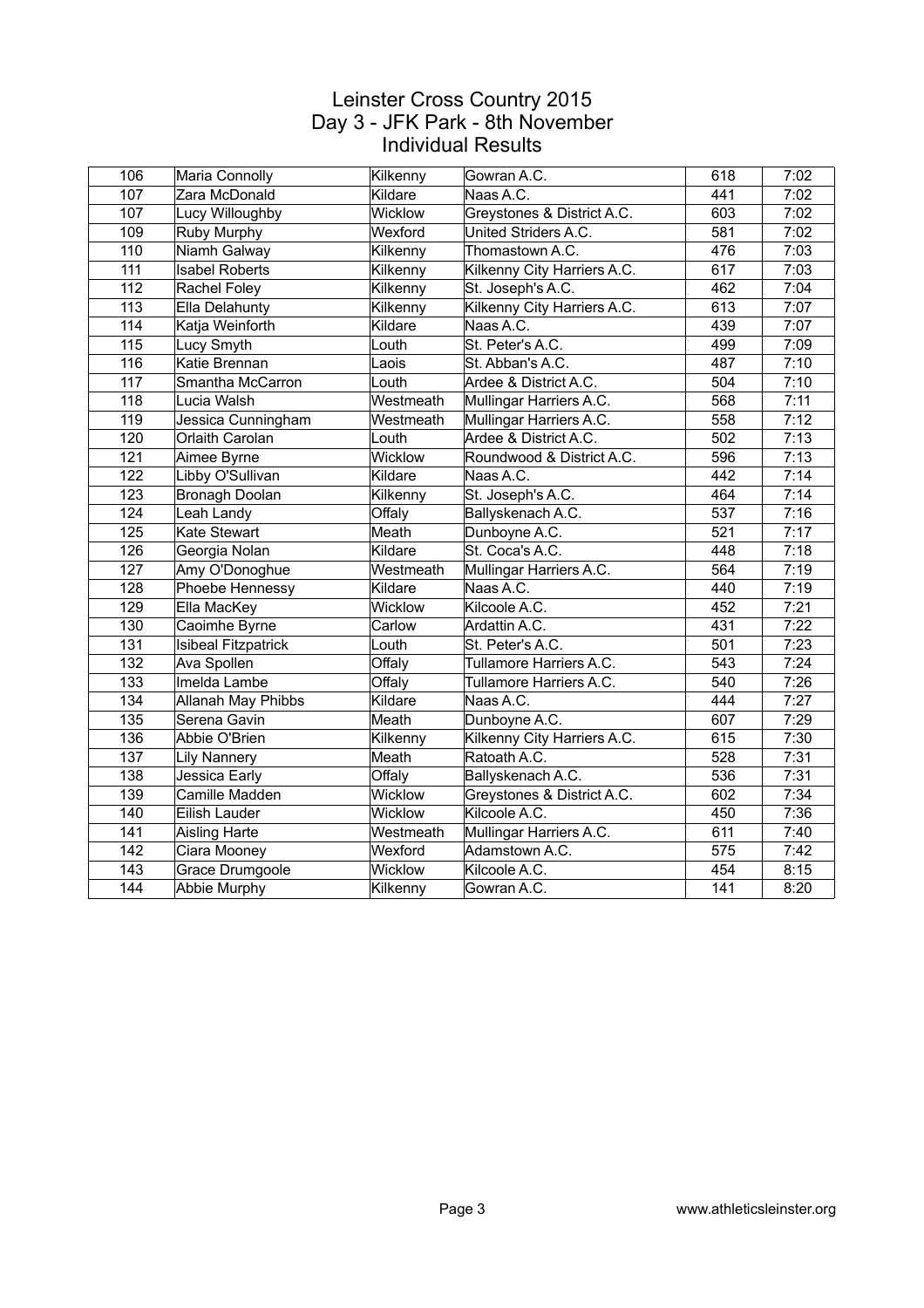#### **Boys Under 11**

| PI.            | Name                    | County            | Club                        | <b>Bib</b> | <b>Result</b> |
|----------------|-------------------------|-------------------|-----------------------------|------------|---------------|
| $\mathbf{1}$   | Neil Culhane            | Louth             | Boyne A.C.                  | 338        | 5:22          |
| $\overline{2}$ | Sean Allen              | Louth             | St. Peter's A.C.            | 322        | 5:23          |
| 3              | Eoin Lawlor             | Kildare           | Naas A.C.                   | 270        | 5:24          |
| 4              | Philip McCartan         | Westmeath         | Mullingar Harriers A.C.     | 378        | 5:25          |
| 5              | Padraic Spillane        | Carlow            | St. L. O'Toole A.C.         | 267        | 5:28          |
| 6              | <b>Myles Hewlitt</b>    | Wexford           | United Striders A.C.        | 394        | 5:31          |
| $\overline{7}$ | John Phiri              | Carlow            | St. L. O'Toole A.C.         | 266        | 5:31          |
| 8              | Ryan Jenkins            | Westmeath         | Mullingar Harriers A.C.     | 376        | 5:33          |
| 9              | Ned Langton             | Kilkenny          | Kilkenny City Harriers A.C. | 299        | 5:35          |
| 10             | <b>Tadhg Sheridan</b>   | Westmeath         | Mullingar Harriers A.C.     | 381        | 5:35          |
| 11             | Conan Lennon            | Meath             | Na Fianna A.C.              | 349        | 5:37          |
| 12             | Ross Killalea           | Westmeath         | Mullingar Harriers A.C.     | 377        | 5:39          |
| 13             | Callum Costello         | Westmeath         | Mullingar Harriers A.C.     | 372        | 5:42          |
| 14             | Kai Fitzsimons          | Wicklow           | Inbhear Dee A.C.            | 405        | 5:44          |
| 15             | Ivan Bolger             | Kilkenny          | Thomastown A.C.             | 288        | 5:45          |
| 16             | Jack Milton             | Laois             | St. Abban's A.C.            | 319        | 5:45          |
| 17             | Adam Brady              | Westmeath         | Mullingar Harriers A.C.     | 370        | 5:46          |
| 18             | <b>Ned Williams</b>     | Carlow            | St. L. O'Toole A.C.         | 268        | 5:50          |
| 19             | Diarmuid Fagan          | Westmeath         | Mullingar Harriers A.C.     | 374        | 5:52          |
| 20             | <b>Ben Wallis</b>       | Kilkenny          | St. Senan's (Kilkenny) A.C. | 309        | 5:54          |
| 21             | <b>Billy Coogan</b>     | Kilkenny          | Gowran A.C.                 | 294        | 5:55          |
| 22             | Conn Mernagh            | Wexford           | St. Paul's (Wexford) A.C.   | 389        | 5:57          |
| 23             | Daire McNickle          | Kildare           | St. Coca's A.C.             | 279        | 5:57          |
| 24             | Darragh Smith           | Westmeath         | Mullingar Harriers A.C.     | 383        | 5:59          |
| 25             | David Kirwan            | Wexford           | Sliabh Bhuide Rovers A.C.   | 412        | 5:59          |
| 26             | Naoise Gilmartin        | Kilkenny          | St. Senan's (Kilkenny) A.C. | 298        | 6:00          |
| 27             | David Williams          | Kilkenny          | St. Senan's (Kilkenny) A.C. | 310        | 6:00          |
| 28             | Adam Smyth              | Meath             | Dunboyne A.C.               | 358        | 6:01          |
| 28             | Adam Buggy              | Laois             | St. Abban's A.C.            | 314        | 6:01          |
| 30             | Tim Ivors               | Wexford           | Craanford Harriers A.C.     | 385        | 6:02          |
| 30             | <b>Edward Nicholson</b> | Wicklow           | Greystones & District A.C.  | 424        | 6:02          |
| 32             | Mathew Shaw             | Westmeath         | Mullingar Harriers A.C.     | 426        | 6:02          |
| 33             | Finnbar Kelly           | Wexford           | United Striders A.C.        | 395        | 6:02          |
| 34             | <b>William Rossiter</b> | Laois             | St. Abban's A.C.            | 321        | 6:02          |
| 35             | Lee Murray              | Laois             | St. Abban's A.C.            | 316        | 6:02          |
| 35             | Josh Brady              | Carlow            | St. L. O'Toole A.C.         | 261        | 6:02          |
| 37             | Eoin Shannon            | Wexford           | United Striders A.C.        | 398        | 6:05          |
| 37             | Harry Boyle             | Kilkenny          | Kilkenny City Harriers A.C. | 289        | 6:05          |
| 39             | Ciaran McCormack        | Meath             | Dunboyne A.C.               | 351        | 6:05          |
| 40             | Conor Byrnes            | Kilkenny          | Kilkenny City Harriers A.C. | 291        | 6:06          |
| 41             | Maithieu Kieffer        | Meath             | Dunboyne A.C.               | 348        | 6:08          |
| 42             | Finn Harris             | Wicklow           | Ashford A.C.                | 416        | 6:08          |
| 43             | Ola Amoo                | Kildare           | Suncroft A.C.               | 283        | 6:08          |
| 44             | Ciaran Brady            | Carlow            | St. L. O'Toole A.C.         | 262        | 6:09          |
| 45             | Luke Kealy              | Meath             | Rathkenny A.C.              | 347        | 6:10          |
| 46             | Joe Darby               | Westmeath         | Mullingar Harriers A.C.     | 373        | 6:10          |
| 47             | Caol Costello           | Wexford           | United Striders A.C.        | 392        | 6:10          |
| 48             |                         |                   |                             | 293        | 6:11          |
| 49             | <b>Alex Cass</b>        | Kilkenny<br>Louth | Thomastown A.C.             | 330        |               |
|                | Oisín Cheshire          |                   | Dunleer A.C.                | 393        | 6:11          |
| 50             | Cosmo Hewlitt           | Wexford           | United Striders A.C.        |            | 6:11          |
| 51             | Louis Malcomson         | Wicklow           | Inbhear Dee A.C.            | 407        | 6:12          |
| 52             | James Fleming           | Kildare           | Crookstown Millview A.C.    | 274        | 6:12          |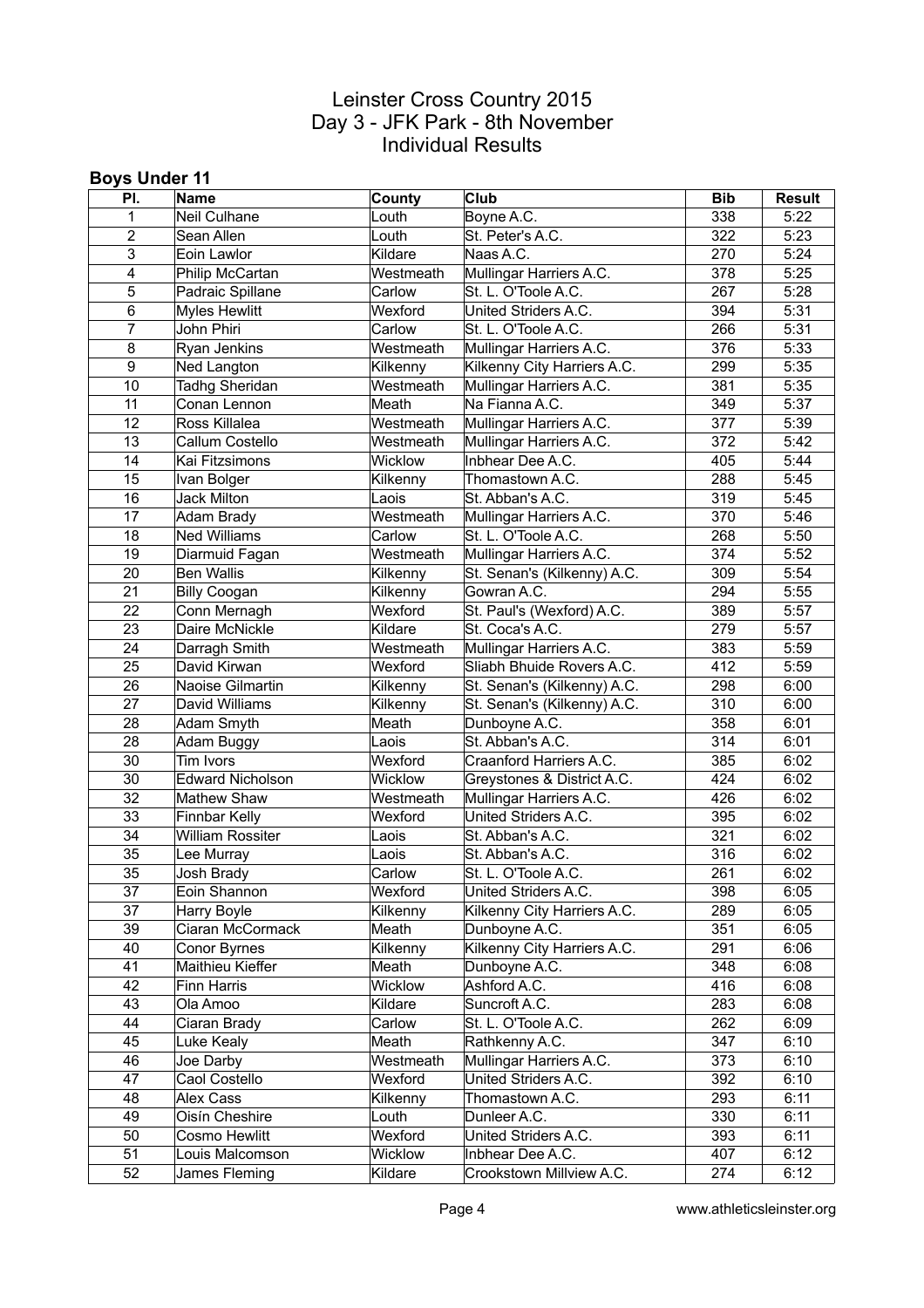| 53  | Denis Leacy              | Wicklow        | Roundwood & District A.C.       | 417 | 6:13 |
|-----|--------------------------|----------------|---------------------------------|-----|------|
| 54  | <b>Matthew McEntee</b>   | Louth          | Dunleer A.C.                    | 332 | 6:14 |
| 55  | Eoin Kane                | Meath          | Ratoath A.C.                    | 346 | 6:14 |
| 56  | <b>Matthew Deasy</b>     | Kildare        | Suncroft A.C.                   | 285 | 6:14 |
| 57  | Rory Hennessy            | Wicklow        | Inbhear Dee A.C.                | 406 | 6:15 |
| 58  | Dean Murtagh             | Louth          | St. Peter's A.C.                | 324 | 6:15 |
| 59  | Lorcan Byrne             | Wicklow        | Inbhear Dee A.C.                | 404 | 6:15 |
| 60  | <b>Billy Fitzpatrick</b> | Kilkenny       | Kilkenny City Harriers A.C.     | 297 | 6:16 |
| 61  | Conor Walsh              | Kildare        | Robertstown & Allen Parish A.C. | 273 | 6:16 |
| 62  | <b>Ben Foley</b>         | Meath          | Dunshaughlin A.C.               | 344 | 6:17 |
| 63  | Oscar Malcomson          | Wicklow        | Inbhear Dee A.C.                | 408 | 6:18 |
| 64  | <b>Robert Stirling</b>   | Wexford        | St. Paul's (Wexford) A.C.       | 390 | 6:18 |
| 65  | Nathan Sleator           | Westmeath      | Mullingar Harriers A.C.         | 382 | 6:18 |
| 66  | Rugarie Havatitye        | Offaly         | Ballyskenach A.C.               | 362 | 6:18 |
| 67  | Shane Culleton           | Kilkenny       | Kilkenny City Harriers A.C.     | 295 | 6:19 |
| 68  | Alan Bohanna             | Carlow         | St. L. O'Toole A.C.             | 260 | 6:19 |
| 69  | Ben Curran               | Kildare        | Kildare A.C.                    | 269 | 6:20 |
| 70  | Eoin Dunne               | Offaly         | Tullamore Harriers A.C.         | 366 | 6:21 |
| 71  | <b>Scott Flood</b>       | Kildare        | Crookstown Millview A.C.        | 275 | 6:21 |
| 72  | Shane Morrissey          | Kilkenny       | St. Senan's (Kilkenny) A.C.     | 303 | 6:21 |
| 73  | Jack Larkin              | Offaly         | Tullamore Harriers A.C.         | 368 | 6:21 |
| 74  | Adam Vaughan             | Meath          | Dunboyne A.C.                   | 360 | 6:22 |
| 75  | Paddy Price              | Louth          | Boyne A.C.                      | 341 | 6:24 |
| 76  | Stephen Walsh            | Meath          | Ratoath A.C.                    | 361 | 6:24 |
| 77  | <b>Alex Devine</b>       | Louth          | Boyne A.C.                      | 342 | 6:24 |
| 78  | Eoghan Reilly            | Meath          | Dunshaughlin A.C.               | 355 | 6:25 |
| 79  | Andrew Glennon           | Westmeath      | Mullingar Harriers A.C.         | 375 | 6:25 |
| 80  | Noah Scully              | Kilkenny       | Gowran A.C.                     | 307 | 6:26 |
| 81  | Adam Quinn               | Kildare        | Suncroft A.C.                   | 286 | 6:26 |
| 82  | Eoin Dempsey             | Kilkenny       | St. Senan's (Kilkenny) A.C.     | 296 | 6:26 |
| 83  | Gearóld Long             | Kilkenny       | St. Senan's (Kilkenny) A.C.     | 300 | 6:28 |
| 84  | Adam Smyth               | Westmeath      | East Westmeath A.C.             | 384 | 6:30 |
| 85  | Cormac Byrne             | Wexford        | Sliabh Bhuide Rovers A.C.       | 410 | 6:30 |
| 86  | Joe Murphy               | Louth          | Ardee & District A.C.           | 328 | 6:30 |
| 87  | Rob Kelly                | Louth          | Ardee & District A.C.           | 326 | 6:30 |
| 88  | Michael Brennan          | Kilkenny       | Castlecomer A.C.                | 290 | 6:30 |
| 89  | Sean Walsh               | Kildare        | St. Coca's A.C.                 | 280 | 6:31 |
| 90  | Sean Lennon              | Wexford        | United Striders A.C.            | 396 | 6:31 |
| 91  | James Browne             | Carlow         | St. L. O'Toole A.C.             | 263 | 6:32 |
| 92  | Jack Daly                | Wicklow        | Roundwood & District A.C.       | 418 | 6:33 |
| 93  | Aidan McMahon            | Kildare        | Crookstown Millview A.C.        | 277 | 6:33 |
| 94  | Daniel Quirk             | <b>Wicklow</b> | Greystones & District A.C.      | 421 | 6:34 |
| 95  | Elliot O'Rourke          | Westmeath      | Mullingar Harriers A.C.         | 380 | 6:37 |
| 96  | Sean Young               | Kilkenny       | Kilkenny City Harriers A.C.     | 311 | 6:37 |
| 97  | Chase Scully             | Wicklow        | Greystones & District A.C.      | 422 | 6:38 |
| 98  | Malachy Cathcart         | Wexford        | Craanford Harriers A.C.         | 387 | 6:38 |
| 99  | Donny McDonald           | Wexford        | Adamstown A.C.                  | 388 | 6:38 |
| 99  | <b>Matthew Farrell</b>   | Carlow         | St. L. O'Toole A.C.             | 265 | 6:38 |
| 101 | Conor Moore              | Meath          | Rathkenny A.C.                  | 353 | 6:39 |
| 102 | Jack Hanlon              | Offaly         | Tullamore Harriers A.C.         | 367 | 6:39 |
| 103 | Amitesh Bala             | Louth          | Boyne A.C.                      | 336 | 6:40 |
| 103 | Davey KennedyWhelan      | Wicklow        | Greystones & District A.C.      | 420 | 6:40 |
| 105 | Killian McCauley         | Kildare        | St. Coca's A.C.                 | 281 | 6:41 |
| 106 | Cian Loy                 | Louth          | St. Peter's A.C.                | 325 | 6:42 |
|     |                          |                |                                 |     |      |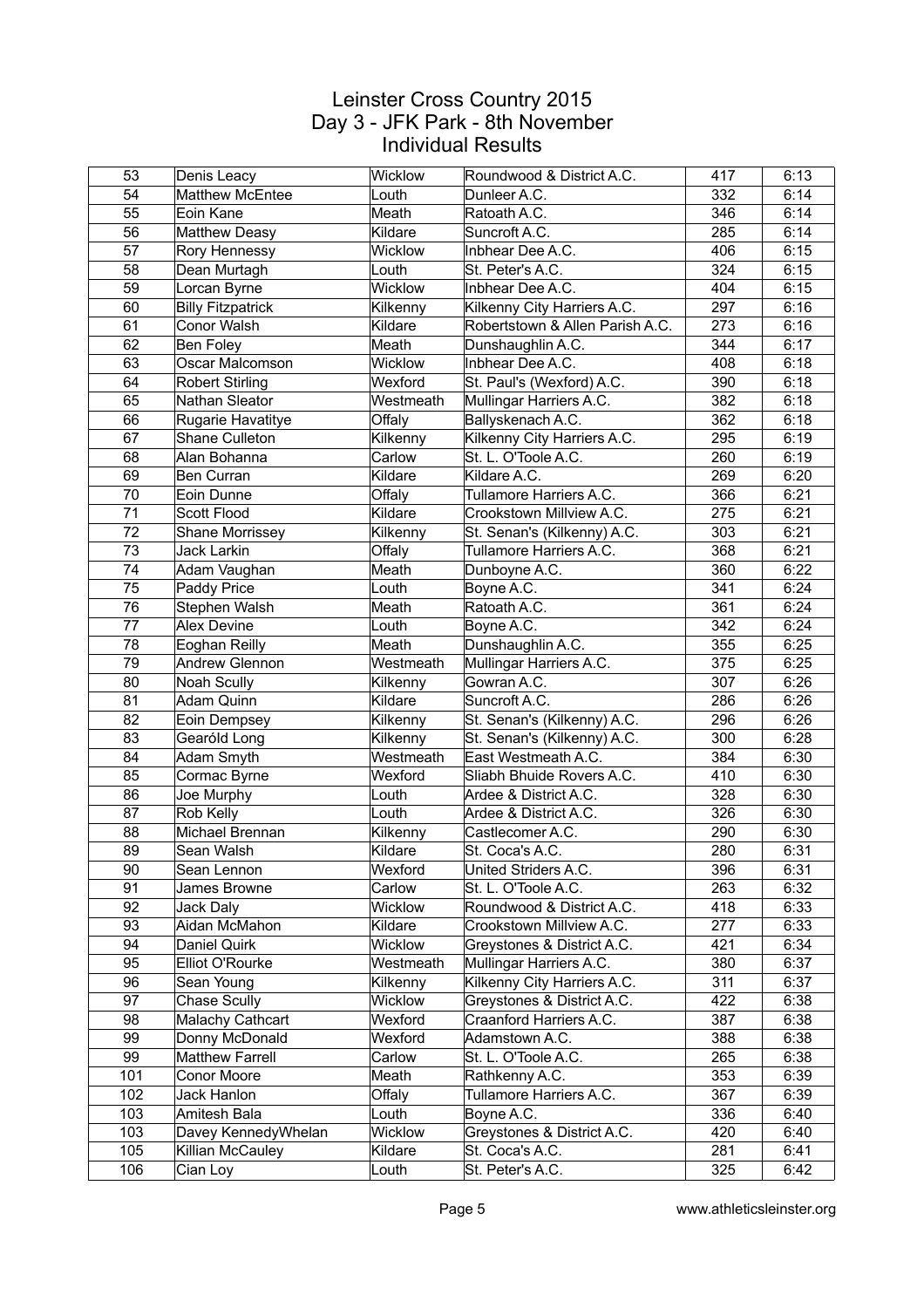| 107 | Jack McCarron             | Louth          | Ardee & District A.C.       | 327 | 6:43    |
|-----|---------------------------|----------------|-----------------------------|-----|---------|
| 108 | Matthew McCarthy          | Kilkenny       | Kilkenny City Harriers A.C. | 302 | 6:44    |
| 109 | Max Kingston              | Louth          | Boyne A.C.                  | 340 | 6:44    |
| 110 | Peter McKeagney           | Offaly         | Tullamore Harriers A.C.     | 369 | 6:45    |
| 111 | James Cranny              | Carlow         | St. L. O'Toole A.C.         | 264 | 6:45    |
| 112 | Matt O'Leary              | Westmeath      | Mullingar Harriers A.C.     | 379 | 6:46    |
| 113 | Zalan Kovacs              | Wexford        | St. Paul's (Wexford) A.C.   | 391 | 6:46    |
| 114 | Fionn Hayes               | Kildare        | Le Chéile A.C.              | 282 | 6:46    |
| 115 | Eoin Aylward              | Kilkenny       | St. Senan's (Kilkenny) A.C. | 287 | 6:47    |
| 116 | Killian Ekhator           | Louth          | Boyne A.C.                  | 339 | 6:54    |
| 117 | Sean O'Sullivan           | Laois          | St. Abban's A.C.            | 318 | 6:54    |
| 118 | Joseph Tomkins            | Wexford        | Sliabh Bhuide Rovers A.C.   | 415 | 6:54    |
| 119 | Ronan Deary               | Louth          | St. Peter's A.C.            | 323 | 6:55    |
| 120 | Will Richardson-Kavannagh | Meath          | Star of the Sea A.C.        | 356 | 6:56    |
| 121 | <b>Niall Carpenter</b>    | Kilkenny       | Gowran A.C.                 | 312 | 6:58    |
| 122 | Matthew McAviney          | Kilkenny       | Gowran A.C.                 | 301 | 6:59    |
| 123 | Darragh Carpenter         | Kilkenny       | Gowran A.C.                 | 292 | 6:59    |
| 124 | Peter Charles             | Offaly         | Tullamore Harriers A.C.     | 364 | 7:04    |
| 125 | Adam Byrne                | Louth          | Boyne A.C.                  | 337 | 7:10    |
| 126 | Tom McKenna               | <b>Wicklow</b> | Roundwood & District A.C.   | 419 | 7:16    |
| 127 | Alec Redmond              | Kilkenny       | Gowran A.C.                 | 308 | 7:17    |
| 128 | Sean Kelly                | Kildare        | St. Coca's A.C.             | 278 | 8:00    |
| 129 | <b>Blake Kemmy</b>        | Laois          | Oughaval A.C.               | 313 | 2:04:34 |
| 130 | Jack Donegan              | Offaly         | Tullamore Harriers A.C.     | 365 | 2:13:33 |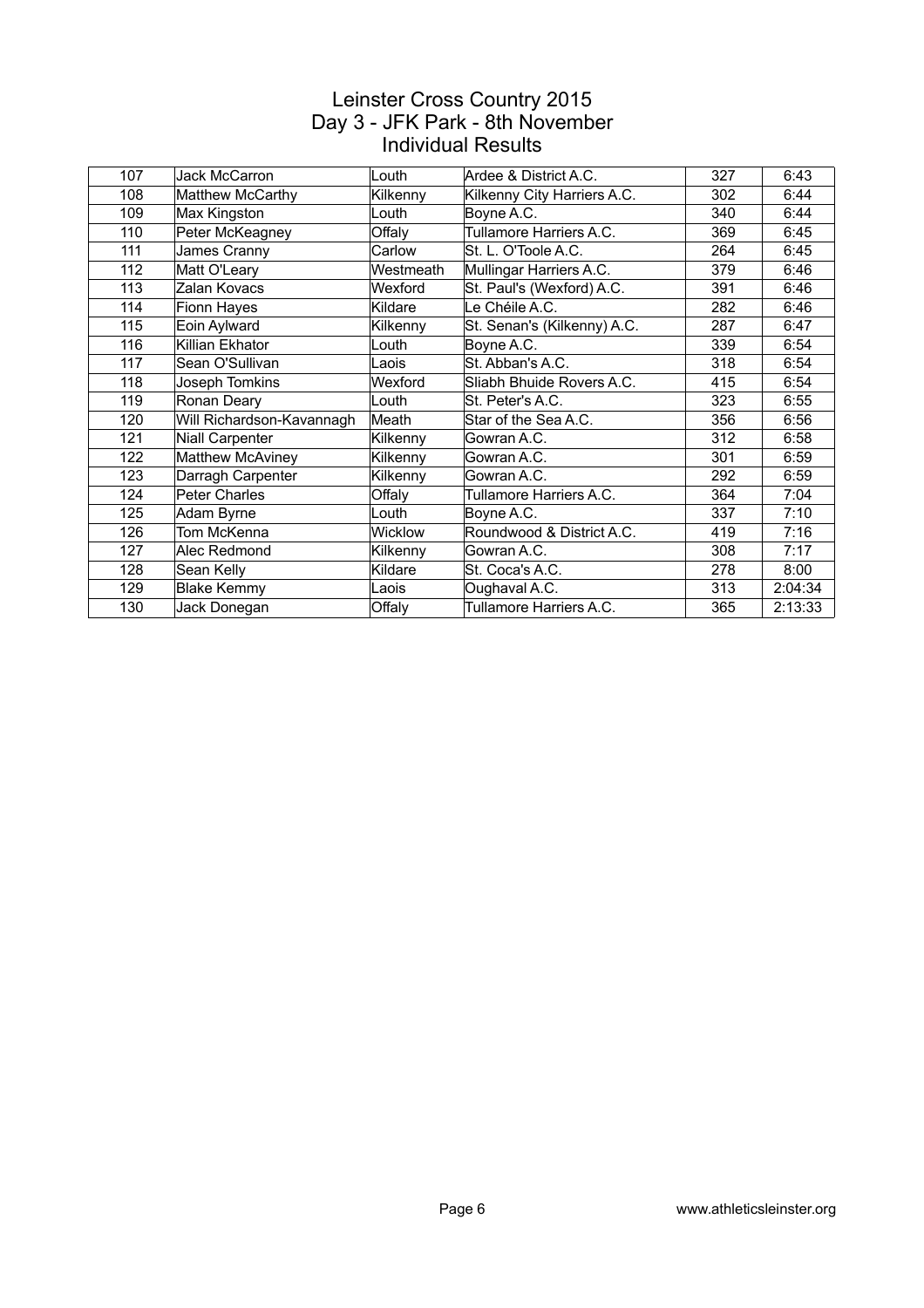#### **Girls Under 13**

| 854<br>9:20<br>$\mathbf{1}$<br><b>Bea Drummond</b><br>$\overline{2}$<br>Mullingar Harriers A.C.<br>9:28<br>Phoebe Bate<br>Westmeath<br>848<br>Crookstown Millview A.C.<br>758<br>9:30<br>3<br>Hannah Breen<br>Kildare<br>793<br>9:31<br>4<br>Kilkenny<br>Thomastown A.C.<br>Fiona Dillon<br>5<br>794<br>9:34<br>Aine Kirwan<br>Thomastown A.C.<br>Kilkenny<br>808<br>9:35<br>6<br>Neasa Reilly<br>Louth<br>Blackrock A.C. (Louth)<br>799<br>9:37<br>$\overline{7}$<br>Ava O'Connor<br>Laois<br>Emo/Rath A.C.<br>779<br>8<br>Hannah O'Keeffe<br>Kilkenny<br>Thomastown A.C.<br>9:48<br>897<br>9:50<br>9<br>Wicklow<br>Roundwood & District A.C.<br>Eve Leacy<br>776<br>10<br>Hannah Kehoe<br>Kilkenny<br>Gowran A.C.<br>9:55<br>825<br>9:57<br>11<br>Meath<br>Dunboyne A.C.<br>Kayla Ryan<br>12<br>Mullingar Harriers A.C.<br>860<br>Aoife McGouran<br>Westmeath<br>9:59<br>St. Coca's A.C.<br>762<br>13<br>Orla Reidy<br>Kildare<br>10:02<br>849<br>10:04<br>14<br>Caoimhe Brady<br>Westmeath<br>Mullingar Harriers A.C.<br>15<br>Wexford<br>873<br>10:05<br>Claragh Keane<br>D.M.P. A.C.<br>Tullamore Harriers A.C.<br>842<br>10:09<br>16<br>Hanna Larkin<br>Offaly<br>17<br>Westmeath<br>852<br>10:10<br>Mullingar Harriers A.C.<br>Evie Daly<br>Kildare<br>Celbridge A.C.<br>769<br>10:11<br>18<br>Caoimhe May<br>19<br>St. Senan's (Kilkenny) A.C.<br>788<br>10:12<br>Saoirse Allen<br>Kilkenny<br>Dunboyne A.C.<br>824<br>10:12<br>20<br>Rachel Norman<br>Meath<br>21<br>Mullingar Harriers A.C.<br>857<br>10:14<br>Meabh Killalea<br>Westmeath<br>22<br>Mullingar Harriers A.C.<br>855<br>10:19<br>Westmeath<br>Amy Geoghegan<br>Trim A.C.<br>837<br>10:20<br>23<br>Leighann Massey<br>Meath<br>23<br>Thomastown A.C.<br>792<br>10:20<br>Kilkenny<br>Anna Cass<br>25<br>759<br>10:22<br><b>Emily Eiffe</b><br>Kildare<br>St. Coca's A.C.<br>10:24<br>26<br><b>Isabelle Carroll</b><br>Wicklow<br>888<br>Inbhear Dee A.C.<br>27<br>768<br>10:26<br><b>Eleanor Clancy</b><br>Kildare<br>Celbridge A.C.<br>28<br>818<br>10:26<br><b>Chloe Frazer</b><br>Meath<br>Dunboyne A.C.<br>29<br>858<br>10:28<br>Grace Loughrey<br>Mullingar Harriers A.C.<br>Westmeath<br>903<br>10:29<br>30<br>Ella Shanley<br>Wicklow<br>Greystones & District A.C.<br>31<br>Dunboyne A.C.<br>821<br>10:30<br>Aoife McCormack<br>Meath<br>32<br>Glenmore A.C.<br>807<br>10:31<br>Laoise McElroy<br>Louth<br>33<br>Aoibhinn Mernagh<br>St. Paul's (Wexford) A.C.<br>869<br>10:31<br>Wexford<br>34<br>St. L. O'Toole A.C.<br>751<br>10:32<br>Carlow<br>Ciara Moore<br>35<br>Niamh McDonald<br>Ballyroan, Abbeyleix & Dist. A.C.<br>801<br>10:33<br>Laois<br>36<br>Craanford Harriers A.C.<br>10:34<br>Wexford<br>866<br>Laura Ivors<br>37<br>Wexford<br>10:34<br>Clodagh Foran<br>United Striders A.C.<br>881<br>38<br>841<br>Cara Martin<br>Offaly<br>Tullamore Harriers A.C.<br>10:36<br>39<br>Aimee Bell King<br>Wicklow<br>Inbhear Dee A.C.<br>886<br>10:39<br>40<br>Louth<br>Glenmore A.C.<br>806<br>10:41<br>Anna McArdle<br>750<br>41<br>Carlow<br>St. L. O'Toole A.C.<br>10:44<br>Zoe Garrigan<br>42<br>Francesca Walshe<br>Westmeath<br>Mullingar Harriers A.C.<br>864<br>10:47<br>Ashford A.C.<br>43<br>Wicklow<br>896<br>10:49<br>Ellen Savage<br>44<br>Niamh Sherlock<br>Meath<br>Dunboyne A.C.<br>826<br>10:49<br>45<br>Rachel Darby<br>Westmeath<br>Mullingar Harriers A.C.<br>853<br>10:50<br>46<br>Abby Gilsenan<br>Kilkenny City Harriers A.C.<br>778<br>10:51<br>Kilkenny<br>47<br>Katie English<br>Wexford<br>Adamstown A.C.<br>868<br>10:52<br>Aibhe Kiernan<br>754<br>48<br>Carlow<br>St. L. O'Toole A.C.<br>10:53<br>49<br>Aoibhinn Crean<br>Wexford<br>Adamstown A.C.<br>867<br>10:53<br>50<br>Layla Hitchen<br>Wicklow<br>Inbhear Dee A.C.<br>890<br>10:54<br>51<br>Abigail Knox<br>Meath<br>Dunboyne A.C.<br>820<br>10:55<br>52<br>Wexford<br>United Striders A.C.<br>878<br>10:55<br>Eve Byrne | PI. | Name | County    | <b>Club</b>             | <b>Bib</b> | <b>Result</b> |
|-----------------------------------------------------------------------------------------------------------------------------------------------------------------------------------------------------------------------------------------------------------------------------------------------------------------------------------------------------------------------------------------------------------------------------------------------------------------------------------------------------------------------------------------------------------------------------------------------------------------------------------------------------------------------------------------------------------------------------------------------------------------------------------------------------------------------------------------------------------------------------------------------------------------------------------------------------------------------------------------------------------------------------------------------------------------------------------------------------------------------------------------------------------------------------------------------------------------------------------------------------------------------------------------------------------------------------------------------------------------------------------------------------------------------------------------------------------------------------------------------------------------------------------------------------------------------------------------------------------------------------------------------------------------------------------------------------------------------------------------------------------------------------------------------------------------------------------------------------------------------------------------------------------------------------------------------------------------------------------------------------------------------------------------------------------------------------------------------------------------------------------------------------------------------------------------------------------------------------------------------------------------------------------------------------------------------------------------------------------------------------------------------------------------------------------------------------------------------------------------------------------------------------------------------------------------------------------------------------------------------------------------------------------------------------------------------------------------------------------------------------------------------------------------------------------------------------------------------------------------------------------------------------------------------------------------------------------------------------------------------------------------------------------------------------------------------------------------------------------------------------------------------------------------------------------------------------------------------------------------------------------------------------------------------------------------------------------------------------------------------------------------------------------------------------------------------------------------------------------------------------------------------------------------------------------------------------------------------------------------------------------------------------------------------------------------------------------------------------------------------------------------------------------------------------------------------------------------------------------------------------------------------------|-----|------|-----------|-------------------------|------------|---------------|
|                                                                                                                                                                                                                                                                                                                                                                                                                                                                                                                                                                                                                                                                                                                                                                                                                                                                                                                                                                                                                                                                                                                                                                                                                                                                                                                                                                                                                                                                                                                                                                                                                                                                                                                                                                                                                                                                                                                                                                                                                                                                                                                                                                                                                                                                                                                                                                                                                                                                                                                                                                                                                                                                                                                                                                                                                                                                                                                                                                                                                                                                                                                                                                                                                                                                                                                                                                                                                                                                                                                                                                                                                                                                                                                                                                                                                                                                                                     |     |      | Westmeath | Mullingar Harriers A.C. |            |               |
|                                                                                                                                                                                                                                                                                                                                                                                                                                                                                                                                                                                                                                                                                                                                                                                                                                                                                                                                                                                                                                                                                                                                                                                                                                                                                                                                                                                                                                                                                                                                                                                                                                                                                                                                                                                                                                                                                                                                                                                                                                                                                                                                                                                                                                                                                                                                                                                                                                                                                                                                                                                                                                                                                                                                                                                                                                                                                                                                                                                                                                                                                                                                                                                                                                                                                                                                                                                                                                                                                                                                                                                                                                                                                                                                                                                                                                                                                                     |     |      |           |                         |            |               |
|                                                                                                                                                                                                                                                                                                                                                                                                                                                                                                                                                                                                                                                                                                                                                                                                                                                                                                                                                                                                                                                                                                                                                                                                                                                                                                                                                                                                                                                                                                                                                                                                                                                                                                                                                                                                                                                                                                                                                                                                                                                                                                                                                                                                                                                                                                                                                                                                                                                                                                                                                                                                                                                                                                                                                                                                                                                                                                                                                                                                                                                                                                                                                                                                                                                                                                                                                                                                                                                                                                                                                                                                                                                                                                                                                                                                                                                                                                     |     |      |           |                         |            |               |
|                                                                                                                                                                                                                                                                                                                                                                                                                                                                                                                                                                                                                                                                                                                                                                                                                                                                                                                                                                                                                                                                                                                                                                                                                                                                                                                                                                                                                                                                                                                                                                                                                                                                                                                                                                                                                                                                                                                                                                                                                                                                                                                                                                                                                                                                                                                                                                                                                                                                                                                                                                                                                                                                                                                                                                                                                                                                                                                                                                                                                                                                                                                                                                                                                                                                                                                                                                                                                                                                                                                                                                                                                                                                                                                                                                                                                                                                                                     |     |      |           |                         |            |               |
|                                                                                                                                                                                                                                                                                                                                                                                                                                                                                                                                                                                                                                                                                                                                                                                                                                                                                                                                                                                                                                                                                                                                                                                                                                                                                                                                                                                                                                                                                                                                                                                                                                                                                                                                                                                                                                                                                                                                                                                                                                                                                                                                                                                                                                                                                                                                                                                                                                                                                                                                                                                                                                                                                                                                                                                                                                                                                                                                                                                                                                                                                                                                                                                                                                                                                                                                                                                                                                                                                                                                                                                                                                                                                                                                                                                                                                                                                                     |     |      |           |                         |            |               |
|                                                                                                                                                                                                                                                                                                                                                                                                                                                                                                                                                                                                                                                                                                                                                                                                                                                                                                                                                                                                                                                                                                                                                                                                                                                                                                                                                                                                                                                                                                                                                                                                                                                                                                                                                                                                                                                                                                                                                                                                                                                                                                                                                                                                                                                                                                                                                                                                                                                                                                                                                                                                                                                                                                                                                                                                                                                                                                                                                                                                                                                                                                                                                                                                                                                                                                                                                                                                                                                                                                                                                                                                                                                                                                                                                                                                                                                                                                     |     |      |           |                         |            |               |
|                                                                                                                                                                                                                                                                                                                                                                                                                                                                                                                                                                                                                                                                                                                                                                                                                                                                                                                                                                                                                                                                                                                                                                                                                                                                                                                                                                                                                                                                                                                                                                                                                                                                                                                                                                                                                                                                                                                                                                                                                                                                                                                                                                                                                                                                                                                                                                                                                                                                                                                                                                                                                                                                                                                                                                                                                                                                                                                                                                                                                                                                                                                                                                                                                                                                                                                                                                                                                                                                                                                                                                                                                                                                                                                                                                                                                                                                                                     |     |      |           |                         |            |               |
|                                                                                                                                                                                                                                                                                                                                                                                                                                                                                                                                                                                                                                                                                                                                                                                                                                                                                                                                                                                                                                                                                                                                                                                                                                                                                                                                                                                                                                                                                                                                                                                                                                                                                                                                                                                                                                                                                                                                                                                                                                                                                                                                                                                                                                                                                                                                                                                                                                                                                                                                                                                                                                                                                                                                                                                                                                                                                                                                                                                                                                                                                                                                                                                                                                                                                                                                                                                                                                                                                                                                                                                                                                                                                                                                                                                                                                                                                                     |     |      |           |                         |            |               |
|                                                                                                                                                                                                                                                                                                                                                                                                                                                                                                                                                                                                                                                                                                                                                                                                                                                                                                                                                                                                                                                                                                                                                                                                                                                                                                                                                                                                                                                                                                                                                                                                                                                                                                                                                                                                                                                                                                                                                                                                                                                                                                                                                                                                                                                                                                                                                                                                                                                                                                                                                                                                                                                                                                                                                                                                                                                                                                                                                                                                                                                                                                                                                                                                                                                                                                                                                                                                                                                                                                                                                                                                                                                                                                                                                                                                                                                                                                     |     |      |           |                         |            |               |
|                                                                                                                                                                                                                                                                                                                                                                                                                                                                                                                                                                                                                                                                                                                                                                                                                                                                                                                                                                                                                                                                                                                                                                                                                                                                                                                                                                                                                                                                                                                                                                                                                                                                                                                                                                                                                                                                                                                                                                                                                                                                                                                                                                                                                                                                                                                                                                                                                                                                                                                                                                                                                                                                                                                                                                                                                                                                                                                                                                                                                                                                                                                                                                                                                                                                                                                                                                                                                                                                                                                                                                                                                                                                                                                                                                                                                                                                                                     |     |      |           |                         |            |               |
|                                                                                                                                                                                                                                                                                                                                                                                                                                                                                                                                                                                                                                                                                                                                                                                                                                                                                                                                                                                                                                                                                                                                                                                                                                                                                                                                                                                                                                                                                                                                                                                                                                                                                                                                                                                                                                                                                                                                                                                                                                                                                                                                                                                                                                                                                                                                                                                                                                                                                                                                                                                                                                                                                                                                                                                                                                                                                                                                                                                                                                                                                                                                                                                                                                                                                                                                                                                                                                                                                                                                                                                                                                                                                                                                                                                                                                                                                                     |     |      |           |                         |            |               |
|                                                                                                                                                                                                                                                                                                                                                                                                                                                                                                                                                                                                                                                                                                                                                                                                                                                                                                                                                                                                                                                                                                                                                                                                                                                                                                                                                                                                                                                                                                                                                                                                                                                                                                                                                                                                                                                                                                                                                                                                                                                                                                                                                                                                                                                                                                                                                                                                                                                                                                                                                                                                                                                                                                                                                                                                                                                                                                                                                                                                                                                                                                                                                                                                                                                                                                                                                                                                                                                                                                                                                                                                                                                                                                                                                                                                                                                                                                     |     |      |           |                         |            |               |
|                                                                                                                                                                                                                                                                                                                                                                                                                                                                                                                                                                                                                                                                                                                                                                                                                                                                                                                                                                                                                                                                                                                                                                                                                                                                                                                                                                                                                                                                                                                                                                                                                                                                                                                                                                                                                                                                                                                                                                                                                                                                                                                                                                                                                                                                                                                                                                                                                                                                                                                                                                                                                                                                                                                                                                                                                                                                                                                                                                                                                                                                                                                                                                                                                                                                                                                                                                                                                                                                                                                                                                                                                                                                                                                                                                                                                                                                                                     |     |      |           |                         |            |               |
|                                                                                                                                                                                                                                                                                                                                                                                                                                                                                                                                                                                                                                                                                                                                                                                                                                                                                                                                                                                                                                                                                                                                                                                                                                                                                                                                                                                                                                                                                                                                                                                                                                                                                                                                                                                                                                                                                                                                                                                                                                                                                                                                                                                                                                                                                                                                                                                                                                                                                                                                                                                                                                                                                                                                                                                                                                                                                                                                                                                                                                                                                                                                                                                                                                                                                                                                                                                                                                                                                                                                                                                                                                                                                                                                                                                                                                                                                                     |     |      |           |                         |            |               |
|                                                                                                                                                                                                                                                                                                                                                                                                                                                                                                                                                                                                                                                                                                                                                                                                                                                                                                                                                                                                                                                                                                                                                                                                                                                                                                                                                                                                                                                                                                                                                                                                                                                                                                                                                                                                                                                                                                                                                                                                                                                                                                                                                                                                                                                                                                                                                                                                                                                                                                                                                                                                                                                                                                                                                                                                                                                                                                                                                                                                                                                                                                                                                                                                                                                                                                                                                                                                                                                                                                                                                                                                                                                                                                                                                                                                                                                                                                     |     |      |           |                         |            |               |
|                                                                                                                                                                                                                                                                                                                                                                                                                                                                                                                                                                                                                                                                                                                                                                                                                                                                                                                                                                                                                                                                                                                                                                                                                                                                                                                                                                                                                                                                                                                                                                                                                                                                                                                                                                                                                                                                                                                                                                                                                                                                                                                                                                                                                                                                                                                                                                                                                                                                                                                                                                                                                                                                                                                                                                                                                                                                                                                                                                                                                                                                                                                                                                                                                                                                                                                                                                                                                                                                                                                                                                                                                                                                                                                                                                                                                                                                                                     |     |      |           |                         |            |               |
|                                                                                                                                                                                                                                                                                                                                                                                                                                                                                                                                                                                                                                                                                                                                                                                                                                                                                                                                                                                                                                                                                                                                                                                                                                                                                                                                                                                                                                                                                                                                                                                                                                                                                                                                                                                                                                                                                                                                                                                                                                                                                                                                                                                                                                                                                                                                                                                                                                                                                                                                                                                                                                                                                                                                                                                                                                                                                                                                                                                                                                                                                                                                                                                                                                                                                                                                                                                                                                                                                                                                                                                                                                                                                                                                                                                                                                                                                                     |     |      |           |                         |            |               |
|                                                                                                                                                                                                                                                                                                                                                                                                                                                                                                                                                                                                                                                                                                                                                                                                                                                                                                                                                                                                                                                                                                                                                                                                                                                                                                                                                                                                                                                                                                                                                                                                                                                                                                                                                                                                                                                                                                                                                                                                                                                                                                                                                                                                                                                                                                                                                                                                                                                                                                                                                                                                                                                                                                                                                                                                                                                                                                                                                                                                                                                                                                                                                                                                                                                                                                                                                                                                                                                                                                                                                                                                                                                                                                                                                                                                                                                                                                     |     |      |           |                         |            |               |
|                                                                                                                                                                                                                                                                                                                                                                                                                                                                                                                                                                                                                                                                                                                                                                                                                                                                                                                                                                                                                                                                                                                                                                                                                                                                                                                                                                                                                                                                                                                                                                                                                                                                                                                                                                                                                                                                                                                                                                                                                                                                                                                                                                                                                                                                                                                                                                                                                                                                                                                                                                                                                                                                                                                                                                                                                                                                                                                                                                                                                                                                                                                                                                                                                                                                                                                                                                                                                                                                                                                                                                                                                                                                                                                                                                                                                                                                                                     |     |      |           |                         |            |               |
|                                                                                                                                                                                                                                                                                                                                                                                                                                                                                                                                                                                                                                                                                                                                                                                                                                                                                                                                                                                                                                                                                                                                                                                                                                                                                                                                                                                                                                                                                                                                                                                                                                                                                                                                                                                                                                                                                                                                                                                                                                                                                                                                                                                                                                                                                                                                                                                                                                                                                                                                                                                                                                                                                                                                                                                                                                                                                                                                                                                                                                                                                                                                                                                                                                                                                                                                                                                                                                                                                                                                                                                                                                                                                                                                                                                                                                                                                                     |     |      |           |                         |            |               |
|                                                                                                                                                                                                                                                                                                                                                                                                                                                                                                                                                                                                                                                                                                                                                                                                                                                                                                                                                                                                                                                                                                                                                                                                                                                                                                                                                                                                                                                                                                                                                                                                                                                                                                                                                                                                                                                                                                                                                                                                                                                                                                                                                                                                                                                                                                                                                                                                                                                                                                                                                                                                                                                                                                                                                                                                                                                                                                                                                                                                                                                                                                                                                                                                                                                                                                                                                                                                                                                                                                                                                                                                                                                                                                                                                                                                                                                                                                     |     |      |           |                         |            |               |
|                                                                                                                                                                                                                                                                                                                                                                                                                                                                                                                                                                                                                                                                                                                                                                                                                                                                                                                                                                                                                                                                                                                                                                                                                                                                                                                                                                                                                                                                                                                                                                                                                                                                                                                                                                                                                                                                                                                                                                                                                                                                                                                                                                                                                                                                                                                                                                                                                                                                                                                                                                                                                                                                                                                                                                                                                                                                                                                                                                                                                                                                                                                                                                                                                                                                                                                                                                                                                                                                                                                                                                                                                                                                                                                                                                                                                                                                                                     |     |      |           |                         |            |               |
|                                                                                                                                                                                                                                                                                                                                                                                                                                                                                                                                                                                                                                                                                                                                                                                                                                                                                                                                                                                                                                                                                                                                                                                                                                                                                                                                                                                                                                                                                                                                                                                                                                                                                                                                                                                                                                                                                                                                                                                                                                                                                                                                                                                                                                                                                                                                                                                                                                                                                                                                                                                                                                                                                                                                                                                                                                                                                                                                                                                                                                                                                                                                                                                                                                                                                                                                                                                                                                                                                                                                                                                                                                                                                                                                                                                                                                                                                                     |     |      |           |                         |            |               |
|                                                                                                                                                                                                                                                                                                                                                                                                                                                                                                                                                                                                                                                                                                                                                                                                                                                                                                                                                                                                                                                                                                                                                                                                                                                                                                                                                                                                                                                                                                                                                                                                                                                                                                                                                                                                                                                                                                                                                                                                                                                                                                                                                                                                                                                                                                                                                                                                                                                                                                                                                                                                                                                                                                                                                                                                                                                                                                                                                                                                                                                                                                                                                                                                                                                                                                                                                                                                                                                                                                                                                                                                                                                                                                                                                                                                                                                                                                     |     |      |           |                         |            |               |
|                                                                                                                                                                                                                                                                                                                                                                                                                                                                                                                                                                                                                                                                                                                                                                                                                                                                                                                                                                                                                                                                                                                                                                                                                                                                                                                                                                                                                                                                                                                                                                                                                                                                                                                                                                                                                                                                                                                                                                                                                                                                                                                                                                                                                                                                                                                                                                                                                                                                                                                                                                                                                                                                                                                                                                                                                                                                                                                                                                                                                                                                                                                                                                                                                                                                                                                                                                                                                                                                                                                                                                                                                                                                                                                                                                                                                                                                                                     |     |      |           |                         |            |               |
|                                                                                                                                                                                                                                                                                                                                                                                                                                                                                                                                                                                                                                                                                                                                                                                                                                                                                                                                                                                                                                                                                                                                                                                                                                                                                                                                                                                                                                                                                                                                                                                                                                                                                                                                                                                                                                                                                                                                                                                                                                                                                                                                                                                                                                                                                                                                                                                                                                                                                                                                                                                                                                                                                                                                                                                                                                                                                                                                                                                                                                                                                                                                                                                                                                                                                                                                                                                                                                                                                                                                                                                                                                                                                                                                                                                                                                                                                                     |     |      |           |                         |            |               |
|                                                                                                                                                                                                                                                                                                                                                                                                                                                                                                                                                                                                                                                                                                                                                                                                                                                                                                                                                                                                                                                                                                                                                                                                                                                                                                                                                                                                                                                                                                                                                                                                                                                                                                                                                                                                                                                                                                                                                                                                                                                                                                                                                                                                                                                                                                                                                                                                                                                                                                                                                                                                                                                                                                                                                                                                                                                                                                                                                                                                                                                                                                                                                                                                                                                                                                                                                                                                                                                                                                                                                                                                                                                                                                                                                                                                                                                                                                     |     |      |           |                         |            |               |
|                                                                                                                                                                                                                                                                                                                                                                                                                                                                                                                                                                                                                                                                                                                                                                                                                                                                                                                                                                                                                                                                                                                                                                                                                                                                                                                                                                                                                                                                                                                                                                                                                                                                                                                                                                                                                                                                                                                                                                                                                                                                                                                                                                                                                                                                                                                                                                                                                                                                                                                                                                                                                                                                                                                                                                                                                                                                                                                                                                                                                                                                                                                                                                                                                                                                                                                                                                                                                                                                                                                                                                                                                                                                                                                                                                                                                                                                                                     |     |      |           |                         |            |               |
|                                                                                                                                                                                                                                                                                                                                                                                                                                                                                                                                                                                                                                                                                                                                                                                                                                                                                                                                                                                                                                                                                                                                                                                                                                                                                                                                                                                                                                                                                                                                                                                                                                                                                                                                                                                                                                                                                                                                                                                                                                                                                                                                                                                                                                                                                                                                                                                                                                                                                                                                                                                                                                                                                                                                                                                                                                                                                                                                                                                                                                                                                                                                                                                                                                                                                                                                                                                                                                                                                                                                                                                                                                                                                                                                                                                                                                                                                                     |     |      |           |                         |            |               |
|                                                                                                                                                                                                                                                                                                                                                                                                                                                                                                                                                                                                                                                                                                                                                                                                                                                                                                                                                                                                                                                                                                                                                                                                                                                                                                                                                                                                                                                                                                                                                                                                                                                                                                                                                                                                                                                                                                                                                                                                                                                                                                                                                                                                                                                                                                                                                                                                                                                                                                                                                                                                                                                                                                                                                                                                                                                                                                                                                                                                                                                                                                                                                                                                                                                                                                                                                                                                                                                                                                                                                                                                                                                                                                                                                                                                                                                                                                     |     |      |           |                         |            |               |
|                                                                                                                                                                                                                                                                                                                                                                                                                                                                                                                                                                                                                                                                                                                                                                                                                                                                                                                                                                                                                                                                                                                                                                                                                                                                                                                                                                                                                                                                                                                                                                                                                                                                                                                                                                                                                                                                                                                                                                                                                                                                                                                                                                                                                                                                                                                                                                                                                                                                                                                                                                                                                                                                                                                                                                                                                                                                                                                                                                                                                                                                                                                                                                                                                                                                                                                                                                                                                                                                                                                                                                                                                                                                                                                                                                                                                                                                                                     |     |      |           |                         |            |               |
|                                                                                                                                                                                                                                                                                                                                                                                                                                                                                                                                                                                                                                                                                                                                                                                                                                                                                                                                                                                                                                                                                                                                                                                                                                                                                                                                                                                                                                                                                                                                                                                                                                                                                                                                                                                                                                                                                                                                                                                                                                                                                                                                                                                                                                                                                                                                                                                                                                                                                                                                                                                                                                                                                                                                                                                                                                                                                                                                                                                                                                                                                                                                                                                                                                                                                                                                                                                                                                                                                                                                                                                                                                                                                                                                                                                                                                                                                                     |     |      |           |                         |            |               |
|                                                                                                                                                                                                                                                                                                                                                                                                                                                                                                                                                                                                                                                                                                                                                                                                                                                                                                                                                                                                                                                                                                                                                                                                                                                                                                                                                                                                                                                                                                                                                                                                                                                                                                                                                                                                                                                                                                                                                                                                                                                                                                                                                                                                                                                                                                                                                                                                                                                                                                                                                                                                                                                                                                                                                                                                                                                                                                                                                                                                                                                                                                                                                                                                                                                                                                                                                                                                                                                                                                                                                                                                                                                                                                                                                                                                                                                                                                     |     |      |           |                         |            |               |
|                                                                                                                                                                                                                                                                                                                                                                                                                                                                                                                                                                                                                                                                                                                                                                                                                                                                                                                                                                                                                                                                                                                                                                                                                                                                                                                                                                                                                                                                                                                                                                                                                                                                                                                                                                                                                                                                                                                                                                                                                                                                                                                                                                                                                                                                                                                                                                                                                                                                                                                                                                                                                                                                                                                                                                                                                                                                                                                                                                                                                                                                                                                                                                                                                                                                                                                                                                                                                                                                                                                                                                                                                                                                                                                                                                                                                                                                                                     |     |      |           |                         |            |               |
|                                                                                                                                                                                                                                                                                                                                                                                                                                                                                                                                                                                                                                                                                                                                                                                                                                                                                                                                                                                                                                                                                                                                                                                                                                                                                                                                                                                                                                                                                                                                                                                                                                                                                                                                                                                                                                                                                                                                                                                                                                                                                                                                                                                                                                                                                                                                                                                                                                                                                                                                                                                                                                                                                                                                                                                                                                                                                                                                                                                                                                                                                                                                                                                                                                                                                                                                                                                                                                                                                                                                                                                                                                                                                                                                                                                                                                                                                                     |     |      |           |                         |            |               |
|                                                                                                                                                                                                                                                                                                                                                                                                                                                                                                                                                                                                                                                                                                                                                                                                                                                                                                                                                                                                                                                                                                                                                                                                                                                                                                                                                                                                                                                                                                                                                                                                                                                                                                                                                                                                                                                                                                                                                                                                                                                                                                                                                                                                                                                                                                                                                                                                                                                                                                                                                                                                                                                                                                                                                                                                                                                                                                                                                                                                                                                                                                                                                                                                                                                                                                                                                                                                                                                                                                                                                                                                                                                                                                                                                                                                                                                                                                     |     |      |           |                         |            |               |
|                                                                                                                                                                                                                                                                                                                                                                                                                                                                                                                                                                                                                                                                                                                                                                                                                                                                                                                                                                                                                                                                                                                                                                                                                                                                                                                                                                                                                                                                                                                                                                                                                                                                                                                                                                                                                                                                                                                                                                                                                                                                                                                                                                                                                                                                                                                                                                                                                                                                                                                                                                                                                                                                                                                                                                                                                                                                                                                                                                                                                                                                                                                                                                                                                                                                                                                                                                                                                                                                                                                                                                                                                                                                                                                                                                                                                                                                                                     |     |      |           |                         |            |               |
|                                                                                                                                                                                                                                                                                                                                                                                                                                                                                                                                                                                                                                                                                                                                                                                                                                                                                                                                                                                                                                                                                                                                                                                                                                                                                                                                                                                                                                                                                                                                                                                                                                                                                                                                                                                                                                                                                                                                                                                                                                                                                                                                                                                                                                                                                                                                                                                                                                                                                                                                                                                                                                                                                                                                                                                                                                                                                                                                                                                                                                                                                                                                                                                                                                                                                                                                                                                                                                                                                                                                                                                                                                                                                                                                                                                                                                                                                                     |     |      |           |                         |            |               |
|                                                                                                                                                                                                                                                                                                                                                                                                                                                                                                                                                                                                                                                                                                                                                                                                                                                                                                                                                                                                                                                                                                                                                                                                                                                                                                                                                                                                                                                                                                                                                                                                                                                                                                                                                                                                                                                                                                                                                                                                                                                                                                                                                                                                                                                                                                                                                                                                                                                                                                                                                                                                                                                                                                                                                                                                                                                                                                                                                                                                                                                                                                                                                                                                                                                                                                                                                                                                                                                                                                                                                                                                                                                                                                                                                                                                                                                                                                     |     |      |           |                         |            |               |
|                                                                                                                                                                                                                                                                                                                                                                                                                                                                                                                                                                                                                                                                                                                                                                                                                                                                                                                                                                                                                                                                                                                                                                                                                                                                                                                                                                                                                                                                                                                                                                                                                                                                                                                                                                                                                                                                                                                                                                                                                                                                                                                                                                                                                                                                                                                                                                                                                                                                                                                                                                                                                                                                                                                                                                                                                                                                                                                                                                                                                                                                                                                                                                                                                                                                                                                                                                                                                                                                                                                                                                                                                                                                                                                                                                                                                                                                                                     |     |      |           |                         |            |               |
|                                                                                                                                                                                                                                                                                                                                                                                                                                                                                                                                                                                                                                                                                                                                                                                                                                                                                                                                                                                                                                                                                                                                                                                                                                                                                                                                                                                                                                                                                                                                                                                                                                                                                                                                                                                                                                                                                                                                                                                                                                                                                                                                                                                                                                                                                                                                                                                                                                                                                                                                                                                                                                                                                                                                                                                                                                                                                                                                                                                                                                                                                                                                                                                                                                                                                                                                                                                                                                                                                                                                                                                                                                                                                                                                                                                                                                                                                                     |     |      |           |                         |            |               |
|                                                                                                                                                                                                                                                                                                                                                                                                                                                                                                                                                                                                                                                                                                                                                                                                                                                                                                                                                                                                                                                                                                                                                                                                                                                                                                                                                                                                                                                                                                                                                                                                                                                                                                                                                                                                                                                                                                                                                                                                                                                                                                                                                                                                                                                                                                                                                                                                                                                                                                                                                                                                                                                                                                                                                                                                                                                                                                                                                                                                                                                                                                                                                                                                                                                                                                                                                                                                                                                                                                                                                                                                                                                                                                                                                                                                                                                                                                     |     |      |           |                         |            |               |
|                                                                                                                                                                                                                                                                                                                                                                                                                                                                                                                                                                                                                                                                                                                                                                                                                                                                                                                                                                                                                                                                                                                                                                                                                                                                                                                                                                                                                                                                                                                                                                                                                                                                                                                                                                                                                                                                                                                                                                                                                                                                                                                                                                                                                                                                                                                                                                                                                                                                                                                                                                                                                                                                                                                                                                                                                                                                                                                                                                                                                                                                                                                                                                                                                                                                                                                                                                                                                                                                                                                                                                                                                                                                                                                                                                                                                                                                                                     |     |      |           |                         |            |               |
|                                                                                                                                                                                                                                                                                                                                                                                                                                                                                                                                                                                                                                                                                                                                                                                                                                                                                                                                                                                                                                                                                                                                                                                                                                                                                                                                                                                                                                                                                                                                                                                                                                                                                                                                                                                                                                                                                                                                                                                                                                                                                                                                                                                                                                                                                                                                                                                                                                                                                                                                                                                                                                                                                                                                                                                                                                                                                                                                                                                                                                                                                                                                                                                                                                                                                                                                                                                                                                                                                                                                                                                                                                                                                                                                                                                                                                                                                                     |     |      |           |                         |            |               |
|                                                                                                                                                                                                                                                                                                                                                                                                                                                                                                                                                                                                                                                                                                                                                                                                                                                                                                                                                                                                                                                                                                                                                                                                                                                                                                                                                                                                                                                                                                                                                                                                                                                                                                                                                                                                                                                                                                                                                                                                                                                                                                                                                                                                                                                                                                                                                                                                                                                                                                                                                                                                                                                                                                                                                                                                                                                                                                                                                                                                                                                                                                                                                                                                                                                                                                                                                                                                                                                                                                                                                                                                                                                                                                                                                                                                                                                                                                     |     |      |           |                         |            |               |
|                                                                                                                                                                                                                                                                                                                                                                                                                                                                                                                                                                                                                                                                                                                                                                                                                                                                                                                                                                                                                                                                                                                                                                                                                                                                                                                                                                                                                                                                                                                                                                                                                                                                                                                                                                                                                                                                                                                                                                                                                                                                                                                                                                                                                                                                                                                                                                                                                                                                                                                                                                                                                                                                                                                                                                                                                                                                                                                                                                                                                                                                                                                                                                                                                                                                                                                                                                                                                                                                                                                                                                                                                                                                                                                                                                                                                                                                                                     |     |      |           |                         |            |               |
|                                                                                                                                                                                                                                                                                                                                                                                                                                                                                                                                                                                                                                                                                                                                                                                                                                                                                                                                                                                                                                                                                                                                                                                                                                                                                                                                                                                                                                                                                                                                                                                                                                                                                                                                                                                                                                                                                                                                                                                                                                                                                                                                                                                                                                                                                                                                                                                                                                                                                                                                                                                                                                                                                                                                                                                                                                                                                                                                                                                                                                                                                                                                                                                                                                                                                                                                                                                                                                                                                                                                                                                                                                                                                                                                                                                                                                                                                                     |     |      |           |                         |            |               |
|                                                                                                                                                                                                                                                                                                                                                                                                                                                                                                                                                                                                                                                                                                                                                                                                                                                                                                                                                                                                                                                                                                                                                                                                                                                                                                                                                                                                                                                                                                                                                                                                                                                                                                                                                                                                                                                                                                                                                                                                                                                                                                                                                                                                                                                                                                                                                                                                                                                                                                                                                                                                                                                                                                                                                                                                                                                                                                                                                                                                                                                                                                                                                                                                                                                                                                                                                                                                                                                                                                                                                                                                                                                                                                                                                                                                                                                                                                     |     |      |           |                         |            |               |
|                                                                                                                                                                                                                                                                                                                                                                                                                                                                                                                                                                                                                                                                                                                                                                                                                                                                                                                                                                                                                                                                                                                                                                                                                                                                                                                                                                                                                                                                                                                                                                                                                                                                                                                                                                                                                                                                                                                                                                                                                                                                                                                                                                                                                                                                                                                                                                                                                                                                                                                                                                                                                                                                                                                                                                                                                                                                                                                                                                                                                                                                                                                                                                                                                                                                                                                                                                                                                                                                                                                                                                                                                                                                                                                                                                                                                                                                                                     |     |      |           |                         |            |               |
|                                                                                                                                                                                                                                                                                                                                                                                                                                                                                                                                                                                                                                                                                                                                                                                                                                                                                                                                                                                                                                                                                                                                                                                                                                                                                                                                                                                                                                                                                                                                                                                                                                                                                                                                                                                                                                                                                                                                                                                                                                                                                                                                                                                                                                                                                                                                                                                                                                                                                                                                                                                                                                                                                                                                                                                                                                                                                                                                                                                                                                                                                                                                                                                                                                                                                                                                                                                                                                                                                                                                                                                                                                                                                                                                                                                                                                                                                                     |     |      |           |                         |            |               |
|                                                                                                                                                                                                                                                                                                                                                                                                                                                                                                                                                                                                                                                                                                                                                                                                                                                                                                                                                                                                                                                                                                                                                                                                                                                                                                                                                                                                                                                                                                                                                                                                                                                                                                                                                                                                                                                                                                                                                                                                                                                                                                                                                                                                                                                                                                                                                                                                                                                                                                                                                                                                                                                                                                                                                                                                                                                                                                                                                                                                                                                                                                                                                                                                                                                                                                                                                                                                                                                                                                                                                                                                                                                                                                                                                                                                                                                                                                     |     |      |           |                         |            |               |
|                                                                                                                                                                                                                                                                                                                                                                                                                                                                                                                                                                                                                                                                                                                                                                                                                                                                                                                                                                                                                                                                                                                                                                                                                                                                                                                                                                                                                                                                                                                                                                                                                                                                                                                                                                                                                                                                                                                                                                                                                                                                                                                                                                                                                                                                                                                                                                                                                                                                                                                                                                                                                                                                                                                                                                                                                                                                                                                                                                                                                                                                                                                                                                                                                                                                                                                                                                                                                                                                                                                                                                                                                                                                                                                                                                                                                                                                                                     |     |      |           |                         |            |               |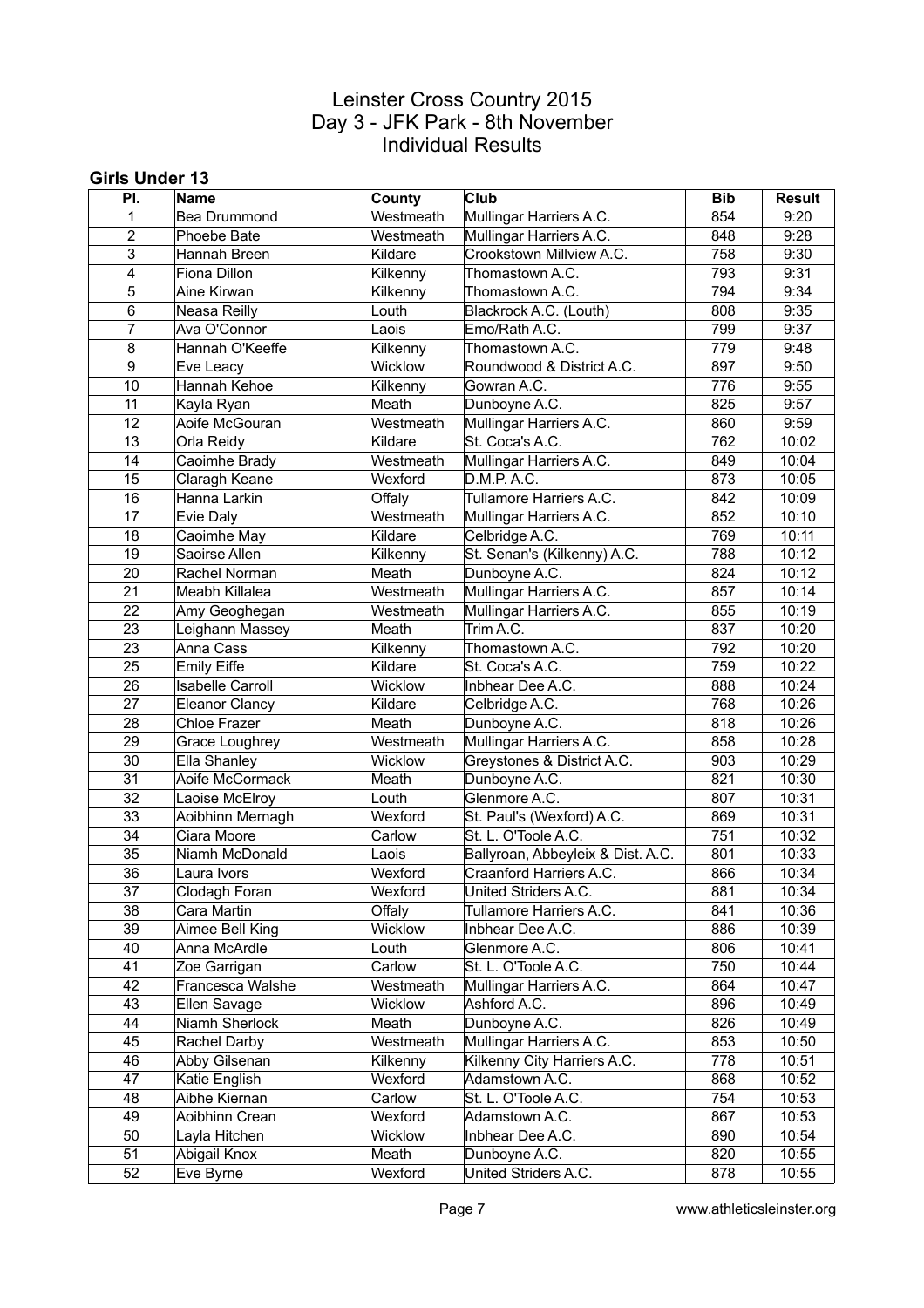| 53 | Bonnie Bell King       | Wicklow   | Inbhear Dee A.C.            | 887 | 10:55 |
|----|------------------------|-----------|-----------------------------|-----|-------|
| 54 | Karla Cunningham       | Westmeath | Mullingar Harriers A.C.     | 851 | 10:56 |
| 55 | Ciara Murphy           | Wexford   | United Striders A.C.        | 880 | 10:56 |
| 56 | Faye Dillon            | Carlow    | St. L. O'Toole A.C.         | 752 | 10:57 |
| 57 | Eimear Ryan            | Wicklow   | Greystones & District A.C.  | 905 | 10:58 |
| 58 | Caoimhe Coady          | Kilkenny  | Gowran A.C.                 | 773 | 11:00 |
| 59 | Erin Foley             | Kilkenny  | St. Joseph's A.C.           | 782 | 11:00 |
| 60 | Grace Maughan          | Kildare   | Celbridge A.C.              | 771 | 11:01 |
| 61 | Katie Bookle           | Kilkenny  | St. Joseph's A.C.           | 780 | 11:01 |
| 62 | Enya Conroy            | Wicklow   | Greystones & District A.C.  | 899 | 11:03 |
| 63 | Laura Conneely         | Offaly    | Tullamore Harriers A.C.     | 840 | 11:04 |
| 64 | Anna McCartan          | Westmeath | Mullingar Harriers A.C.     | 859 | 11:04 |
| 65 | Aisling Kelly          | Wexford   | Taghmon A.C.                | 894 | 11:05 |
| 66 | Robyn Denieffe         | Kilkenny  | Gowran A.C.                 | 775 | 11:05 |
| 67 | Aoife Redmond          | Kilkenny  | St. Senan's (Kilkenny) A.C. | 790 | 11:06 |
| 68 | Eimear Fee             | Louth     | Blackrock A.C. (Louth)      | 809 | 11:10 |
| 69 | Ava Shefflin           | Kilkenny  | Thomastown A.C.             | 796 | 11:10 |
| 70 | Ella Fleming           | Kildare   | Crookstown Millview A.C.    | 757 | 11:12 |
| 71 | Rosa Whelan            | Kildare   | Celbridge A.C.              | 770 | 11:14 |
| 72 | Abby Horner            | Wicklow   | Inbhear Dee A.C.            | 891 | 11:15 |
| 73 | Eabha Cahill           | Kildare   | Le Chéile A.C.              | 766 | 11:15 |
| 74 | Louise O'Riordan       | Wicklow   | Greystones & District A.C.  | 906 | 11:16 |
| 75 | Erinn Shannon          | Wexford   | United Striders A.C.        | 882 | 11:16 |
| 75 | <b>Therese Lawless</b> | Wexford   | The Macamores A. C.         | 877 | 11:16 |
| 77 | Rachel Gregg           | Wexford   | D.M.P. A.C.                 | 872 | 11:16 |
| 78 | Aoife O'Brien          | Westmeath | Mullingar Harriers A.C.     | 863 | 11:16 |
| 78 | Emma Gillespie         | Louth     | Ardee & District A.C.       | 810 | 11:16 |
| 80 | Flora Doran            | Wexford   | Taghmon A.C.                | 893 | 11:17 |
| 81 | Hannah Foot            | Wicklow   | Bray Runners A.C.           | 898 | 11:19 |
| 82 | Alanna Costello        | Westmeath | Mullingar Harriers A.C.     | 850 | 11:20 |
| 83 | Sheila Doyle           | Carlow    | St. L. O'Toole A.C.         | 753 | 11:20 |
| 84 | Nicole Barry           | Louth     | Glenmore A.C.               | 804 | 11:21 |
| 85 | Katie Conlon           | Louth     | Glenmore A.C.               | 805 | 11:21 |
| 86 | <b>Holly Conlon</b>    | Meath     | Dunboyne A.C.               | 816 | 11:23 |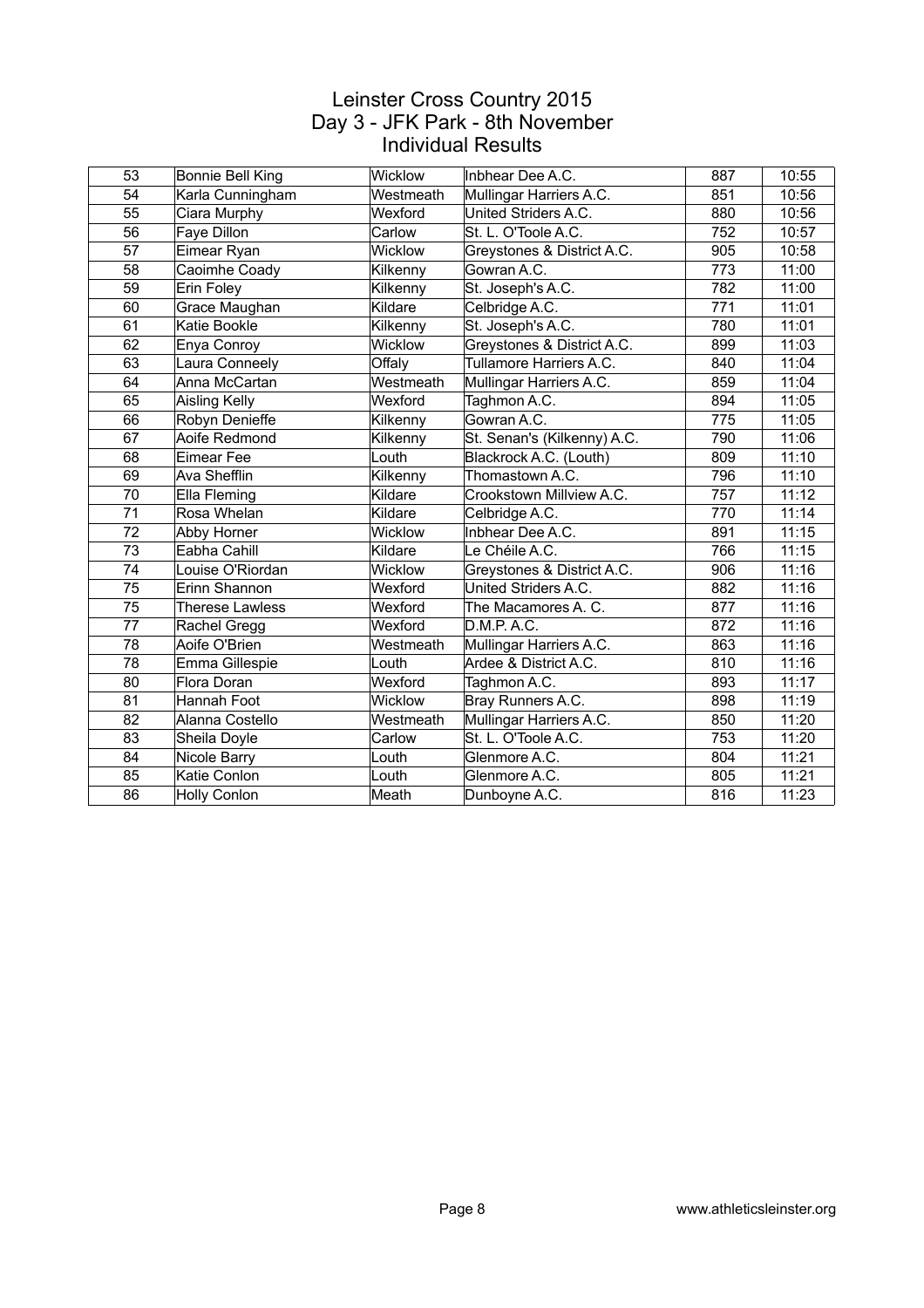| 87  |                   | <b>Wicklow</b> | Inbhear Dee A.C.           | 892 | 11:25 |
|-----|-------------------|----------------|----------------------------|-----|-------|
|     | Georgia O'Connell |                |                            |     |       |
| 88  | Aoife O'Connor    | Wexford        | D.M.P. A.C.                | 874 | 11:31 |
| 89  | Sinead Todd       | Offaly         | Tullamore Harriers A.C.    | 843 | 11:31 |
| 90  | Aoife Cullen      | Wexford        | D.M.P. A.C.                | 871 | 11:33 |
| 91  | Emily Murphy      | Kildare        | Suncroft A.C.              | 767 | 11:34 |
| 92  | Sadhbh Dolan      | Wicklow        | Inbhear Dee A.C.           | 889 | 11:41 |
| 93  | Erin Howard       | Wicklow        | Greystones & District A.C. | 901 | 11:43 |
| 94  | Ava Murphy        | Carlow         | St. L. O'Toole A.C.        | 755 | 11:44 |
| 95  | Caoimhe Monaghan  | Westmeath      | Mullingar Harriers A.C.    | 861 | 11:44 |
| 96  | Katie Greene      | Meath          | Dunboyne A.C.              | 819 | 11:45 |
| 97  | Lucy Eglington    | Meath          | Dunboyne A.C.              | 817 | 11:59 |
| 98  | Alice T Kirwan    | Wicklow        | Parnell A.C.               | 895 | 12:02 |
| 99  | Jane Sinnott      | Wexford        | D.M.P. A.C.                | 875 | 12:03 |
| 100 | Keelie Mulderry   | Westmeath      | Mullingar Harriers A.C.    | 862 | 12:19 |
| 101 | Aoileann Hayes    | Kildare        | Le Chéile A.C.             | 765 | 12:25 |
| 102 | Emma Quirk        | Wicklow        | Greystones & District A.C. | 902 | 12:53 |
| 103 | Rachel Harte      | Westmeath      | Mullingar Harriers A.C.    | 856 | 13:31 |
| 104 | Naoimh O'Connor   | Kilkenny       | St. Joseph's A.C.          | 787 | 13:40 |
| 105 | Katie Clarke      | Kilkenny       | Castlecomer A.C.           | 258 | 44:44 |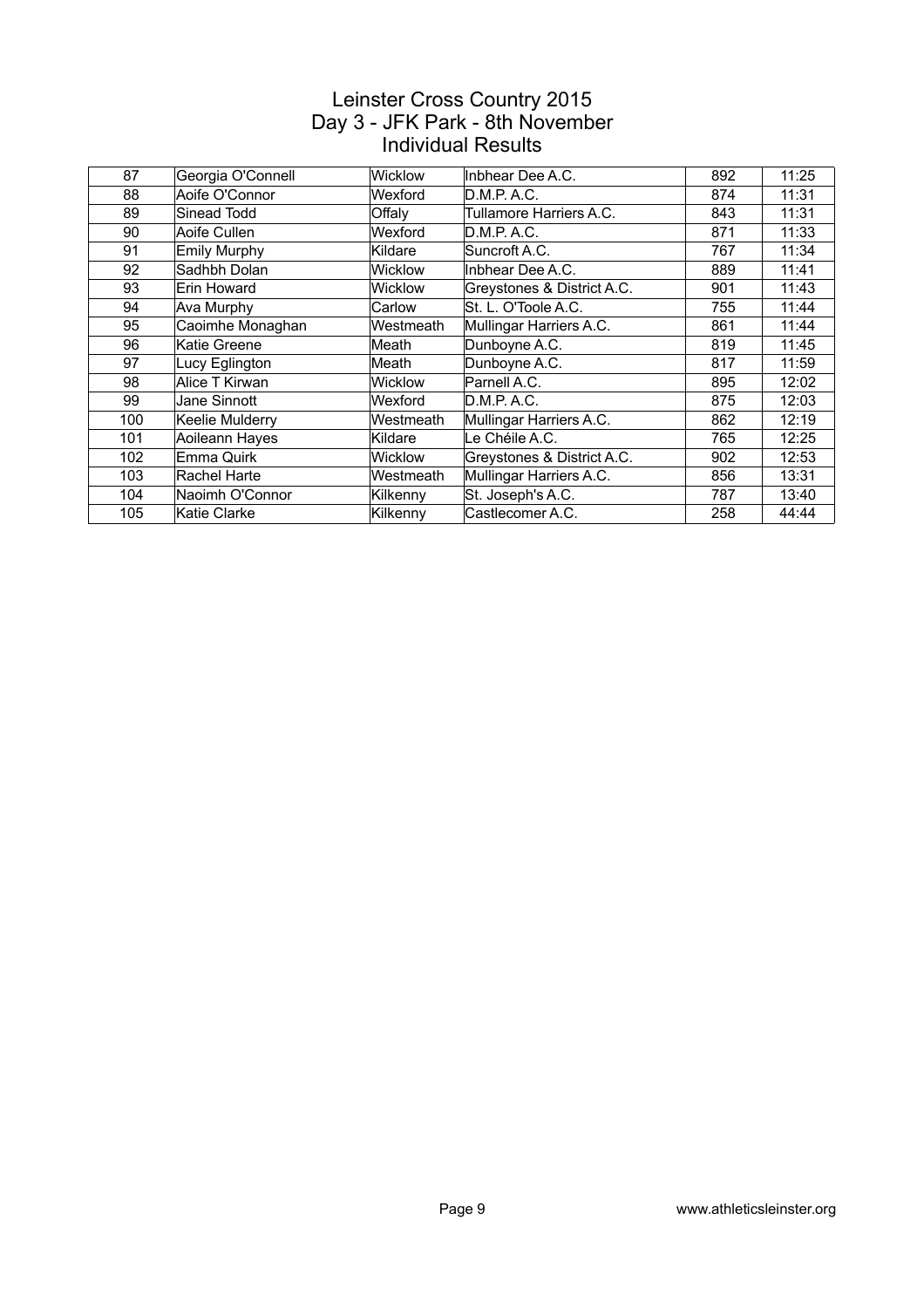#### **Boys Under 13**

| PI.            | Name                   | County    | <b>Club</b>                     | <b>Bib</b> | <b>Result</b> |
|----------------|------------------------|-----------|---------------------------------|------------|---------------|
| 1              | Conor Leane            | Meath     | Dunboyne A.C.                   | 676        | 8:45          |
| $\overline{2}$ | <b>William Fox</b>     | Kilkenny  | Castlecomer A.C.                | 639        | 8:58          |
| 3              | Colin Smith            | Westmeath | Mullingar Harriers A.C.         | 712        | 9:00          |
| 4              | Sam Smyth              | Westmeath | East Westmeath A.C.             | 706        | 9:07          |
| 5              | Joseph Prendergast     | Wicklow   | Greystones & District A.C.      | 737        | 9:08          |
| 6              | Cian Murphy            | Offaly    | Tullamore Harriers A.C.         | 695        | 9:09          |
| $\overline{7}$ | Callum Sheedy          | Louth     | Boyne A.C.                      | 672        | 9:10          |
| 8              | Aidan Shannon          | Wexford   | United Striders A.C.            | 722        | 9:11          |
| 9              | Tiarnan Rowley         | Louth     | Dunleer A.C.                    | 667        | 9:12          |
| 10             | Tom Kilgannon          | Meath     | Ratoath A.C.                    | 689        | 9:13          |
| 11             | Mark Leane             | Meath     | Dunboyne A.C.                   | 677        | 9:14          |
| 12             | Peter Hamilton         | Kildare   | Kildare A.C.                    | 626        | 9:14          |
| 13             | Daire McDaid           | Offaly    | Tullamore Harriers A.C.         | 696        | 9:26          |
| 14             | Marcus Clarke          | Meath     | Navan A.C.                      | 684        | 9:29          |
| 15             | Cathal O'Reilly        | Kilkenny  | Castlecomer A.C.                | 640        | 9:31          |
| 16             | Aaron Shorten          | Carlow    | St. L. O'Toole A.C.             | 620        | 9:37          |
| 17             | Oisín Kelly            | Meath     | Ratoath A.C.                    | 687        | 9:40          |
| 18             | Josh Fenton            | Kilkenny  | St. Senan's (Kilkenny) A.C.     | 652        | 9:41          |
| 19             | Ruairi Dunne           | Offaly    | Tullamore Harriers A.C.         | 694        | 9:43          |
| 20             | <b>Charlie Mullins</b> | Kilkenny  | Gowran A.C.                     | 647        | 9:44          |
| 21             | Lorcan Mullen          | Westmeath | Mullingar Harriers A.C.         | 710        | 9:45          |
| 22             | <b>Robert Wall</b>     | Wexford   | Adamstown A.C.                  | 717        | 9:46          |
| 23             | <b>Tomas Mullally</b>  | Kilkenny  | St. Joseph's A.C.               | 648        | 9:46          |
| 24             | James Foot             |           | St. Senan's (Kilkenny) A.C.     | 401        | 9:46          |
| 25             | Eoin Richards          | Meath     | Dunboyne A.C.                   | 679        | 9:47          |
| 26             | Tadhg McCauley         | Kildare   | St. Coca's A.C.                 | 633        | 9:48          |
| 27             | Ross Lyons             | Meath     | Dunboyne A.C.                   | 678        | 9:49          |
| 28             | Adam O'Connor          | Wexford   | United Striders A.C.            | 721        | 9:49          |
| 29             | Danny Jones            | Wicklow   | Greystones & District A.C.      | 736        | 9:50          |
| 30             | Robert Finn            | Kilkenny  | St. Senan's (Kilkenny) A.C.     | 653        | 9:50          |
| 31             | Jack O'Neill           | Kilkenny  | St. Senan's (Kilkenny) A.C.     | 655        | 9:50          |
| 32             | Cormac Byrne           | Wicklow   | Inbhear Dee A.C.                | 727        | 9:55          |
| 33             | <b>Brian Gaffney</b>   | Westmeath | Mullingar Harriers A.C.         | 714        | 9:57          |
| 34             | <b>Billy Power</b>     | Kilkenny  | Thomastown A.C.                 | 657        | 9:59          |
| 35             | Joe Byrne              | Wexford   | Sliabh Bhuide Rovers A.C.       | 730        | 9:59          |
| 35             | Liam Phibbs            | Kildare   | Naas A.C.                       | 630        | 9:59          |
| 37             | Luke McKenna           | Wicklow   | Roundwood & District A.C.       | 735        | 10:01         |
| 37             | Lorcan Canavan         | Carlow    | Ardattin A.C                    | 622        | 10:01         |
| 39             | Eoghan Hogan           | Westmeath | Mullingar Harriers A.C.         | 707        | 10:02         |
| 40             | Tadgh Hanrahan         | Meath     | Navan A.C.                      | 685        | 10:05         |
| 41             | Mark Langtry           | Westmeath | Mullingar Harriers A.C.         | 708        | 10:07         |
| 42             | Kevin Martin           | Westmeath | Mullingar Harriers A.C.         | 709        | 10:07         |
| 43             | Darragh Flannelly      | Wexford   | United Striders A.C.            | 718        | 10:15         |
| 44             | Mark Finn              | Kilkenny  | St. Senan's (Kilkenny) A.C.     | 654        | 10:17         |
| 45             | Owen Lennon            | Wexford   | United Striders A.C.            | 719        | 10:18         |
| 46             | Oliver McNamee         | Kildare   | Robertstown & Allen Parish A.C. | 632        | 10:21         |
| 47             | Nurlan Kennedy         | Carlow    | St. L. O'Toole A.C.             | 621        | 10:22         |
| 48             | <b>Tadgh Connolly</b>  | Kilkenny  | St. Senan's (Kilkenny) A.C.     | 650        | 10:23         |
| 49             | Ryan Cummins           | Kilkenny  | St. Senan's (Kilkenny) A.C.     | 651        | 10:24         |
| 50             | Mark Shaw              | Westmeath | Mullingar Harriers A.C.         | 711        | 10:26         |
| 51             | <b>Brogan McAviney</b> | Kilkenny  | Gowran A.C.                     | 646        | 10:26         |
| 52             | Luke Dunne             | Kilkenny  | Castlecomer A.C.                | 638        | 10:27         |
|                |                        |           |                                 |            |               |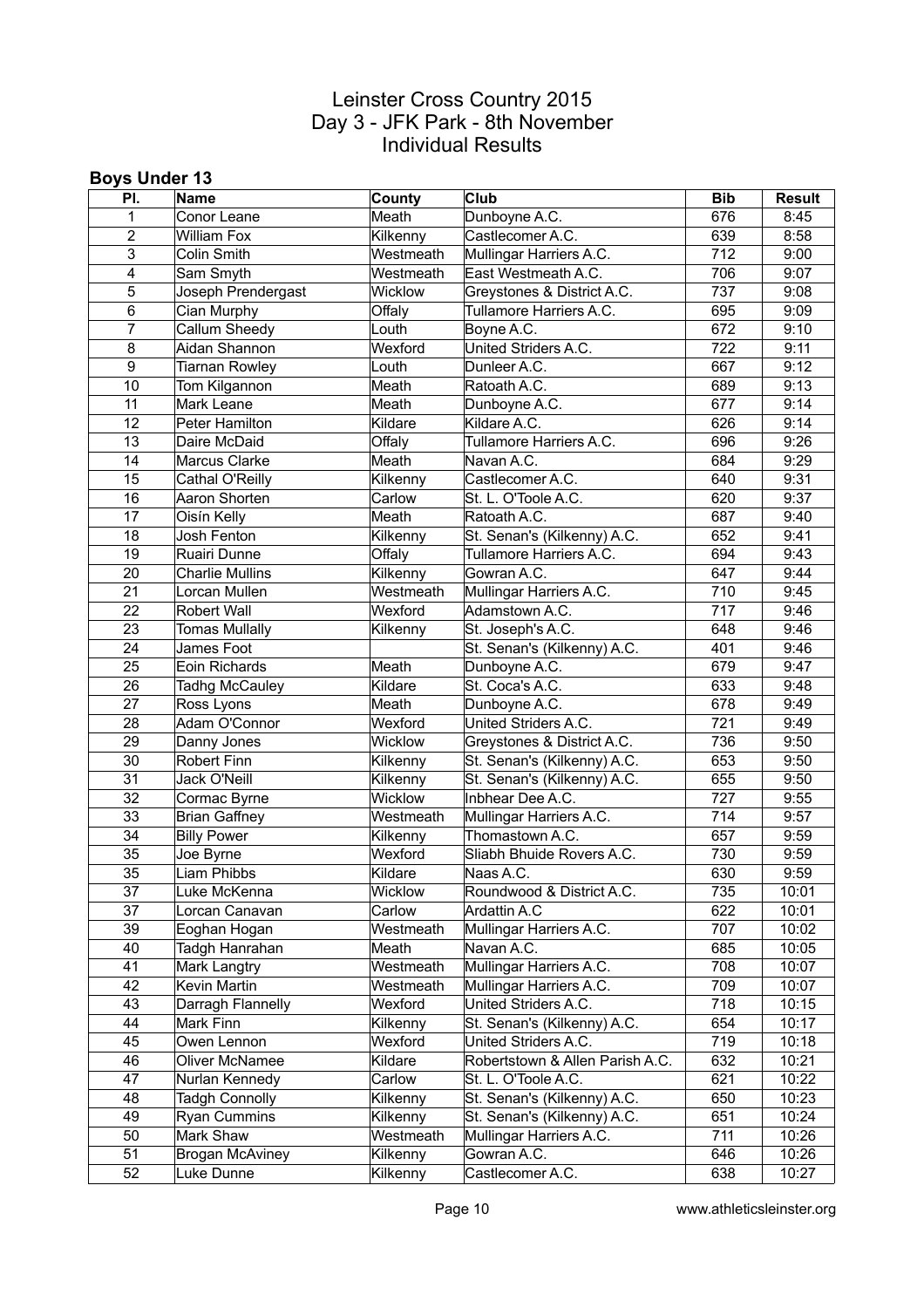| 53 | <b>Timothy Halton</b>  | Meath     | Trim A.C.                   | 692 | 10:28 |
|----|------------------------|-----------|-----------------------------|-----|-------|
| 54 | Jack O'Donnell         | Meath     | Trim A.C.                   | 693 | 10:30 |
| 55 | Kilian McLoughlin      | Louth     | Boyne A.C.                  | 673 | 10:34 |
| 56 | <b>Matthew Holland</b> | Kilkenny  | Gowran A.C.                 | 643 | 10:35 |
| 57 | Oisín Jago             | Laois     | Oughaval A.C.               | 660 | 10:35 |
| 58 | David Owens            | Offaly    | Tullamore Harriers A.C.     | 697 | 10:38 |
| 59 | Conor Wickham          | Kildare   | Naas A.C.                   | 631 | 10:39 |
| 60 | Ross Sheridan          | Kildare   | Naas A.C.                   | 628 | 10:39 |
| 61 | Ryan Boland            | Wexford   | Croghan A.C.                | 729 | 10:42 |
| 62 | James Redmond Boggan   | Wexford   | Kilmore A.C.                | 726 | 10:45 |
| 63 | <b>Billy Trafford</b>  | Wexford   | Craanford Harriers A.C.     | 715 | 10:48 |
| 64 | Hugh Kelly             | Wicklow   | Inbhear Dee A.C.            | 728 | 10:51 |
| 65 | <b>Adrian Costello</b> | Offaly    | Tullamore Harriers A.C.     | 698 | 10:56 |
| 66 | <b>Gearoid Dempsey</b> | Laois     | Mountmellick A.C            | 663 | 11:01 |
| 67 | Patrick Brophy         | Meath     | Trim A.C.                   | 691 | 11:01 |
| 68 | Colin McGee            | Westmeath | East Westmeath A.C.         | 705 | 11:08 |
| 69 | Anthony Conroy         | Laois     | Mountmellick A.C            | 662 | 11:23 |
| 70 | Niall Manning          | Kilkenny  | Gowran A.C.                 | 644 | 11:25 |
| 71 | Tom Wallace            | Westmeath | Mullingar Harriers A.C.     | 713 | 11:26 |
| 72 | Evan O'Toole           | Kilkenny  | St. Joseph's A.C.           | 649 | 11:26 |
| 73 | Dean Gibney-Elliott    | Wexford   | Sliabh Bhuide Rovers A.C.   | 732 | 11:26 |
| 74 | Donnacdha Williams     | Kilkenny  | St. Senan's (Kilkenny) A.C. | 656 | 11:32 |
| 75 | Eoin Maher             | Kildare   | Naas A.C.                   | 629 | 11:45 |
| 76 | Rory Spollen           | Offaly    | Tullamore Harriers A.C.     | 699 | 12:10 |
| 77 | Stephen Kiernan        | Meath     | Ratoath A.C.                | 688 | 12:15 |
| 78 | <b>Charlie Norton</b>  | Westmeath | Athlone I.T. A.C.           | 703 | 12:17 |
| 79 | Denis Walter Kinsella  | Wexford   | Sliabh Bhuide Rovers A.C.   | 734 | 12:20 |
| 80 | David Byrne            | Kilkenny  | Gowran A.C.                 | 641 | 13:27 |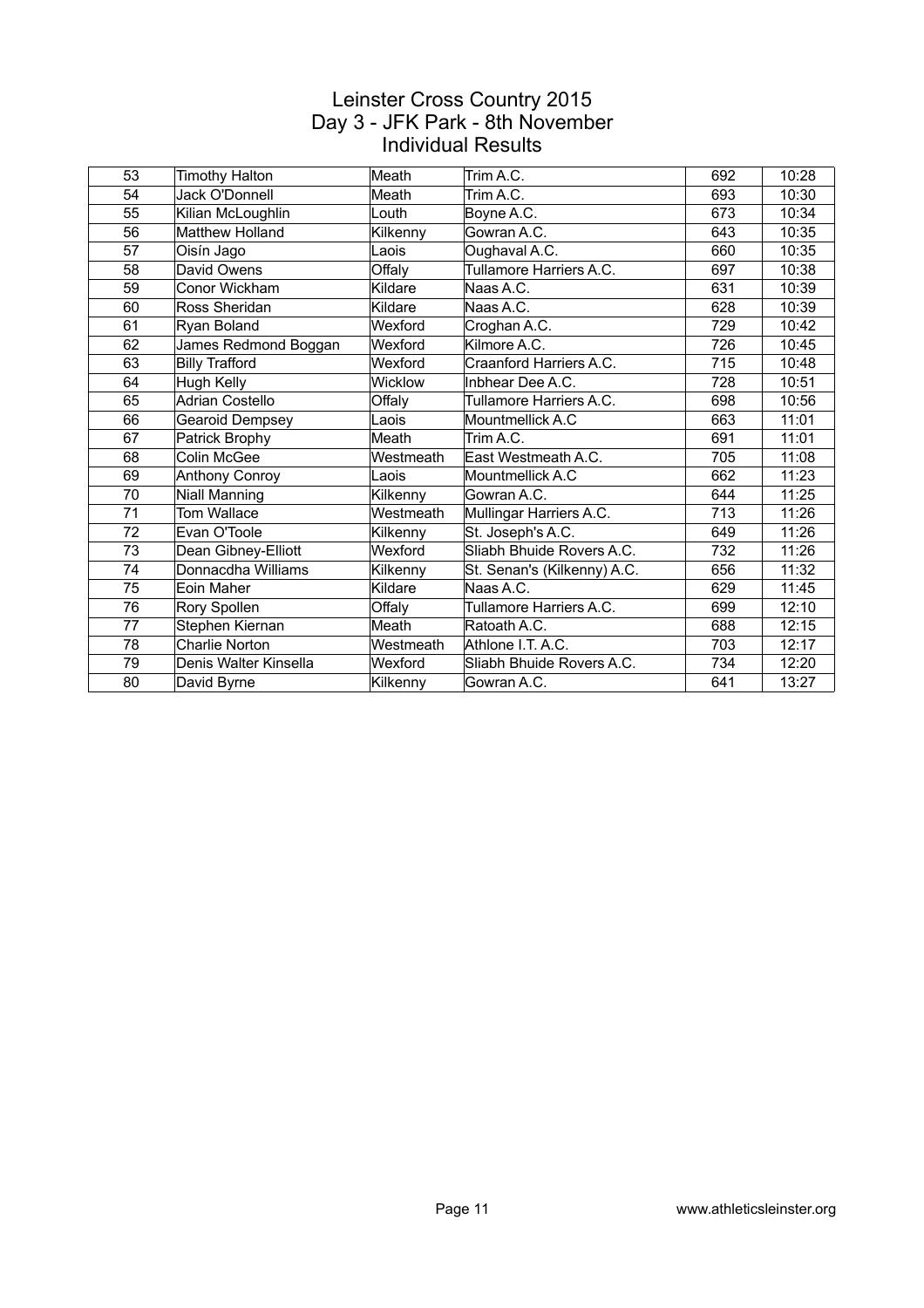#### **Girls Under 15**

| PI.            | Name                | County            | <b>Club</b>                                   | <b>Bib</b>   | <b>Result</b>  |
|----------------|---------------------|-------------------|-----------------------------------------------|--------------|----------------|
| $\mathbf{1}$   | Roisin Treacy       | Wicklow           | Ashford A.C.                                  | 1169         | 13:23          |
| $\overline{2}$ | Aoife Darby         | Westmeath         | Mullingar Harriers A.C.                       | 1133         | 13:27          |
| 3              | Annie McEvoy        | Kilkenny          | Kilkenny City Harriers A.C.                   | 1076         | 13:43          |
| 4              | Susan Glennon       | Westmeath         | Mullingar Harriers A.C.                       | 1136         | 13:49          |
| 5              | Abbie Sheridan      | Louth             | Ardee & District A.C.                         | 1104         | 13:59          |
| 6              | Danielle Donegan    | Offaly            | Tullamore Harriers A.C.                       | 1124         | 14:09          |
| $\overline{7}$ | Caoimhe O'Brien     | Westmeath         | Mullingar Harriers A.C.                       | 1139         | 14:15          |
| 8              | Aoife O'Cuill       | Kildare           | St. Coca's A.C.                               | 1059         | 14:27          |
| 9              | Abbie Tyrrell       | Wicklow           | Greystones & District A.C.                    | 1171         | 14:29          |
| 10             | Sarah Delaney       | Laois             | Ballyroan, Abbeyleix & Dist. A.C.             | 1098         | 14:30          |
| 11             | Ciara O'Keeffe      | Kilkenny          | Thomastown A.C.                               | 1089         | 14:31          |
| 12             | Lauren Murphy       | Meath             | Cilles A.C.                                   | 1108         | 14:32          |
| 13             | Lisa Gavin          | Westmeath         | Athlone I.T. A.C.                             | 1135         | 14:36          |
| 14             | Tara Ramasawmy      | Kilkenny          | St. Senan's (Kilkenny) A.C.                   | 1085         | 14:37          |
| 15             | Sarah O'Connor      | Wicklow           | Greystones & District A.C.                    | 1170         | 14:41          |
| 16             | Hazel McLoughlin    | Kildare           | Naas A.C.                                     | 1052         | 14:54          |
| 17             | Sarah Glennon       | Westmeath         | Mullingar Harriers A.C.                       | 1137         | 14:55          |
| 18             | Petra Reilly        | Meath             | Dunshaughlin A.C.                             | 1109         | 14:56          |
| 19             | Niamh O'Reillly     | Offaly            | Tullamore Harriers A.C.                       | 1127         | 14:59          |
| 20             | Orla Fennelly       | Laois             | Oughaval A.C.                                 | 1095         | 14:59          |
| 21             | Natasha Doyle       | Carlow            | St. L. O'Toole A.C.                           | 1050         | 14:59          |
| 22             |                     | Kilkenny          | Thomastown A.C.                               | 1093         | 15:01          |
| 23             | Ellen Ryan          | Westmeath         |                                               | 1134         | 15:02          |
| 24             | Jennifer Fidgeon    | Kildare           | Mullingar Harriers A.C.                       | 1070         |                |
|                | <b>Molly Aspell</b> |                   | Newbridge A.C.                                |              | 15:03          |
| 25             | Ciara Smith         | Westmeath         | Mullingar Harriers A.C.                       | 1140         | 15:18          |
| 26<br>27       | Aoife Allen         | Kilkenny<br>Meath | St. Senan's (Kilkenny) A.C.<br>Na Fianna A.C. | 1080<br>1111 | 15:19<br>15:20 |
|                | Eimear Fagan        |                   |                                               |              |                |
| 28             | Elysia Greene       | Westmeath         | Mullingar Harriers A.C.                       | 1138         | 15:21          |
| 29             | Rebecca Carroll     | Kildare           | Celbridge A.C.                                | 1072         | 15:23          |
| 30             | Aoife Rattigan      | Kildare           | St. Coca's A.C.                               | 1063         | 15:25          |
| 31             | Sinead O'Keeffe     | Kilkenny          | Thomastown A.C.                               | 1091         | 15:25          |
| 32             | Dara Owens          | Wicklow           | Inbhear Dee A.C.                              | 1158         | 15:26          |
| 33             | Aisling McCabe      | Meath             | Na Fianna A.C.                                | 1112         | 15:30          |
| 34             | Spophie Nicholson   | Wicklow           | Greystones & District A.C.                    | 1174         | 15:31          |
| 35             | Kirsten Monaghan    | Kildare           | St. Coca's A.C.                               | 1060         | 15:33          |
| 36             | Orla O'Keeffe       | Kilkenny          | Thomastown A.C.                               | 1090         | 15:36          |
| 37             | Karen Hayes         | Meath             | Ratoath A.C.                                  | 1113         | 15:38          |
| 38             | <b>Nell Murphy</b>  | Kilkenny          | St. Senan's (Kilkenny) A.C.                   | 1083         | 15:41          |
| 39             | <b>Ines Arqued</b>  | Westmeath         | Athlone I.T. A.C.                             | 1131         | 15:47          |
| 40             | Megan O'Brien       | Wicklow           | Greystones & District A.C.                    | 1172         | 15:50          |
| 41             | Maud O'Shea         | Kildare           | St. Coca's A.C.                               | 1062         | 15:52          |
| 42             | Rebecca Balfe       | Laois             | Emo/Rath A.C.                                 | 1094         | 15:54          |
| 43             | Maria Flynn         | Kildare           | Naas A.C.                                     | 1054         | 15:55          |
| 44             | Sarah McMahon       | Laois             | Ballyroan, Abbeyleix & Dist. A.C.             | 1099         | 15:56          |
| 45             | Dearbhail Cuddy     | Laois             | Ballyfin A.C.                                 | 1100         | 16:00          |
| 46             | Hannah Lodge        | Kilkenny          | Kilkenny City Harriers A.C.                   | 1086         | 16:03          |
| 47             | Hannah Roche-Kelly  | Wexford           | Taghmon A.C.                                  | 259          | 16:04          |
| 48             | Ellen Fitzgerald    | Kilkenny          | Kilkenny City Harriers A.C.                   | 1073         | 16:07          |
| 49             | Laura Mooney        | Offaly            | Tullamore Harriers A.C.                       | 1126         | 16:09          |
| 50             | Jessica Ryan        | Wicklow           | Inbhear Dee A.C.                              | 1159         | 16:10          |
| 51             | Grace Costello      | Wexford           | United Striders A.C.                          | 1149         | 16:22          |
| 52             | Caragh Hayes        | Kildare           | Le Chéile A.C.                                | 1066         | 16:25          |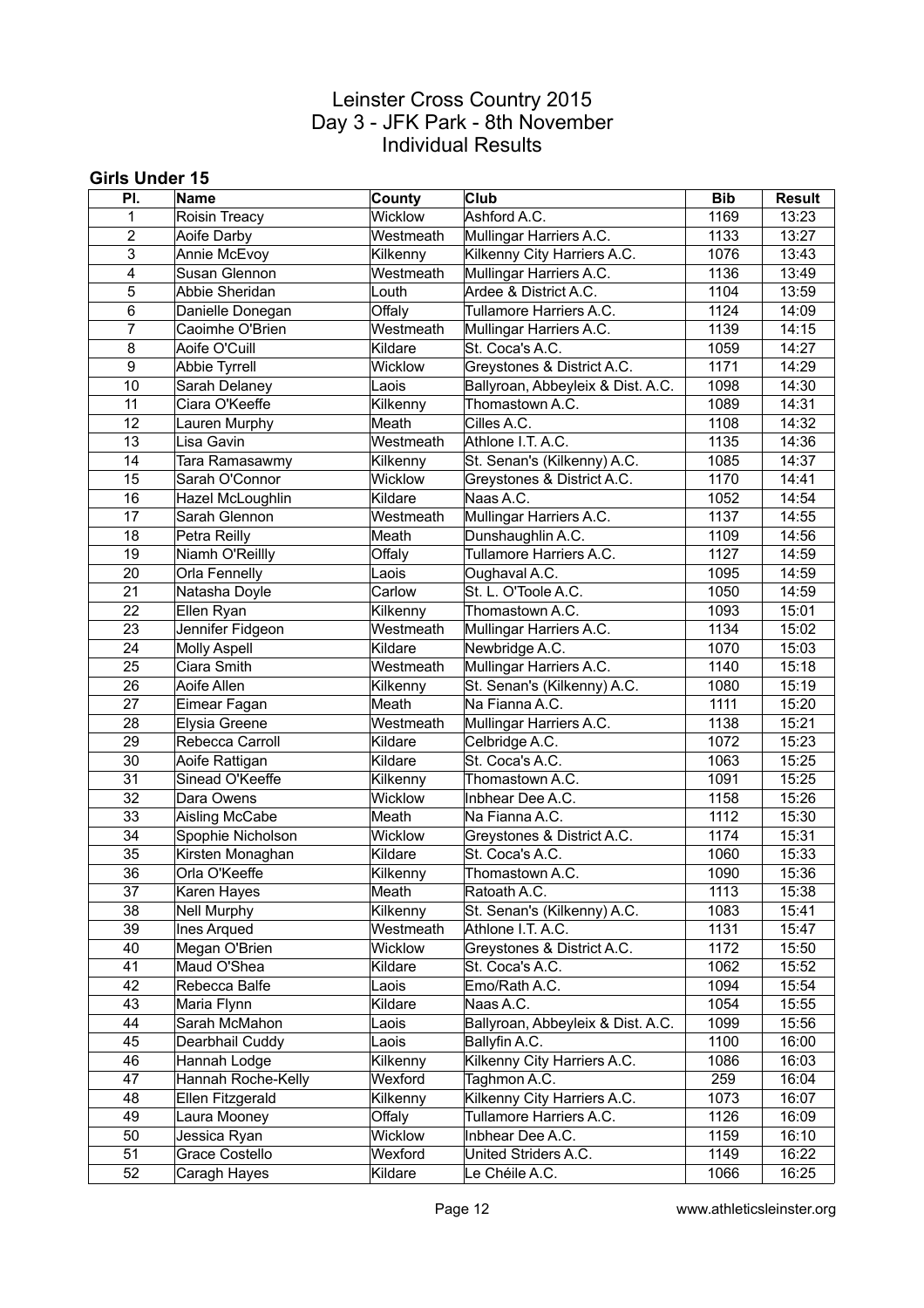| 53 | Kate Jackman             | Wexford        | Adamstown A.C.                    | 1143 | 16:33 |
|----|--------------------------|----------------|-----------------------------------|------|-------|
| 54 | Mia Ryan                 | <b>Wicklow</b> | Inbhear Dee A.C.                  | 1160 | 16:36 |
| 55 | Lainey Gilsenan          | Kilkenny       | Kilkenny City Harriers A.C.       | 1074 | 16:45 |
| 56 | Lea Murray               | Kildare        | St. Coca's A.C.                   | 1061 | 16:53 |
| 57 | Rebecca Bawden           | Wexford        | United Striders A.C.              | 1147 | 16:53 |
| 58 | Kate Flynn               | Kildare        | Naas A.C.                         | 1053 | 17:01 |
| 59 | Eimear Larkin            | Kilkenny       | St. Senan's (Kilkenny) A.C.       | 1082 | 17:08 |
| 60 | Aoife Kelly              | Meath          | Ratoath A.C.                      | 1114 | 17:09 |
| 61 | Caoimhe Rowe             | Meath          | Trim A.C.                         | 1121 | 17:10 |
| 62 | Gr?Inne Flannelly        | Wexford        | United Striders A.C.              | 1150 | 17:13 |
| 63 | <b>Grace Mullally</b>    | Kilkenny       | St. Joseph's A.C.                 | 1079 | 17:23 |
| 64 | Linda Lawlor             | Kilkenny       | St. Joseph's A.C.                 | 1078 | 17:25 |
| 65 | Lillian Brady            | Meath          | Trim A.C.                         | 1123 | 17:40 |
| 66 | Aideen Harte             | Offaly         | Tullamore Harriers A.C.           | 1130 | 17:41 |
| 67 | Sonia Mooney             | Wexford        | Adamstown A.C.                    | 1144 | 17:43 |
| 68 | Alannah Byrne            | Wexford        | United Striders A.C.              | 1148 | 17:57 |
| 69 | Joanne Kelly             | Wexford        | United Striders A.C.              | 1151 | 18:04 |
| 70 | <b>Ellenor Moors</b>     | Meath          | Cilles A.C.                       | 1107 | 18:07 |
| 71 | Sarah O'Donoghue         | Wexford        | St. Paul's (Wexford) A.C.         | 1145 | 18:18 |
| 72 | Grace Kehoe              | Wexford        | Enniscorthy                       | 428  | 18:21 |
| 73 | Aoife Swords             | Meath          | Trim A.C.                         | 1122 | 18:27 |
| 74 | Niamh Fogarty            | Kilkenny       | Thomastown A.C.                   | 1087 | 19:09 |
| 75 | <b>Isobel Churchouse</b> | Laois          | Ballyroan, Abbeyleix & Dist. A.C. | 1097 | 19:25 |
| 76 | Joely Gibney-Elliot      | Wexford        | Sliabh Bhuide Rovers A.C.         | 1166 | 19:44 |
| 77 | Nicola Ffrench           | Kildare        | Le Chéile A.C.                    | 1065 | 19:48 |
| 78 | Jessica Brennan          | Laois          | Ballyroan, Abbeyleix & Dist. A.C. | 1096 | 33:56 |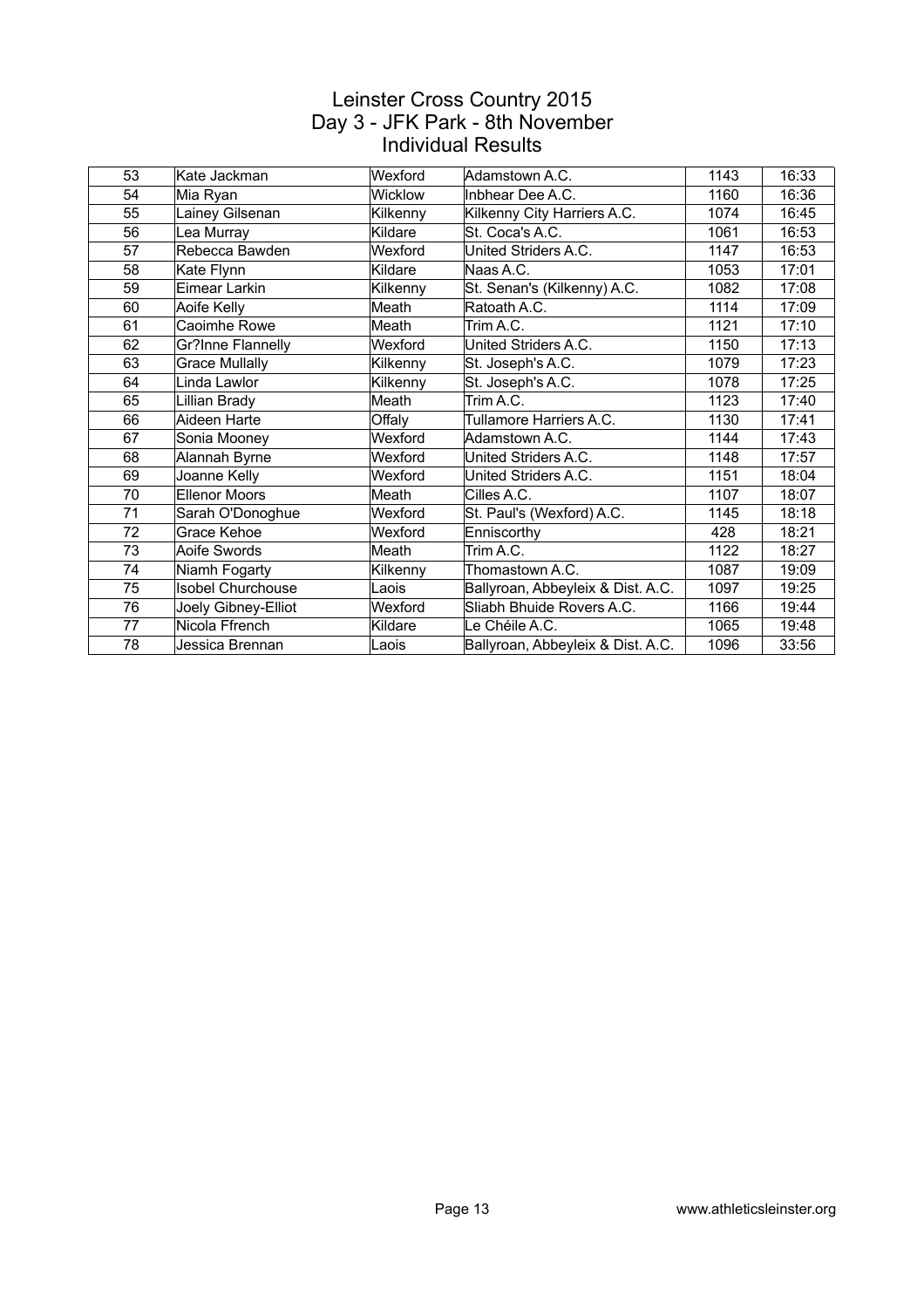#### **Boys Under 15**

| Carlow<br>St. L. O'Toole A.C.<br>David Ward<br>921<br>12:17<br>1<br>$\overline{2}$<br>953<br>Kilkenny<br>Kilkenny City Harriers A.C.<br>12:20<br>Shay McEvoy<br>3<br>924<br>12:25<br>Shane Coffey<br>Kildare<br>Naas A.C.<br>Kilkenny City Harriers A.C.<br>951<br>4<br>James Kearney<br>Kilkenny<br>12:28<br>5<br>12:35<br>Wicklow<br>Parnell A.C.<br>1032<br>Dylan Tarmey<br>Carlow<br>St. L. O'Toole A.C.<br>918<br>12:40<br>6<br>Jack Lowry<br>Andrew Shaw<br>1008<br>$\overline{7}$<br>Westmeath<br>Mullingar Harriers A.C.<br>12:41<br>1035<br>12:42<br>8<br>Wicklow<br>Greystones & District A.C.<br>Ben Jones<br>Adamstown A.C.<br>12:44<br>9<br>Wexford<br>1012<br>Luke Byrne<br>973<br>10<br>Cormac Canning<br>Louth<br>Drogheda & District A.C.<br>12:45<br>Westmeath<br>John Whitelaw<br>Mullingar Harriers A.C.<br>1009<br>12:48<br>11<br>12<br>Mullingar Harriers A.C.<br>1006<br>12:49<br>Westmeath<br>Eoin Quinn<br>13<br>Tullamore Harriers A.C.<br>998<br>12:49<br><b>Brian Todd</b><br>Offaly<br>966<br>12:51<br>14<br><b>Conor Matthews</b><br>Dunleer A.C.<br>Louth<br>12:58<br>15<br>Louth<br>Dunleer A.C.<br>967<br>Peter Meegan<br>Meath<br>975<br>13:03<br>16<br>Seanie Dalton<br>Navan A.C.<br>Kilkenny City Harriers A.C.<br>952<br>13:04<br>17<br>Cathal Kearney<br>Kilkenny<br>18<br>Kilkenny<br>Kilkenny City Harriers A.C.<br>949<br>13:12<br>Kevin Burns<br>942<br>13:13<br>19<br>Killian Hogan<br>Kilkenny<br>Castlecomer A.C.<br>20<br>Dunleer A.C.<br>968<br>13:15<br>Danny O'Brien<br>Louth<br>21<br>1002<br>13:16<br>Rian Hogan<br>Westmeath<br>Mullingar Harriers A.C.<br>22<br>947<br>Gavin Manning<br>Kilkenny<br>Gowran A.C.<br>13:18<br>23<br>Naas A.C.<br>925<br>13:20<br>Kieran Flynn<br>Kildare<br>24<br>13:24<br>Joseph O'Shea<br>Wicklow<br>Ashford A.C.<br>1033<br>25<br>959<br>Cathal Connaughton<br>Oughaval A.C.<br>13:25<br>Laois<br>919<br>26<br>Cian Nicol<br>Carlow<br>St. L. O'Toole A.C.<br>13:25<br>27<br>13:26<br><b>Brian Martin</b><br>Westmeath<br>Mullingar Harriers A.C.<br>1005<br>916<br>28<br>Carlow<br>St. L. O'Toole A.C.<br>13:27<br><b>Harley Fox</b><br>917<br>29<br>Finbarr Kavanagh<br>St. L. O'Toole A.C.<br>13:27<br>Carlow<br>30<br>Cormac O'Brien<br>St. L. O'Toole A.C.<br>1039<br>13:29<br>Carlow<br>31<br>978<br>13:29<br>Meath<br>Star of the Sea A.C.<br>Peter Coscoran<br>32<br>995<br>Cian Martin<br>Offaly<br>Tullamore Harriers A.C.<br>13:30<br>1019<br>33<br>Wexford<br>United Striders A.C.<br>13:32<br>Aaron Browne<br>34<br>Conor Clarke<br>Kilkenny<br>Castlecomer A.C.<br>941<br>13:33<br>35<br>1003<br>Westmeath<br>Mullingar Harriers A.C.<br>13:35<br>Oisin Lane<br>36<br>Sliabh Bhuide Rovers A.C.<br>1030<br>13:38<br>Josh Hogan<br>Wexford<br>37<br>940<br>George Lowen<br>Kildare<br>Celbridge A.C.<br>13:39<br>Kildare<br>928<br>38<br>Shane McNerney<br>St. Coca's A.C.<br>13:39<br>1041<br>39<br>Jamie Campbell<br>Kildare<br>St. Coca's A.C.<br>13:41<br>40<br>St. Abban's A.C.<br>963<br>13:43<br>Tom Buggy<br>Laois<br>977<br>41<br>Ciaran Smith<br>Meath<br>Cilles A.C.<br>13:44<br>42<br>962<br>T. J. Burke<br>Laois<br>St. Abban's A.C.<br>13:45<br>958<br>43<br>Kilkenny<br>St. Senan's (Kilkenny) A.C.<br>13:47<br>Brian O'Meara<br>44<br>Conor Keane<br>Wexford<br>1017<br>13:48<br>D.M.P. A.C.<br>45<br>Jack Cleary<br>Kildare<br>Naas A.C.<br>923<br>13:50<br>1011<br>46<br>Oisin Woolmington<br>Wexford<br>Craanford Harriers A.C.<br>13:51<br>915<br>47<br>Carlow<br>St. L. O'Toole A.C.<br>13:53<br>Paraic Deering<br>1010<br>48<br>Alex Kelly<br>Wexford<br>Craanford Harriers A.C.<br>13:54<br>Thomas O'Shea<br>Ashford A.C.<br>1034<br>49<br>Wicklow<br>13:55<br>50<br>Paddy Rafferty<br>Westmeath<br>Mullingar Harriers A.C.<br>1007<br>13:58<br>Carlow<br>51<br>Michael Spillane<br>St. L. O'Toole A.C.<br>920<br>14:00 | PI. | Name | County | <b>Club</b> | <b>Bib</b> | <b>Result</b> |
|----------------------------------------------------------------------------------------------------------------------------------------------------------------------------------------------------------------------------------------------------------------------------------------------------------------------------------------------------------------------------------------------------------------------------------------------------------------------------------------------------------------------------------------------------------------------------------------------------------------------------------------------------------------------------------------------------------------------------------------------------------------------------------------------------------------------------------------------------------------------------------------------------------------------------------------------------------------------------------------------------------------------------------------------------------------------------------------------------------------------------------------------------------------------------------------------------------------------------------------------------------------------------------------------------------------------------------------------------------------------------------------------------------------------------------------------------------------------------------------------------------------------------------------------------------------------------------------------------------------------------------------------------------------------------------------------------------------------------------------------------------------------------------------------------------------------------------------------------------------------------------------------------------------------------------------------------------------------------------------------------------------------------------------------------------------------------------------------------------------------------------------------------------------------------------------------------------------------------------------------------------------------------------------------------------------------------------------------------------------------------------------------------------------------------------------------------------------------------------------------------------------------------------------------------------------------------------------------------------------------------------------------------------------------------------------------------------------------------------------------------------------------------------------------------------------------------------------------------------------------------------------------------------------------------------------------------------------------------------------------------------------------------------------------------------------------------------------------------------------------------------------------------------------------------------------------------------------------------------------------------------------------------------------------------------------------------------------------------------------------------------------------------------------------------------------------------------------------------------------------------------------------------------------------------------------------------------------------------------------------------------------------------------------------------------------------------------------------------------------------------------------------------------------------------------------------------------------------------|-----|------|--------|-------------|------------|---------------|
|                                                                                                                                                                                                                                                                                                                                                                                                                                                                                                                                                                                                                                                                                                                                                                                                                                                                                                                                                                                                                                                                                                                                                                                                                                                                                                                                                                                                                                                                                                                                                                                                                                                                                                                                                                                                                                                                                                                                                                                                                                                                                                                                                                                                                                                                                                                                                                                                                                                                                                                                                                                                                                                                                                                                                                                                                                                                                                                                                                                                                                                                                                                                                                                                                                                                                                                                                                                                                                                                                                                                                                                                                                                                                                                                                                                                                                                    |     |      |        |             |            |               |
|                                                                                                                                                                                                                                                                                                                                                                                                                                                                                                                                                                                                                                                                                                                                                                                                                                                                                                                                                                                                                                                                                                                                                                                                                                                                                                                                                                                                                                                                                                                                                                                                                                                                                                                                                                                                                                                                                                                                                                                                                                                                                                                                                                                                                                                                                                                                                                                                                                                                                                                                                                                                                                                                                                                                                                                                                                                                                                                                                                                                                                                                                                                                                                                                                                                                                                                                                                                                                                                                                                                                                                                                                                                                                                                                                                                                                                                    |     |      |        |             |            |               |
|                                                                                                                                                                                                                                                                                                                                                                                                                                                                                                                                                                                                                                                                                                                                                                                                                                                                                                                                                                                                                                                                                                                                                                                                                                                                                                                                                                                                                                                                                                                                                                                                                                                                                                                                                                                                                                                                                                                                                                                                                                                                                                                                                                                                                                                                                                                                                                                                                                                                                                                                                                                                                                                                                                                                                                                                                                                                                                                                                                                                                                                                                                                                                                                                                                                                                                                                                                                                                                                                                                                                                                                                                                                                                                                                                                                                                                                    |     |      |        |             |            |               |
|                                                                                                                                                                                                                                                                                                                                                                                                                                                                                                                                                                                                                                                                                                                                                                                                                                                                                                                                                                                                                                                                                                                                                                                                                                                                                                                                                                                                                                                                                                                                                                                                                                                                                                                                                                                                                                                                                                                                                                                                                                                                                                                                                                                                                                                                                                                                                                                                                                                                                                                                                                                                                                                                                                                                                                                                                                                                                                                                                                                                                                                                                                                                                                                                                                                                                                                                                                                                                                                                                                                                                                                                                                                                                                                                                                                                                                                    |     |      |        |             |            |               |
|                                                                                                                                                                                                                                                                                                                                                                                                                                                                                                                                                                                                                                                                                                                                                                                                                                                                                                                                                                                                                                                                                                                                                                                                                                                                                                                                                                                                                                                                                                                                                                                                                                                                                                                                                                                                                                                                                                                                                                                                                                                                                                                                                                                                                                                                                                                                                                                                                                                                                                                                                                                                                                                                                                                                                                                                                                                                                                                                                                                                                                                                                                                                                                                                                                                                                                                                                                                                                                                                                                                                                                                                                                                                                                                                                                                                                                                    |     |      |        |             |            |               |
|                                                                                                                                                                                                                                                                                                                                                                                                                                                                                                                                                                                                                                                                                                                                                                                                                                                                                                                                                                                                                                                                                                                                                                                                                                                                                                                                                                                                                                                                                                                                                                                                                                                                                                                                                                                                                                                                                                                                                                                                                                                                                                                                                                                                                                                                                                                                                                                                                                                                                                                                                                                                                                                                                                                                                                                                                                                                                                                                                                                                                                                                                                                                                                                                                                                                                                                                                                                                                                                                                                                                                                                                                                                                                                                                                                                                                                                    |     |      |        |             |            |               |
|                                                                                                                                                                                                                                                                                                                                                                                                                                                                                                                                                                                                                                                                                                                                                                                                                                                                                                                                                                                                                                                                                                                                                                                                                                                                                                                                                                                                                                                                                                                                                                                                                                                                                                                                                                                                                                                                                                                                                                                                                                                                                                                                                                                                                                                                                                                                                                                                                                                                                                                                                                                                                                                                                                                                                                                                                                                                                                                                                                                                                                                                                                                                                                                                                                                                                                                                                                                                                                                                                                                                                                                                                                                                                                                                                                                                                                                    |     |      |        |             |            |               |
|                                                                                                                                                                                                                                                                                                                                                                                                                                                                                                                                                                                                                                                                                                                                                                                                                                                                                                                                                                                                                                                                                                                                                                                                                                                                                                                                                                                                                                                                                                                                                                                                                                                                                                                                                                                                                                                                                                                                                                                                                                                                                                                                                                                                                                                                                                                                                                                                                                                                                                                                                                                                                                                                                                                                                                                                                                                                                                                                                                                                                                                                                                                                                                                                                                                                                                                                                                                                                                                                                                                                                                                                                                                                                                                                                                                                                                                    |     |      |        |             |            |               |
|                                                                                                                                                                                                                                                                                                                                                                                                                                                                                                                                                                                                                                                                                                                                                                                                                                                                                                                                                                                                                                                                                                                                                                                                                                                                                                                                                                                                                                                                                                                                                                                                                                                                                                                                                                                                                                                                                                                                                                                                                                                                                                                                                                                                                                                                                                                                                                                                                                                                                                                                                                                                                                                                                                                                                                                                                                                                                                                                                                                                                                                                                                                                                                                                                                                                                                                                                                                                                                                                                                                                                                                                                                                                                                                                                                                                                                                    |     |      |        |             |            |               |
|                                                                                                                                                                                                                                                                                                                                                                                                                                                                                                                                                                                                                                                                                                                                                                                                                                                                                                                                                                                                                                                                                                                                                                                                                                                                                                                                                                                                                                                                                                                                                                                                                                                                                                                                                                                                                                                                                                                                                                                                                                                                                                                                                                                                                                                                                                                                                                                                                                                                                                                                                                                                                                                                                                                                                                                                                                                                                                                                                                                                                                                                                                                                                                                                                                                                                                                                                                                                                                                                                                                                                                                                                                                                                                                                                                                                                                                    |     |      |        |             |            |               |
|                                                                                                                                                                                                                                                                                                                                                                                                                                                                                                                                                                                                                                                                                                                                                                                                                                                                                                                                                                                                                                                                                                                                                                                                                                                                                                                                                                                                                                                                                                                                                                                                                                                                                                                                                                                                                                                                                                                                                                                                                                                                                                                                                                                                                                                                                                                                                                                                                                                                                                                                                                                                                                                                                                                                                                                                                                                                                                                                                                                                                                                                                                                                                                                                                                                                                                                                                                                                                                                                                                                                                                                                                                                                                                                                                                                                                                                    |     |      |        |             |            |               |
|                                                                                                                                                                                                                                                                                                                                                                                                                                                                                                                                                                                                                                                                                                                                                                                                                                                                                                                                                                                                                                                                                                                                                                                                                                                                                                                                                                                                                                                                                                                                                                                                                                                                                                                                                                                                                                                                                                                                                                                                                                                                                                                                                                                                                                                                                                                                                                                                                                                                                                                                                                                                                                                                                                                                                                                                                                                                                                                                                                                                                                                                                                                                                                                                                                                                                                                                                                                                                                                                                                                                                                                                                                                                                                                                                                                                                                                    |     |      |        |             |            |               |
|                                                                                                                                                                                                                                                                                                                                                                                                                                                                                                                                                                                                                                                                                                                                                                                                                                                                                                                                                                                                                                                                                                                                                                                                                                                                                                                                                                                                                                                                                                                                                                                                                                                                                                                                                                                                                                                                                                                                                                                                                                                                                                                                                                                                                                                                                                                                                                                                                                                                                                                                                                                                                                                                                                                                                                                                                                                                                                                                                                                                                                                                                                                                                                                                                                                                                                                                                                                                                                                                                                                                                                                                                                                                                                                                                                                                                                                    |     |      |        |             |            |               |
|                                                                                                                                                                                                                                                                                                                                                                                                                                                                                                                                                                                                                                                                                                                                                                                                                                                                                                                                                                                                                                                                                                                                                                                                                                                                                                                                                                                                                                                                                                                                                                                                                                                                                                                                                                                                                                                                                                                                                                                                                                                                                                                                                                                                                                                                                                                                                                                                                                                                                                                                                                                                                                                                                                                                                                                                                                                                                                                                                                                                                                                                                                                                                                                                                                                                                                                                                                                                                                                                                                                                                                                                                                                                                                                                                                                                                                                    |     |      |        |             |            |               |
|                                                                                                                                                                                                                                                                                                                                                                                                                                                                                                                                                                                                                                                                                                                                                                                                                                                                                                                                                                                                                                                                                                                                                                                                                                                                                                                                                                                                                                                                                                                                                                                                                                                                                                                                                                                                                                                                                                                                                                                                                                                                                                                                                                                                                                                                                                                                                                                                                                                                                                                                                                                                                                                                                                                                                                                                                                                                                                                                                                                                                                                                                                                                                                                                                                                                                                                                                                                                                                                                                                                                                                                                                                                                                                                                                                                                                                                    |     |      |        |             |            |               |
|                                                                                                                                                                                                                                                                                                                                                                                                                                                                                                                                                                                                                                                                                                                                                                                                                                                                                                                                                                                                                                                                                                                                                                                                                                                                                                                                                                                                                                                                                                                                                                                                                                                                                                                                                                                                                                                                                                                                                                                                                                                                                                                                                                                                                                                                                                                                                                                                                                                                                                                                                                                                                                                                                                                                                                                                                                                                                                                                                                                                                                                                                                                                                                                                                                                                                                                                                                                                                                                                                                                                                                                                                                                                                                                                                                                                                                                    |     |      |        |             |            |               |
|                                                                                                                                                                                                                                                                                                                                                                                                                                                                                                                                                                                                                                                                                                                                                                                                                                                                                                                                                                                                                                                                                                                                                                                                                                                                                                                                                                                                                                                                                                                                                                                                                                                                                                                                                                                                                                                                                                                                                                                                                                                                                                                                                                                                                                                                                                                                                                                                                                                                                                                                                                                                                                                                                                                                                                                                                                                                                                                                                                                                                                                                                                                                                                                                                                                                                                                                                                                                                                                                                                                                                                                                                                                                                                                                                                                                                                                    |     |      |        |             |            |               |
|                                                                                                                                                                                                                                                                                                                                                                                                                                                                                                                                                                                                                                                                                                                                                                                                                                                                                                                                                                                                                                                                                                                                                                                                                                                                                                                                                                                                                                                                                                                                                                                                                                                                                                                                                                                                                                                                                                                                                                                                                                                                                                                                                                                                                                                                                                                                                                                                                                                                                                                                                                                                                                                                                                                                                                                                                                                                                                                                                                                                                                                                                                                                                                                                                                                                                                                                                                                                                                                                                                                                                                                                                                                                                                                                                                                                                                                    |     |      |        |             |            |               |
|                                                                                                                                                                                                                                                                                                                                                                                                                                                                                                                                                                                                                                                                                                                                                                                                                                                                                                                                                                                                                                                                                                                                                                                                                                                                                                                                                                                                                                                                                                                                                                                                                                                                                                                                                                                                                                                                                                                                                                                                                                                                                                                                                                                                                                                                                                                                                                                                                                                                                                                                                                                                                                                                                                                                                                                                                                                                                                                                                                                                                                                                                                                                                                                                                                                                                                                                                                                                                                                                                                                                                                                                                                                                                                                                                                                                                                                    |     |      |        |             |            |               |
|                                                                                                                                                                                                                                                                                                                                                                                                                                                                                                                                                                                                                                                                                                                                                                                                                                                                                                                                                                                                                                                                                                                                                                                                                                                                                                                                                                                                                                                                                                                                                                                                                                                                                                                                                                                                                                                                                                                                                                                                                                                                                                                                                                                                                                                                                                                                                                                                                                                                                                                                                                                                                                                                                                                                                                                                                                                                                                                                                                                                                                                                                                                                                                                                                                                                                                                                                                                                                                                                                                                                                                                                                                                                                                                                                                                                                                                    |     |      |        |             |            |               |
|                                                                                                                                                                                                                                                                                                                                                                                                                                                                                                                                                                                                                                                                                                                                                                                                                                                                                                                                                                                                                                                                                                                                                                                                                                                                                                                                                                                                                                                                                                                                                                                                                                                                                                                                                                                                                                                                                                                                                                                                                                                                                                                                                                                                                                                                                                                                                                                                                                                                                                                                                                                                                                                                                                                                                                                                                                                                                                                                                                                                                                                                                                                                                                                                                                                                                                                                                                                                                                                                                                                                                                                                                                                                                                                                                                                                                                                    |     |      |        |             |            |               |
|                                                                                                                                                                                                                                                                                                                                                                                                                                                                                                                                                                                                                                                                                                                                                                                                                                                                                                                                                                                                                                                                                                                                                                                                                                                                                                                                                                                                                                                                                                                                                                                                                                                                                                                                                                                                                                                                                                                                                                                                                                                                                                                                                                                                                                                                                                                                                                                                                                                                                                                                                                                                                                                                                                                                                                                                                                                                                                                                                                                                                                                                                                                                                                                                                                                                                                                                                                                                                                                                                                                                                                                                                                                                                                                                                                                                                                                    |     |      |        |             |            |               |
|                                                                                                                                                                                                                                                                                                                                                                                                                                                                                                                                                                                                                                                                                                                                                                                                                                                                                                                                                                                                                                                                                                                                                                                                                                                                                                                                                                                                                                                                                                                                                                                                                                                                                                                                                                                                                                                                                                                                                                                                                                                                                                                                                                                                                                                                                                                                                                                                                                                                                                                                                                                                                                                                                                                                                                                                                                                                                                                                                                                                                                                                                                                                                                                                                                                                                                                                                                                                                                                                                                                                                                                                                                                                                                                                                                                                                                                    |     |      |        |             |            |               |
|                                                                                                                                                                                                                                                                                                                                                                                                                                                                                                                                                                                                                                                                                                                                                                                                                                                                                                                                                                                                                                                                                                                                                                                                                                                                                                                                                                                                                                                                                                                                                                                                                                                                                                                                                                                                                                                                                                                                                                                                                                                                                                                                                                                                                                                                                                                                                                                                                                                                                                                                                                                                                                                                                                                                                                                                                                                                                                                                                                                                                                                                                                                                                                                                                                                                                                                                                                                                                                                                                                                                                                                                                                                                                                                                                                                                                                                    |     |      |        |             |            |               |
|                                                                                                                                                                                                                                                                                                                                                                                                                                                                                                                                                                                                                                                                                                                                                                                                                                                                                                                                                                                                                                                                                                                                                                                                                                                                                                                                                                                                                                                                                                                                                                                                                                                                                                                                                                                                                                                                                                                                                                                                                                                                                                                                                                                                                                                                                                                                                                                                                                                                                                                                                                                                                                                                                                                                                                                                                                                                                                                                                                                                                                                                                                                                                                                                                                                                                                                                                                                                                                                                                                                                                                                                                                                                                                                                                                                                                                                    |     |      |        |             |            |               |
|                                                                                                                                                                                                                                                                                                                                                                                                                                                                                                                                                                                                                                                                                                                                                                                                                                                                                                                                                                                                                                                                                                                                                                                                                                                                                                                                                                                                                                                                                                                                                                                                                                                                                                                                                                                                                                                                                                                                                                                                                                                                                                                                                                                                                                                                                                                                                                                                                                                                                                                                                                                                                                                                                                                                                                                                                                                                                                                                                                                                                                                                                                                                                                                                                                                                                                                                                                                                                                                                                                                                                                                                                                                                                                                                                                                                                                                    |     |      |        |             |            |               |
|                                                                                                                                                                                                                                                                                                                                                                                                                                                                                                                                                                                                                                                                                                                                                                                                                                                                                                                                                                                                                                                                                                                                                                                                                                                                                                                                                                                                                                                                                                                                                                                                                                                                                                                                                                                                                                                                                                                                                                                                                                                                                                                                                                                                                                                                                                                                                                                                                                                                                                                                                                                                                                                                                                                                                                                                                                                                                                                                                                                                                                                                                                                                                                                                                                                                                                                                                                                                                                                                                                                                                                                                                                                                                                                                                                                                                                                    |     |      |        |             |            |               |
|                                                                                                                                                                                                                                                                                                                                                                                                                                                                                                                                                                                                                                                                                                                                                                                                                                                                                                                                                                                                                                                                                                                                                                                                                                                                                                                                                                                                                                                                                                                                                                                                                                                                                                                                                                                                                                                                                                                                                                                                                                                                                                                                                                                                                                                                                                                                                                                                                                                                                                                                                                                                                                                                                                                                                                                                                                                                                                                                                                                                                                                                                                                                                                                                                                                                                                                                                                                                                                                                                                                                                                                                                                                                                                                                                                                                                                                    |     |      |        |             |            |               |
|                                                                                                                                                                                                                                                                                                                                                                                                                                                                                                                                                                                                                                                                                                                                                                                                                                                                                                                                                                                                                                                                                                                                                                                                                                                                                                                                                                                                                                                                                                                                                                                                                                                                                                                                                                                                                                                                                                                                                                                                                                                                                                                                                                                                                                                                                                                                                                                                                                                                                                                                                                                                                                                                                                                                                                                                                                                                                                                                                                                                                                                                                                                                                                                                                                                                                                                                                                                                                                                                                                                                                                                                                                                                                                                                                                                                                                                    |     |      |        |             |            |               |
|                                                                                                                                                                                                                                                                                                                                                                                                                                                                                                                                                                                                                                                                                                                                                                                                                                                                                                                                                                                                                                                                                                                                                                                                                                                                                                                                                                                                                                                                                                                                                                                                                                                                                                                                                                                                                                                                                                                                                                                                                                                                                                                                                                                                                                                                                                                                                                                                                                                                                                                                                                                                                                                                                                                                                                                                                                                                                                                                                                                                                                                                                                                                                                                                                                                                                                                                                                                                                                                                                                                                                                                                                                                                                                                                                                                                                                                    |     |      |        |             |            |               |
|                                                                                                                                                                                                                                                                                                                                                                                                                                                                                                                                                                                                                                                                                                                                                                                                                                                                                                                                                                                                                                                                                                                                                                                                                                                                                                                                                                                                                                                                                                                                                                                                                                                                                                                                                                                                                                                                                                                                                                                                                                                                                                                                                                                                                                                                                                                                                                                                                                                                                                                                                                                                                                                                                                                                                                                                                                                                                                                                                                                                                                                                                                                                                                                                                                                                                                                                                                                                                                                                                                                                                                                                                                                                                                                                                                                                                                                    |     |      |        |             |            |               |
|                                                                                                                                                                                                                                                                                                                                                                                                                                                                                                                                                                                                                                                                                                                                                                                                                                                                                                                                                                                                                                                                                                                                                                                                                                                                                                                                                                                                                                                                                                                                                                                                                                                                                                                                                                                                                                                                                                                                                                                                                                                                                                                                                                                                                                                                                                                                                                                                                                                                                                                                                                                                                                                                                                                                                                                                                                                                                                                                                                                                                                                                                                                                                                                                                                                                                                                                                                                                                                                                                                                                                                                                                                                                                                                                                                                                                                                    |     |      |        |             |            |               |
|                                                                                                                                                                                                                                                                                                                                                                                                                                                                                                                                                                                                                                                                                                                                                                                                                                                                                                                                                                                                                                                                                                                                                                                                                                                                                                                                                                                                                                                                                                                                                                                                                                                                                                                                                                                                                                                                                                                                                                                                                                                                                                                                                                                                                                                                                                                                                                                                                                                                                                                                                                                                                                                                                                                                                                                                                                                                                                                                                                                                                                                                                                                                                                                                                                                                                                                                                                                                                                                                                                                                                                                                                                                                                                                                                                                                                                                    |     |      |        |             |            |               |
|                                                                                                                                                                                                                                                                                                                                                                                                                                                                                                                                                                                                                                                                                                                                                                                                                                                                                                                                                                                                                                                                                                                                                                                                                                                                                                                                                                                                                                                                                                                                                                                                                                                                                                                                                                                                                                                                                                                                                                                                                                                                                                                                                                                                                                                                                                                                                                                                                                                                                                                                                                                                                                                                                                                                                                                                                                                                                                                                                                                                                                                                                                                                                                                                                                                                                                                                                                                                                                                                                                                                                                                                                                                                                                                                                                                                                                                    |     |      |        |             |            |               |
|                                                                                                                                                                                                                                                                                                                                                                                                                                                                                                                                                                                                                                                                                                                                                                                                                                                                                                                                                                                                                                                                                                                                                                                                                                                                                                                                                                                                                                                                                                                                                                                                                                                                                                                                                                                                                                                                                                                                                                                                                                                                                                                                                                                                                                                                                                                                                                                                                                                                                                                                                                                                                                                                                                                                                                                                                                                                                                                                                                                                                                                                                                                                                                                                                                                                                                                                                                                                                                                                                                                                                                                                                                                                                                                                                                                                                                                    |     |      |        |             |            |               |
|                                                                                                                                                                                                                                                                                                                                                                                                                                                                                                                                                                                                                                                                                                                                                                                                                                                                                                                                                                                                                                                                                                                                                                                                                                                                                                                                                                                                                                                                                                                                                                                                                                                                                                                                                                                                                                                                                                                                                                                                                                                                                                                                                                                                                                                                                                                                                                                                                                                                                                                                                                                                                                                                                                                                                                                                                                                                                                                                                                                                                                                                                                                                                                                                                                                                                                                                                                                                                                                                                                                                                                                                                                                                                                                                                                                                                                                    |     |      |        |             |            |               |
|                                                                                                                                                                                                                                                                                                                                                                                                                                                                                                                                                                                                                                                                                                                                                                                                                                                                                                                                                                                                                                                                                                                                                                                                                                                                                                                                                                                                                                                                                                                                                                                                                                                                                                                                                                                                                                                                                                                                                                                                                                                                                                                                                                                                                                                                                                                                                                                                                                                                                                                                                                                                                                                                                                                                                                                                                                                                                                                                                                                                                                                                                                                                                                                                                                                                                                                                                                                                                                                                                                                                                                                                                                                                                                                                                                                                                                                    |     |      |        |             |            |               |
|                                                                                                                                                                                                                                                                                                                                                                                                                                                                                                                                                                                                                                                                                                                                                                                                                                                                                                                                                                                                                                                                                                                                                                                                                                                                                                                                                                                                                                                                                                                                                                                                                                                                                                                                                                                                                                                                                                                                                                                                                                                                                                                                                                                                                                                                                                                                                                                                                                                                                                                                                                                                                                                                                                                                                                                                                                                                                                                                                                                                                                                                                                                                                                                                                                                                                                                                                                                                                                                                                                                                                                                                                                                                                                                                                                                                                                                    |     |      |        |             |            |               |
|                                                                                                                                                                                                                                                                                                                                                                                                                                                                                                                                                                                                                                                                                                                                                                                                                                                                                                                                                                                                                                                                                                                                                                                                                                                                                                                                                                                                                                                                                                                                                                                                                                                                                                                                                                                                                                                                                                                                                                                                                                                                                                                                                                                                                                                                                                                                                                                                                                                                                                                                                                                                                                                                                                                                                                                                                                                                                                                                                                                                                                                                                                                                                                                                                                                                                                                                                                                                                                                                                                                                                                                                                                                                                                                                                                                                                                                    |     |      |        |             |            |               |
|                                                                                                                                                                                                                                                                                                                                                                                                                                                                                                                                                                                                                                                                                                                                                                                                                                                                                                                                                                                                                                                                                                                                                                                                                                                                                                                                                                                                                                                                                                                                                                                                                                                                                                                                                                                                                                                                                                                                                                                                                                                                                                                                                                                                                                                                                                                                                                                                                                                                                                                                                                                                                                                                                                                                                                                                                                                                                                                                                                                                                                                                                                                                                                                                                                                                                                                                                                                                                                                                                                                                                                                                                                                                                                                                                                                                                                                    |     |      |        |             |            |               |
|                                                                                                                                                                                                                                                                                                                                                                                                                                                                                                                                                                                                                                                                                                                                                                                                                                                                                                                                                                                                                                                                                                                                                                                                                                                                                                                                                                                                                                                                                                                                                                                                                                                                                                                                                                                                                                                                                                                                                                                                                                                                                                                                                                                                                                                                                                                                                                                                                                                                                                                                                                                                                                                                                                                                                                                                                                                                                                                                                                                                                                                                                                                                                                                                                                                                                                                                                                                                                                                                                                                                                                                                                                                                                                                                                                                                                                                    |     |      |        |             |            |               |
|                                                                                                                                                                                                                                                                                                                                                                                                                                                                                                                                                                                                                                                                                                                                                                                                                                                                                                                                                                                                                                                                                                                                                                                                                                                                                                                                                                                                                                                                                                                                                                                                                                                                                                                                                                                                                                                                                                                                                                                                                                                                                                                                                                                                                                                                                                                                                                                                                                                                                                                                                                                                                                                                                                                                                                                                                                                                                                                                                                                                                                                                                                                                                                                                                                                                                                                                                                                                                                                                                                                                                                                                                                                                                                                                                                                                                                                    |     |      |        |             |            |               |
|                                                                                                                                                                                                                                                                                                                                                                                                                                                                                                                                                                                                                                                                                                                                                                                                                                                                                                                                                                                                                                                                                                                                                                                                                                                                                                                                                                                                                                                                                                                                                                                                                                                                                                                                                                                                                                                                                                                                                                                                                                                                                                                                                                                                                                                                                                                                                                                                                                                                                                                                                                                                                                                                                                                                                                                                                                                                                                                                                                                                                                                                                                                                                                                                                                                                                                                                                                                                                                                                                                                                                                                                                                                                                                                                                                                                                                                    |     |      |        |             |            |               |
|                                                                                                                                                                                                                                                                                                                                                                                                                                                                                                                                                                                                                                                                                                                                                                                                                                                                                                                                                                                                                                                                                                                                                                                                                                                                                                                                                                                                                                                                                                                                                                                                                                                                                                                                                                                                                                                                                                                                                                                                                                                                                                                                                                                                                                                                                                                                                                                                                                                                                                                                                                                                                                                                                                                                                                                                                                                                                                                                                                                                                                                                                                                                                                                                                                                                                                                                                                                                                                                                                                                                                                                                                                                                                                                                                                                                                                                    |     |      |        |             |            |               |
|                                                                                                                                                                                                                                                                                                                                                                                                                                                                                                                                                                                                                                                                                                                                                                                                                                                                                                                                                                                                                                                                                                                                                                                                                                                                                                                                                                                                                                                                                                                                                                                                                                                                                                                                                                                                                                                                                                                                                                                                                                                                                                                                                                                                                                                                                                                                                                                                                                                                                                                                                                                                                                                                                                                                                                                                                                                                                                                                                                                                                                                                                                                                                                                                                                                                                                                                                                                                                                                                                                                                                                                                                                                                                                                                                                                                                                                    |     |      |        |             |            |               |
|                                                                                                                                                                                                                                                                                                                                                                                                                                                                                                                                                                                                                                                                                                                                                                                                                                                                                                                                                                                                                                                                                                                                                                                                                                                                                                                                                                                                                                                                                                                                                                                                                                                                                                                                                                                                                                                                                                                                                                                                                                                                                                                                                                                                                                                                                                                                                                                                                                                                                                                                                                                                                                                                                                                                                                                                                                                                                                                                                                                                                                                                                                                                                                                                                                                                                                                                                                                                                                                                                                                                                                                                                                                                                                                                                                                                                                                    |     |      |        |             |            |               |
|                                                                                                                                                                                                                                                                                                                                                                                                                                                                                                                                                                                                                                                                                                                                                                                                                                                                                                                                                                                                                                                                                                                                                                                                                                                                                                                                                                                                                                                                                                                                                                                                                                                                                                                                                                                                                                                                                                                                                                                                                                                                                                                                                                                                                                                                                                                                                                                                                                                                                                                                                                                                                                                                                                                                                                                                                                                                                                                                                                                                                                                                                                                                                                                                                                                                                                                                                                                                                                                                                                                                                                                                                                                                                                                                                                                                                                                    |     |      |        |             |            |               |
|                                                                                                                                                                                                                                                                                                                                                                                                                                                                                                                                                                                                                                                                                                                                                                                                                                                                                                                                                                                                                                                                                                                                                                                                                                                                                                                                                                                                                                                                                                                                                                                                                                                                                                                                                                                                                                                                                                                                                                                                                                                                                                                                                                                                                                                                                                                                                                                                                                                                                                                                                                                                                                                                                                                                                                                                                                                                                                                                                                                                                                                                                                                                                                                                                                                                                                                                                                                                                                                                                                                                                                                                                                                                                                                                                                                                                                                    |     |      |        |             |            |               |
|                                                                                                                                                                                                                                                                                                                                                                                                                                                                                                                                                                                                                                                                                                                                                                                                                                                                                                                                                                                                                                                                                                                                                                                                                                                                                                                                                                                                                                                                                                                                                                                                                                                                                                                                                                                                                                                                                                                                                                                                                                                                                                                                                                                                                                                                                                                                                                                                                                                                                                                                                                                                                                                                                                                                                                                                                                                                                                                                                                                                                                                                                                                                                                                                                                                                                                                                                                                                                                                                                                                                                                                                                                                                                                                                                                                                                                                    |     |      |        |             |            |               |
|                                                                                                                                                                                                                                                                                                                                                                                                                                                                                                                                                                                                                                                                                                                                                                                                                                                                                                                                                                                                                                                                                                                                                                                                                                                                                                                                                                                                                                                                                                                                                                                                                                                                                                                                                                                                                                                                                                                                                                                                                                                                                                                                                                                                                                                                                                                                                                                                                                                                                                                                                                                                                                                                                                                                                                                                                                                                                                                                                                                                                                                                                                                                                                                                                                                                                                                                                                                                                                                                                                                                                                                                                                                                                                                                                                                                                                                    |     |      |        |             |            |               |
|                                                                                                                                                                                                                                                                                                                                                                                                                                                                                                                                                                                                                                                                                                                                                                                                                                                                                                                                                                                                                                                                                                                                                                                                                                                                                                                                                                                                                                                                                                                                                                                                                                                                                                                                                                                                                                                                                                                                                                                                                                                                                                                                                                                                                                                                                                                                                                                                                                                                                                                                                                                                                                                                                                                                                                                                                                                                                                                                                                                                                                                                                                                                                                                                                                                                                                                                                                                                                                                                                                                                                                                                                                                                                                                                                                                                                                                    |     |      |        |             |            |               |
| 52<br>Sean Middleton<br>Kilkenny<br>Gowran A.C.<br>948<br>14:04                                                                                                                                                                                                                                                                                                                                                                                                                                                                                                                                                                                                                                                                                                                                                                                                                                                                                                                                                                                                                                                                                                                                                                                                                                                                                                                                                                                                                                                                                                                                                                                                                                                                                                                                                                                                                                                                                                                                                                                                                                                                                                                                                                                                                                                                                                                                                                                                                                                                                                                                                                                                                                                                                                                                                                                                                                                                                                                                                                                                                                                                                                                                                                                                                                                                                                                                                                                                                                                                                                                                                                                                                                                                                                                                                                                    |     |      |        |             |            |               |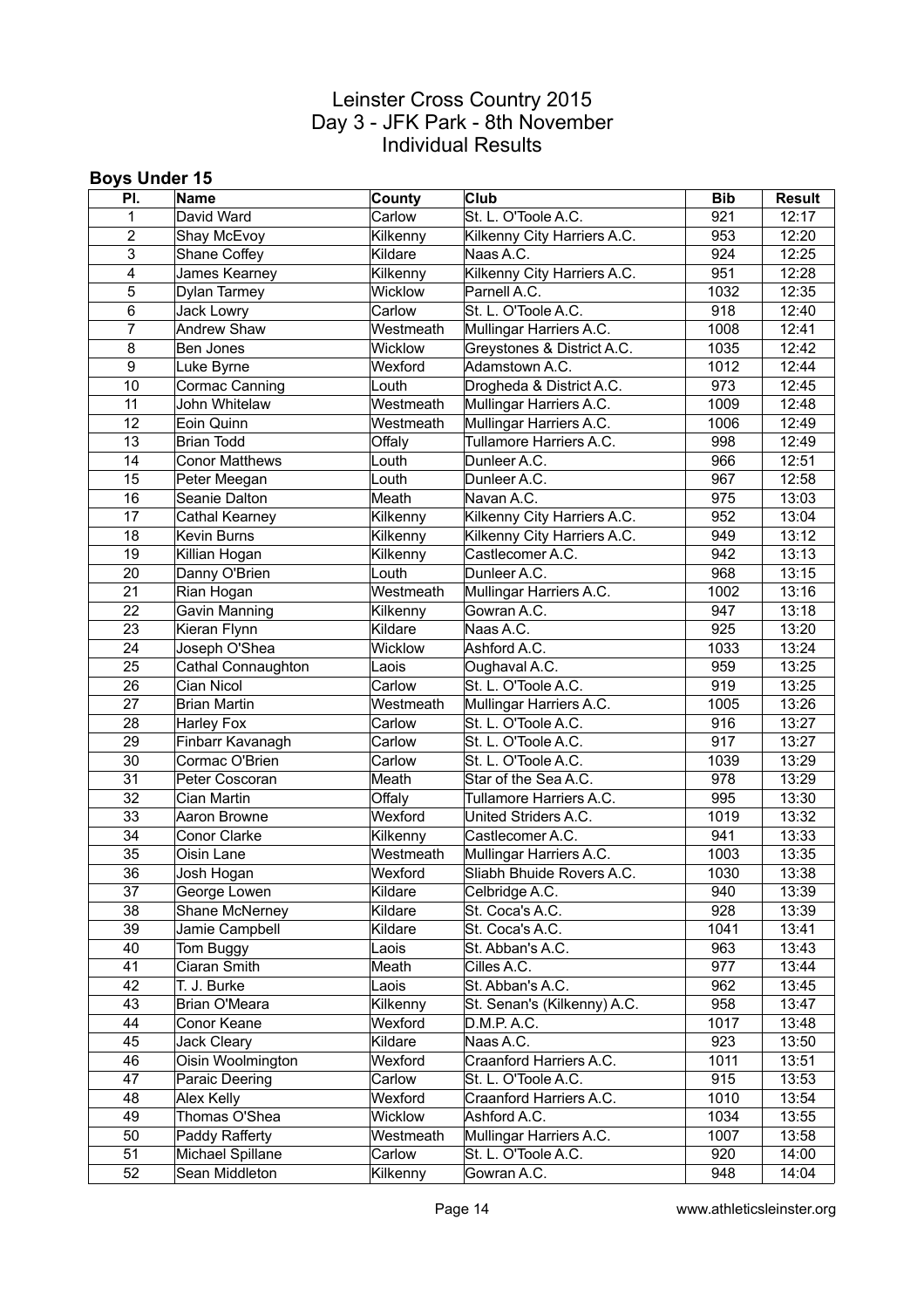| 53 | Ciaran Luby            | Westmeath | Mullingar Harriers A.C.     | 1004 | 14:07 |
|----|------------------------|-----------|-----------------------------|------|-------|
| 54 | Jake Cullen            | Meath     | Tara A.C.                   | 974  | 14:08 |
| 55 | Joe Barrett            | Wexford   | D.M.P. A.C.                 | 1014 | 14:20 |
| 56 | Finn Reilly            | Louth     | Dunleer A.C.                | 969  | 14:23 |
| 57 | Connor Dunne           | Offaly    | Tullamore Harriers A.C.     | 994  | 14:24 |
| 58 | Fergal Kilgannon       | Meath     | Ratoath A.C.                | 984  | 14:24 |
| 59 | Luke Whelan            | Kilkenny  | Kilkenny City Harriers A.C. | 954  | 14:26 |
| 60 | James Smith            | Meath     | Cilles A.C.                 | 985  | 14:28 |
| 61 | <b>Henry Farrell</b>   | Kilkenny  | Gowran A.C.                 | 944  | 14:35 |
| 62 | Thomas Dunne           | Laois     | Ballyfin A.C.               | 961  | 14:38 |
| 63 | Joe Dowd               | Wicklow   | Greystones & District A.C.  | 1038 | 14:40 |
| 64 | Aaron McNelis          | Kildare   | Naas A.C.                   | 926  | 14:45 |
| 65 | Sean O'Connor          | Kildare   | Naas A.C.                   | 927  | 14:45 |
| 66 | <b>Tom Carroll</b>     | Kilkenny  | Kilkenny City Harriers A.C. | 950  | 14:49 |
| 67 | Darragh Collins        | Wexford   | D.M.P. A.C.                 | 1015 | 14:50 |
| 68 | Paul Freeman           | Kilkenny  | St. Killians A.C.           | 957  | 14:54 |
| 69 | <b>Eddie Gittens</b>   | Kilkenny  | Gowran A.C.                 | 945  | 14:54 |
| 70 | Dylan King             | Kildare   | Suncroft A.C.               | 939  | 14:59 |
| 71 | James Hanlon           | Wexford   | Taghmon A.C.                | 1029 | 15:00 |
| 72 | Adam Kehoe             | Wexford   | D.M.P. A.C.                 | 1013 | 15:02 |
| 73 | Eoin O'Toole           | Kildare   | St. Coca's A.C.             | 929  | 15:30 |
| 74 | Darragh McDonald       | Kilkenny  | St. Joseph's A.C.           | 956  | 15:32 |
| 75 | David Holland          | Kilkenny  | Gowran A.C.                 | 946  | 15:36 |
| 76 | Alan Gordon            | Wicklow   | Greystones & District A.C.  | 1036 | 15:37 |
| 77 | John O'Connor          | Wicklow   | Greystones & District A.C.  | 1037 | 16:00 |
| 78 | <b>Jack Ormond</b>     | Offaly    | Ballyskenach A.C.           | 990  | 16:10 |
| 79 | Darragh Carroll        | Offaly    | Tullamore Harriers A.C.     | 992  | 16:19 |
| 80 | Rory Cassidy           | Wexford   | Kilmore A.C.                | 1027 | 16:19 |
| 81 | Eoghan Kelly           | Offaly    | Ballyskenach A.C.           | 989  | 16:22 |
| 82 | Ryan Kielthy           | Wexford   | United Striders A.C.        | 1022 | 16:23 |
| 83 | <b>Edward Kinsella</b> | Wexford   | Sliabh Bhuide Rovers A.C.   | 1031 | 16:40 |
| 84 | <b>Matthew Pollard</b> | Wexford   | D.M.P. A.C.                 | 1018 | 16:49 |
| 85 | Callum Greene          | Westmeath | Mullingar Harriers A.C.     | 1001 | 17:10 |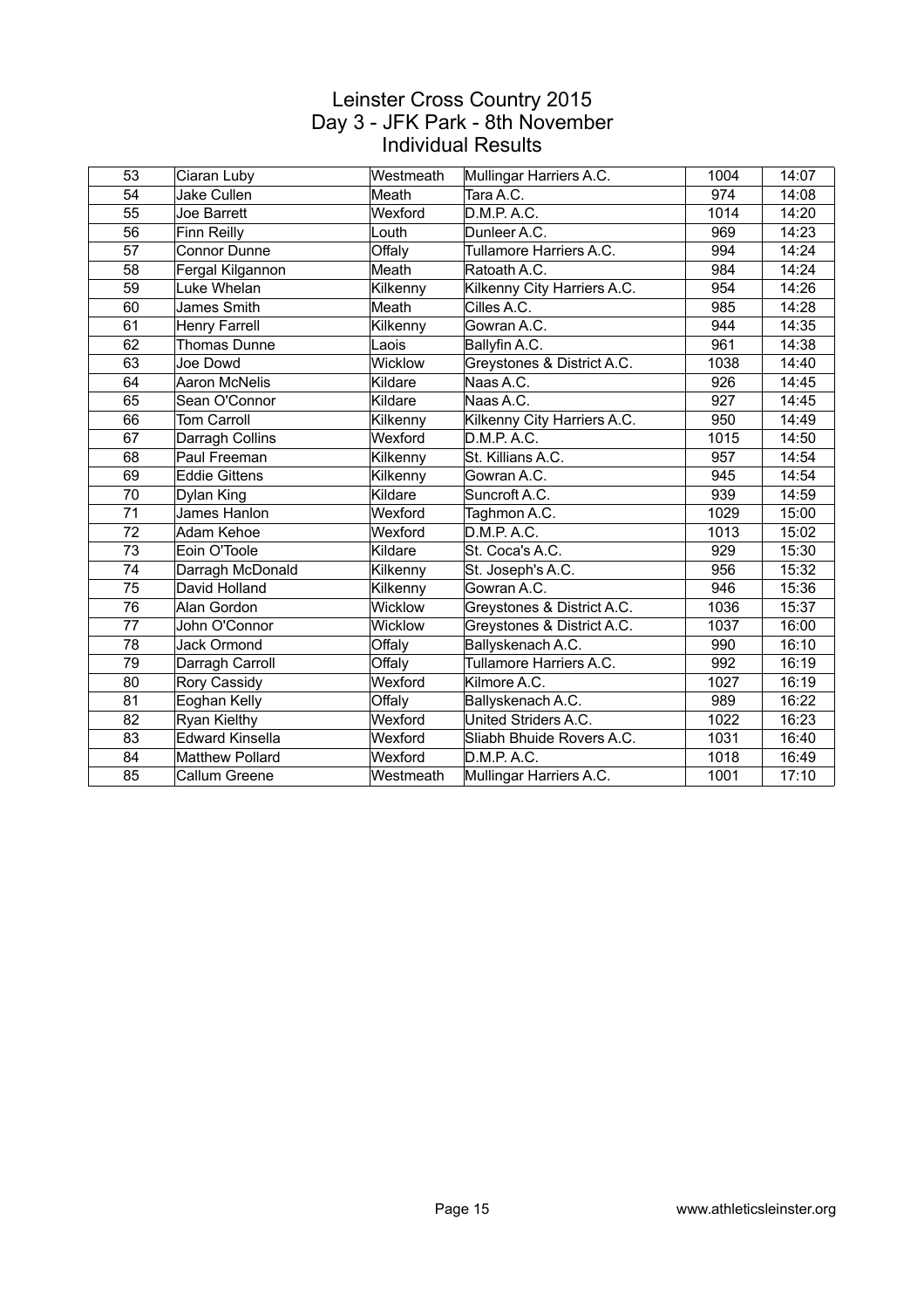#### **Girls Under 17**

| PI.                     | Name              | County    | <b>Club</b>                 | <b>Bib</b> | <b>Result</b> |
|-------------------------|-------------------|-----------|-----------------------------|------------|---------------|
| 1                       | Emma O'Brien      | Wicklow   | Inbhear Dee A.C.            | 1364       | 15:06         |
| $\boldsymbol{2}$        | Amy O'Brien       | Wicklow   | Inbhear Dee A.C.            | 1363       | 15:52         |
| $\overline{3}$          | Ailbhe Flynn      | Wicklow   | Inbhear Dee A.C.            | 1362       | 16:00         |
| $\overline{\mathbf{4}}$ | Laura Ward        | Carlow    | St. L. O'Toole A.C.         | 1300       | 16:05         |
| 5                       | Nicole Devitt     | Wicklow   | Inbhear Dee A.C.            | 1360       | 16:17         |
| 6                       | Hana Blake        | Wicklow   | Inbhear Dee A.C.            | 1359       | 16:17         |
| $\overline{7}$          | Eva Roche         | Carlow    | St. L. O'Toole A.C.         | 1304       | 16:24         |
| 8                       | Sarah Clarke      | Meath     | Na Fianna A.C.              | 1324       | 16:29         |
| 9                       | Claire Rafter     | Offaly    | Tullamore Harriers A.C.     | 1333       | 16:29         |
| 10                      | Ruth Kennedy      | Kilkenny  | Gowran A.C.                 | 1312       | 16:35         |
| 11                      | Margane Dusaux    | Wicklow   | Inbhear Dee A.C.            | 1361       | 16:42         |
| 12                      | Andrea Brady      | Westmeath | Mullingar Harriers A.C.     | 1339       | 16:44         |
| 13                      | Eva Cummins       | Louth     | Boyne A.C.                  | 1321       | 16:48         |
| 14                      | Martha Reidy      | Meath     | Fr. Murphy A.C.             | 1322       | 16:58         |
| 15                      | Chloe Harte       | Offaly    | Tullamore Harriers A.C.     | 1332       | 17:02         |
| 16                      | Laura Shaw        | Westmeath | Mullingar Harriers A.C.     | 1348       | 17:06         |
| 17                      | <b>Kate Nurse</b> | Kildare   | Suncroft A.C.               | 1306       | 17:13         |
| 18                      | Annie O'Connor    | Kilkenny  | Kilkenny City Harriers A.C. | 1309       | 17:20         |
| 19                      | Katie Daly        | Wexford   | Kilmore A.C.                | 1358       | 17:22         |
| 20                      | Daria Fidgeon     | Westmeath | Mullingar Harriers A.C.     | 1342       | 17:24         |
| 21                      | Rachel Cornally   | Westmeath | Mullingar Harriers A.C.     | 1340       | 17:38         |
| 22                      | Aine Burke        | Kildare   | St. Coca's A.C.             | 1305       | 17:40         |
| 23                      | Aine O'Connor     | Meath     | Ratoath A.C.                | 1323       | 17:42         |
| 24                      | Annalise Crean    | Wexford   | Adamstown A.C.              | 1349       | 17:49         |
| 25                      | Hannah Gilligan   | Meath     | Trim A.C.                   | 1325       | 17:54         |
| 26                      | Catherine Doyle   | Carlow    | St. L. O'Toole A.C.         | 1302       | 17:58         |
| 27                      | Emma Hogan        | Westmeath | Mullingar Harriers A.C.     | 1345       | 17:59         |
| 28                      | Emma Neary        | Meath     | Na Fianna A.C.              | 1327       | 18:02         |
| 29                      | Niamh Rafter      | Offaly    | Tullamore Harriers A.C.     | 1335       | 18:03         |
| 30                      | Ciara Murphy      | Carlow    | St. L. O'Toole A.C.         | 1301       | 18:07         |
| 31                      | Caitriona Kennedy | Westmeath | Mullingar Harriers A.C.     | 1346       | 18:12         |
| 32                      | Ellen Cronin      | Westmeath | Mullingar Harriers A.C.     | 1341       | 18:14         |
| 33                      | Maeve Maher       | Laois     | St. Abban's A.C.            | 1316       | 18:15         |
| 34                      | Katie Dunne       | Offaly    | Tullamore Harriers A.C.     | 1334       | 18:24         |
| 35                      | Aoibhinn Lawlor   | Loais     | Rosenallis Kilcavan A.C.    | 1319       | 18:35         |
| 36                      | Elaina Browne     | Wexford   | United Striders A.C.        | 1352       | 18:37         |
| $\overline{37}$         | Grainne Cullen    | Meath     | Bohermeen A.C.              | 1326       | 18:38         |
| 38                      | Hayleigh Bawden   | Wexford   | United Striders A.C.        | 1351       | 19:25         |
| 39                      | Lauren Ryan       | Wicklow   | Inbhear Dee A.C.            | 1365       | 19:30         |
| 40                      | Clodagh Long      | Carlow    | St. L. O'Toole A.C.         | 1303       | 19:58         |
| 41                      | Amy Walsh         | Laois     | Portlaoise A.C.             | 1314       | 20:09         |
| 42                      | Charlie Walsh     | Laois     | Portlaoise A.C.             | 1315       | 20:20         |
| 43                      | Niamh Gannon      | Meath     | Ratoath A.C.                | 1331       | 20:45         |
| 44                      | Cathriona Mooney  | Wexford   | Adamstown A.C.              | 1350       | 21:12         |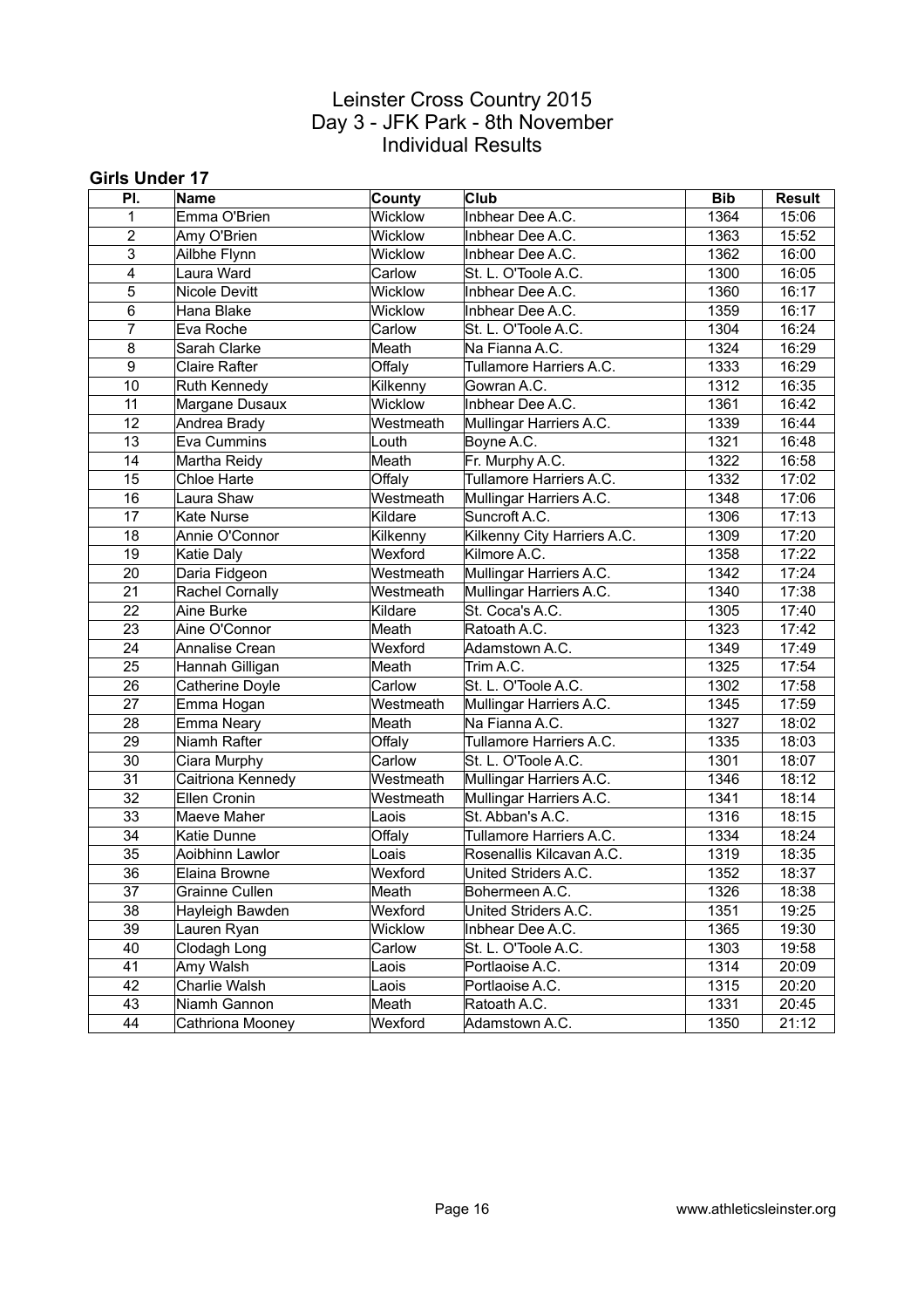#### **Boys Under 17**

| PI.            | <b>Name</b>             | County    | <b>Club</b>                 | <b>Bib</b> | <b>Result</b> |
|----------------|-------------------------|-----------|-----------------------------|------------|---------------|
| 1              | Paddy Maher             | Meath     | Dunshaughlin A.C.           | 1241       | 17:06         |
| $\overline{2}$ | Ciaran Nolan            | Westmeath | Mullingar Harriers A.C.     | 1263       | 17:21         |
| $\overline{3}$ | Jamie Battle            | Westmeath | Mullingar Harriers A.C.     | 1257       | 17:22         |
| 4              | Kevin McGrath           | Meath     | Bohermeen A.C.              | 1237       | 17:22         |
| 5              | Cian Kelly              | Laois     | St. Abban's A.C.            | 1226       | 17:24         |
| 6              | Jack Tyas               | Westmeath | Mullingar Harriers A.C.     | 1264       | 17:29         |
| 7              | Sam O'Neill             | Louth     | Drogheda & District A.C.    | 1235       | 17:31         |
| 8              | <b>Robert Crowley</b>   | Carlow    | St. L. O'Toole A.C.         | 1194       | 17:38         |
| 9              | Rory Lodge              | Kilkenny  | Kilkenny City Harriers A.C. | 1214       | 17:45         |
| 10             | Diarmuid McKeown        | Louth     | Dunleer A.C.                | 1233       | 17:46         |
| 11             | Cian May                | Kildare   | Celbridge A.C.              | 1208       | 17:47         |
| 12             | Jarlath Jordan          | Meath     | Tara A.C.                   | 1248       | 17:47         |
| 13             | <b>Adam Fitzpatrick</b> | Kilkenny  | Kilkenny City Harriers A.C. | 1212       | 18:09         |
| 14             | Oisin O'Cuill           | Kildare   | St. Coca's A.C.             | 1198       | 18:12         |
| 15             | Aaron Donnelly          | Kilkenny  | St. Senan's (Kilkenny) A.C. | 1217       | 18:21         |
| 16             | Liam Murphy             | Kildare   | Le Chéile A.C.              | 1199       | 18:22         |
| 17             | Eoin O'Dwyer            | Kilkenny  | Gowran A.C.                 | 1211       | 18:24         |
| 18             | <b>Shane Ferris</b>     | Kildare   | Celbridge A.C.              | 1206       | 18:36         |
| 19             | Luke Fitzpatrick        | Kilkenny  | Kilkenny City Harriers A.C. | 1213       | 18:45         |
| 20             | David O'Connor          | Carlow    | St. L. O'Toole A.C.         | 1192       | 18:50         |
| 21             | David Foley             | Kildare   | Le Chéile A.C.              | 1200       | 18:54         |
| 22             | Fergus Crilly - McEntee | Meath     | Rathkenny A.C.              | 1242       | 18:55         |
| 23             | Eoin O'Connor           | Kildare   | Kildare A.C.                | 1197       | 19:02         |
| 24             | John Halton             | Meath     | Trim A.C.                   | 1250       | 19:08         |
| 25             | Mark Glynn              | Kildare   | Newbridge A.C.              | 1205       | 19:09         |
| 26             | Tadgh Leahy             | Louth     | Glenmore A.C.               | 1232       | 19:13         |
| 27             | James Byrne             | Wicklow   | Inbhear Dee A.C.            | 1267       | 19:23         |
| 28             | Eoghan Goss             | Kildare   | Celbridge A.C.              | 1207       | 19:26         |
| 29             | David O'Carroll         | Kilkenny  | Gowran A.C.                 | 1210       | 19:27         |
| 30             | Liam Turner             | Wexford   | D.M.P. A.C.                 | 1266       | 19:33         |
| 31             | Cormac Slattery         | Kildare   | Le Chéile A.C.              | 1201       | 19:43         |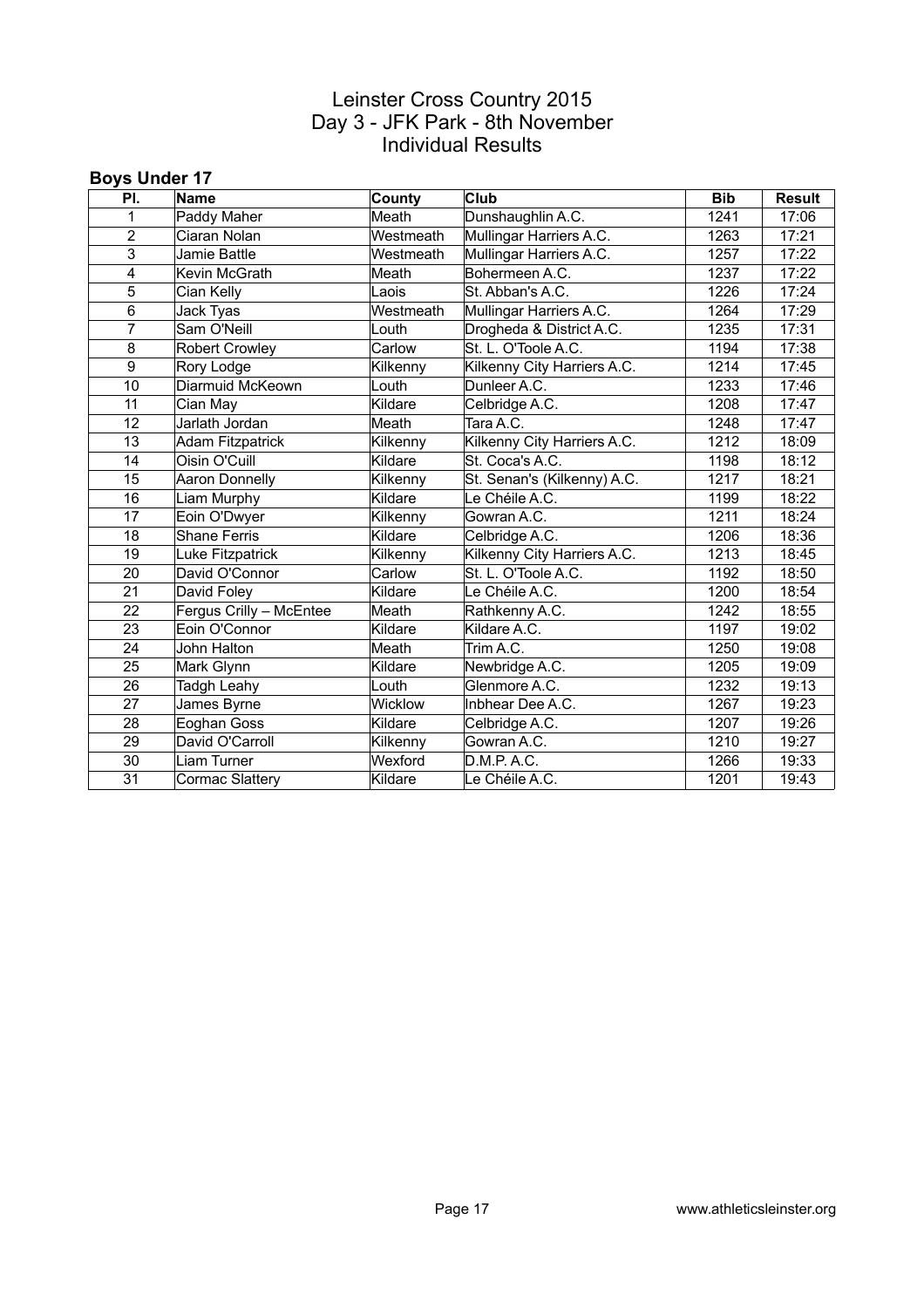| 32 | Lorcan Hughes      | Louth          | Boyne A.C                         | 139  | 19:45 |
|----|--------------------|----------------|-----------------------------------|------|-------|
| 33 | Colm Murphy        | Kilkenny       | Kilkenny City Harriers A.C.       | 1215 | 19:47 |
| 34 | James Boland       | Wexford        | Sliabh Bhuide Rovers A.C.         | 1270 | 19:48 |
| 35 | Ben Mahon          | Meath          | Ratoath A.C.                      | 1245 | 19:51 |
| 36 | Timothy O'Brien    | <b>Wicklow</b> | Parnell A.C.                      | 1273 | 19:57 |
| 37 | Kevin Murphy       | Carlow         | St. L. O'Toole A.C.               | 1191 | 20:09 |
| 38 | Samuel Delaney     | Wexford        | St. Paul's (Wexford) A.C.         | 1265 | 20:12 |
| 39 | Jonathon Nangle    | Meath          | Trim A.C.                         | 1251 | 20:12 |
| 40 | Ben Kinsella       | <b>Wicklow</b> | Parnell A.C.                      | 1272 | 20:21 |
| 41 | <b>Troy Scully</b> | <b>Wicklow</b> | Greystones & District A.C.        | 1275 | 20:29 |
| 42 | Adam Holden        | Laois          | Mountmellick A.C                  | 1222 | 20:37 |
| 43 | Sean Byrne         | Meath          | Tara A.C.                         | 1247 | 20:43 |
| 44 | Naoise McKenna     | Meath          | Cushinstown A.C.                  | 1239 | 20:50 |
| 45 | Fionn Marum        | Laois          | Portlaoise A.C.                   | 1224 | 21:20 |
| 46 | Sean Sheridan      | Laois          | Oughaval A.C.                     | 1221 | 21:23 |
| 47 | Aaron Redmond      | Kilkenny       | St. Senan's (Kilkenny) A.C.       | 1218 | 21:35 |
| 48 | Adam O'Shaughnesey | Laois          | Ballyroan, Abbeyleix & Dist. A.C. | 1223 | 21:51 |
| 49 | Ronan Slattery     | Kildare        | Le Chéile A.C.                    | 1202 | 22:29 |
| 50 | Joseph Hanlon      | Wexford        | Taghmon A.C.                      | 1269 | 22:30 |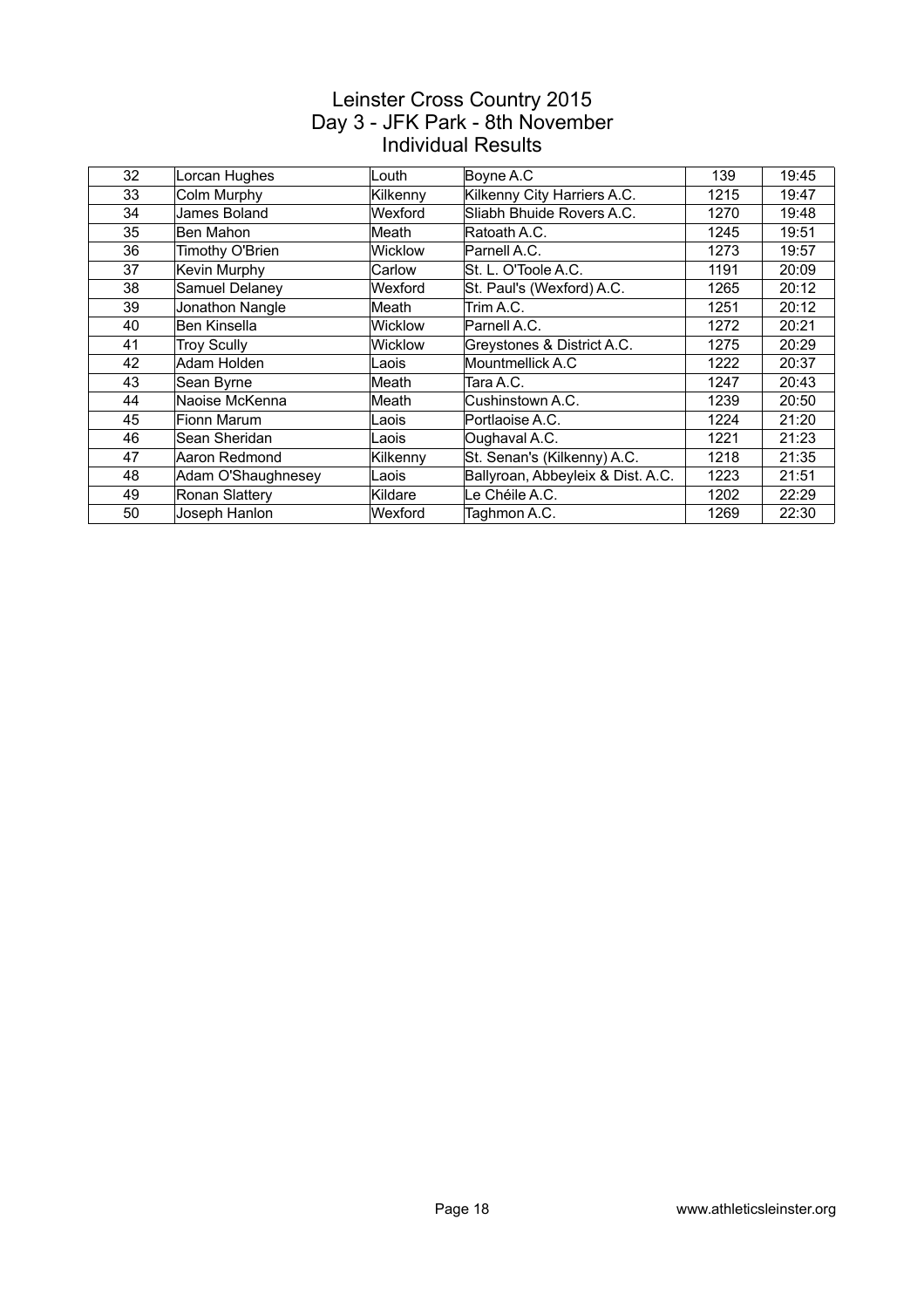#### **Ladies' Intermediate**

| PI.                     | Name                  | County   | <b>Club</b>                       | <b>Bib</b>       | <b>Result</b> |
|-------------------------|-----------------------|----------|-----------------------------------|------------------|---------------|
| 1                       | Paula Grant           | Laois    | Portlaoise A.C.                   | 204              | 15:32         |
| $\overline{2}$          | Annalee Hore          | Wexford  | Kilmore A.C.                      | 229              | 15:37         |
| 3                       | Gemma Reddin          | Dublin   | Crusaders A.C.                    | 158              | 15:39         |
| $\overline{\mathbf{4}}$ | Nita McLoughlin       | Offaly   | Tullamore Harriers A.C.           | 218              | 16:22         |
| $\overline{5}$          | Nicole O'Malley       | Kildare  | St. Coca's AC                     | 402              | 16:23         |
| 6                       | Sally Forristal       | Kilkenny | St. Joseph's A.C.                 | 199              | 16:28         |
| $\overline{7}$          | Michelle Mullaney     | Offaly   | Tullamore Harriers A.C.           | 219              | 16:46         |
| 8                       | Geraldine Gill        | Meath    | Bohermeen A.C                     | 251              | 16:47         |
| $\overline{9}$          | Catherine Murphy      | Wexford  | Slaney Olympic A.C.               | 231              | 16:50         |
| 10                      | Emily Waldron         | Wexford  | Slaney Olympic A.C.               | 233              | 16:51         |
| 11                      | Aisling Kirwan        | Wicklow  | Slí Cualann A.C.                  | 242              | 16:58         |
| 12                      | Sheila O'Byrne        | Wicklow  | Slí Cualann A.C.                  | 247              | 17:05         |
| 13                      | Eleanor Kennedy       | Kilkenny | St. Joseph's A.C.                 | 200              | 17:14         |
| 14                      | Claire O'Callaghan    | Wicklow  | Slí Cualann A.C.                  | 248              | 17:17         |
| 15                      | Annmarie Kenny        | Wicklow  | Slí Cualann A.C.                  | 243              | 17:19         |
| 16                      | Breda McDonald        | Laois    | Ballyroan, Abbeyleix & Dist. A.C. | 202              | 17:26         |
| 17                      | Helena Walsh          | Dublin   | Crusaders A.C.                    | 163              | 17:27         |
| 18                      | Helen Doyle           | Wexford  | Kilmore A.C.                      | 226              | 17:30         |
| 19                      | Maeve Larkin          | Offaly   | Tullamore Harriers A.C.           | 220              | 17:34         |
| 20                      | <b>Annie Gittens</b>  | Dublin   | Liffey Valley A.C.                | 168              | 17:35         |
| 21                      | Fionnuala Cleary      | Offaly   | Tullamore Harriers A.C.           | 215              | 17:39         |
| 22                      | Catherine Walsh       | Wexford  | Slaney Olympic A.C.               | 232              | 17:42         |
| 23                      | Lillian Lawless       | Wexford  | Sliabh Bhuide Rovers A.C.         | 237              | 17:48         |
| 24                      | Joanne Cullen         | Dublin   | Liffey Valley A.C.                | 167              | 17:52         |
| $\overline{25}$         | Sinead O'Brien        | Wexford  | Kilmore A.C.                      | $\overline{227}$ | 17:54         |
| 26                      | <b>Bridget Clarke</b> | Meath    | Na Fianna A.C.                    | 207              | 18:01         |
| 27                      | Tara Rhatigan         | Dublin   | Sportsworld A.C.                  | 176              | 18:06         |
| 28                      | Ciara Bowe            | Wexford  | Sliabh Bhuide Rovers A.C.         | 236              | 18:13         |
| 29                      | Laura Gillen          | Kildare  | Newbridge A.C.                    | 193              | 18:15         |
| 30                      | Fiona Donovon         | Wexford  | United Striders A.C.              | 238              | 18:19         |
| 31                      | Maggie Higgins        | Meath    | Na Fianna A.C.                    | 208              | 18:20         |
| 32                      | Kathryn Nolan         | Kilkenny | Castlecomer A.C.                  | 196              | 18:22         |
| 33                      | Rebecca Fleming       | Dublin   | Crusaders A.C.                    | 165              | 18:24         |
| 34                      | Sue Cahill            | Wexford  | Kilmore A.C.                      | 230              | 18:25         |
| 35                      | Louise Redmond        | Wexford  | Sliabh Bhuide Rovers A.C.         | 235              | 18:28         |
| 36                      | Naoise Waldron        | Dublin   | Sportsworld A.C.                  | 180              | 18:29         |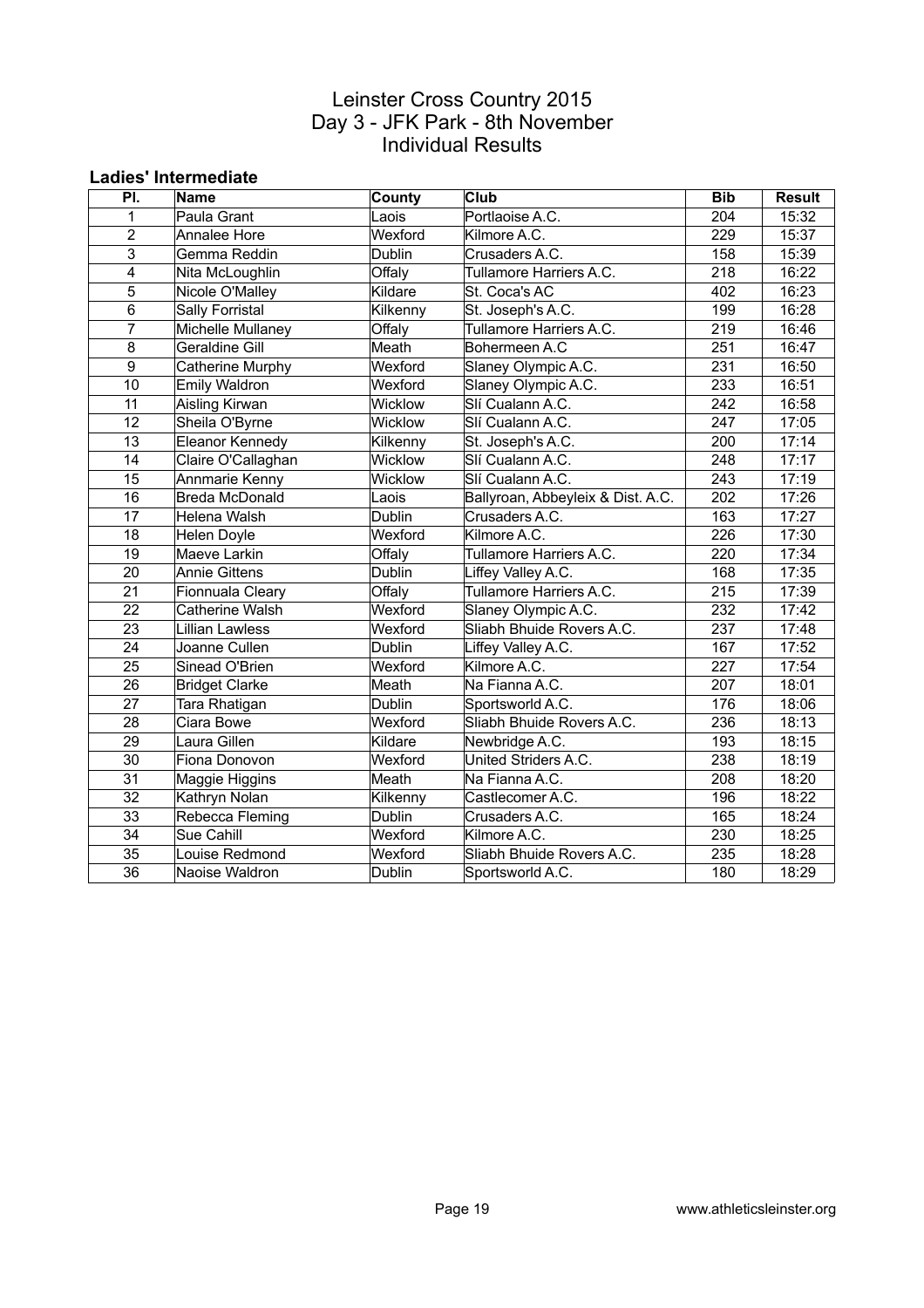| 37 | Janette Boran      | Kilkenny      | Castlecomer A.C.          | 197 | 18:31   |
|----|--------------------|---------------|---------------------------|-----|---------|
| 38 | Sonya Foley        | Meath         | Dunshaughlin A.C.         | 206 | 18:37   |
| 39 | Linda Spratt       | Dublin        | Liffey Valley A.C.        | 173 | 18:39   |
| 40 | Maura Ginty        | Dublin        | Sportsworld A.C.          | 184 | 18:41   |
| 41 | Maeve Walsh        | <b>Dublin</b> | Liffey Valley A.C.        | 174 | 18:42   |
| 42 | Sonya Byrne        | Wexford       | United Striders A.C.      | 241 | 18:42   |
| 43 | Catherine Mulleady | Dublin        | Sportsworld A.C.          | 181 | 18:47   |
| 44 | Emer Kenny         | Dublin        | Crusaders A.C.            | 162 | 18:49   |
| 45 | Margaret Crowley   | Dublin        | Sportsworld A.C.          | 177 | 18:53   |
| 46 | Rhona McGrath      | Dublin        | Crusaders A.C.            | 164 | 19:01   |
| 47 | Lisa Donlon        | Kildare       | Newbridge A.C.            | 192 | 19:02   |
| 48 | Belinda Kehoe      | Wexford       | Sliabh Bhuide Rovers A.C. | 234 | 19:04   |
| 49 | Paula O'Byrne      | Wicklow       | Slí Cualann A.C.          | 244 | 19:07   |
| 50 | Olivia Archbold    | Kildare       | Newbridge A.C.            | 190 | 19:11   |
| 51 | Mary Daly          | Offaly        | Tullamore Harriers A.C.   | 214 | 19:11   |
| 52 | Emma Boland        | Kildare       | Newbridge A.C.            | 191 | 19:22   |
| 53 | Martina Costello   | Offaly        | Tullamore Harriers A.C.   | 216 | 19:23   |
| 54 | Hilary Duncan      | Offaly        | Tullamore Harriers A.C.   | 217 | 19:32   |
| 55 | Ann Ryan           | Wexford       | United Striders A.C.      | 240 | 19:39   |
| 56 | Margaret Neary     | Meath         | Na Fianna A.C.            | 209 | 20:02   |
| 57 | Noreen Brouder     | Dublin        | Sportsworld A.C.          | 178 | 20:11   |
| 58 | Laura Vaughan      | Kildare       | Newbridge A.C.            | 194 | 21:10   |
| 59 | Sinead McCarthy    | Wexford       | United Striders A.C.      | 239 | 21:26   |
| 60 | <b>Ruth Galvin</b> | Offaly        | Tullamore Harriers A.C.   | 223 | 53:09   |
| 61 | Tara McKinney      | Offaly        | Tullamore Harriers A.C.   | 222 | 1:08:23 |
| 62 | <b>Brigid Fox</b>  | Offaly        | Tullamore Harriers A.C.   | 221 | 1:08:24 |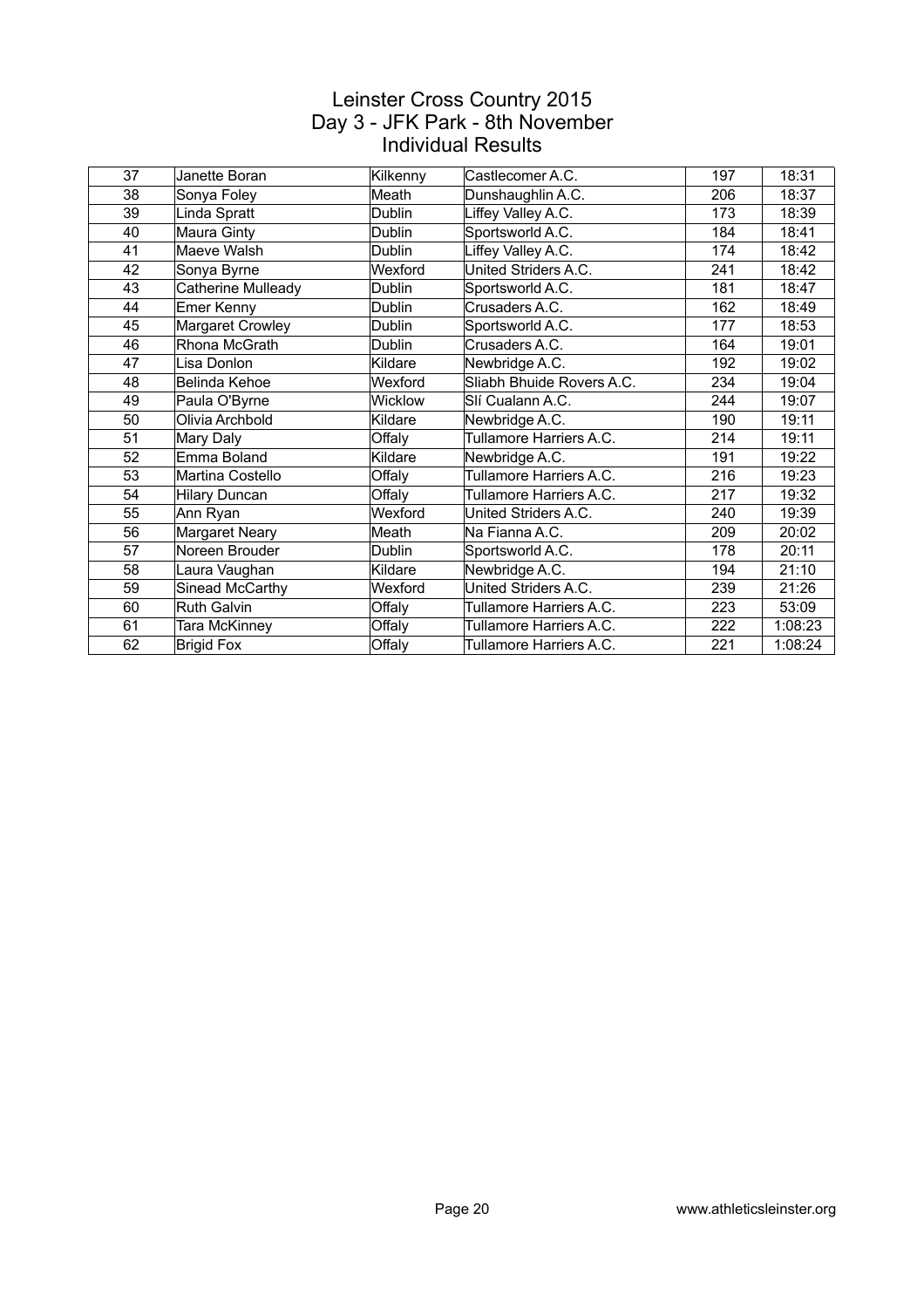#### **Men's Intermediate**

| PI.            | Name                   | County         | <b>Club</b>                 | <b>Bib</b>     | <b>Result</b> |
|----------------|------------------------|----------------|-----------------------------|----------------|---------------|
| $\mathbf{1}$   | <b>Patrick Roche</b>   | Kildare        | Naas A.C.                   | 26             | 27:16         |
| $\overline{2}$ | Gerald Forde           | Wexford        | Slaney Olympic A.C.         | 100            | 27:23         |
| 3              | Kevin Kelly            | Kildare        | St. Coca's A.C.             | 28             | 28:10         |
| 4              | Damien Lawless         | Wicklow        | Slí Cualann A.C.            | 126            | 28:19         |
| 5              | David McPherson        | Kilkenny       | Kilkenny City Harriers A.C. | 38             | 28:33         |
| 6              | Daniel Lawler          | Laois          | St. Abban's A.C.            | 55             | 28:47         |
| $\overline{7}$ | Noel Kennedy           | Wexford        | Sliabh Bhuide Rovers A.C.   | 103            | 29:10         |
| 8              | Paul Lynch             | Wexford        | Sliabh Bhuide Rovers A.C.   | 111            | 29:13         |
| 9              | <b>Tim Grummell</b>    | Wicklow        | Slí Cualann A.C.            | 135            | 29:15         |
| 10             | Paul Mitchell          | Offaly         | Tullamore Harriers A.C.     | 73             | 29:22         |
| 11             | John McGrath           | Wexford        | United Striders A.C.        | 87             | 29:27         |
| 12             | Micheal Kelly          | Carlow         | St. L. O'Toole A.C.         | 5              | 29:59         |
| 13             | <b>Ted Flannelly</b>   | Wexford        | United Striders A.C.        | 82             | 30:03         |
| 14             | <b>Trevor Conroy</b>   | Wexford        | Sliabh Bhuide Rovers A.C.   | 105            | 30:08         |
| 15             | Rory Mooney            | Kildare        | St. Coca's A.C.             | 133            | 30:13         |
| 16             | <b>Trevor Corcoran</b> | Carlow         | St. L. O'Toole A.C.         | $\overline{2}$ | 30:15         |
| 17             | Mike Griffin           | Dublin         | Liffey Valley A.C.          | 10             | 30:22         |
| 18             | Arnaud Benjacar        | <b>Dublin</b>  | Liffey Valley A.C.          | $\overline{7}$ | 30:24         |
| 19             | Paul Moran             | Kilkenny       | Kilkenny City Harriers A.C. | 39             | 30:29         |
| 20             | Kevin Curran           | Dublin         | Sportsworld A.C.            | 16             | 30:32         |
| 21             | James Nolan            | Laois          | St. Abban's A.C.            | 58             | 30:32         |
| 22             | Donal Flannery         | Wicklow        | Slí Cualann A.C.            | 128            | 30:32         |
| 23             | Pat Foley              | Wexford        | Croghan A.C.                | 117            | 30:39         |
| 24             | Danny Shanahan         | Kilkenny       | Thomastown A.C.             | 42             | 30:49         |
| 25             | Myles Gibbons          | Wexford        | Sliabh Bhuide Rovers A.C.   | 102            | 30:51         |
| 26             | Christy Donagan        | Offaly         | Tullamore Harriers A.C.     | 136            | 30:52         |
| 27             | Pat O'Callaghan        | Wexford        | United Striders A.C.        | 89             | 30:54         |
| 28             | Leonare Mooney         | Offaly         | Tullamore Harriers A.C.     | 78             | 31:01         |
| 29             | John Culhane           | Carlow         | St. L. O'Toole A.C.         | 3              | 31:04         |
| 30             | <b>Billy Hanley</b>    | Dublin         | Liffey Valley A.C.          | 8              | 31:10         |
| 31             | Derek Kehoe            | Kilkenny       | Gowran A.C.                 | 36             | 31:17         |
| 32             | Mark Kearney           | Wexford        | Sliabh Bhuide Rovers A.C.   | 112            | 31:20         |
| 33             | <b>Richard Galvin</b>  | Offaly         | Tullamore Harriers A.C.     | 74             | 31:24         |
| 34             | Dennis Moynihan        | Wexford        | Sliabh Bhuide Rovers A.C.   | 104            | 31:26         |
| 35             | Martin Breen           | <b>Wicklow</b> | Slí Cualann A.C.            | 123            | 31:27         |
| 36             | <b>Billy Reck</b>      | Wexford        | Slaney Olympic A.C.         | 93             | 31:32         |
| 37             | Sean Murphy            | Wexford        | United Striders A.C.        | 88             | 31:33         |
| 38             | Ger Power              | Wexford        | Kilmore A.C.                | 90             | 31:35         |
| 39             | Diarmuid O'Sullivan    | Dublin         | Liffey Valley A.C.          | 12             | 31:36         |
| 40             | Alan Dalton            | Wicklow        | Slí Cualann A.C.            | 127            | 31:37         |
| 41             | Michael Conneely       | Offaly         | Tullamore Harriers A.C.     | 72             | 31:43         |
| 42             | Conor McCarthy         | Dublin         | Sportsworld A.C.            | 17             | 31:45         |
| 43             | Mick Jordan            | Wexford        | Slaney Olympic A.C.         | 97             | 31:49         |
| 44             | Darren Butler          | Offaly         | Tullamore Harriers A.C.     | 71             | 31:56         |
| 45             | John O'Boyle           | Kildare        | St. Coca's A.C.             | 32             | 32:00         |
| 46             | Niall Foley            | Meath          | Dunshaughlin A.C.           | 63             | 32:07         |